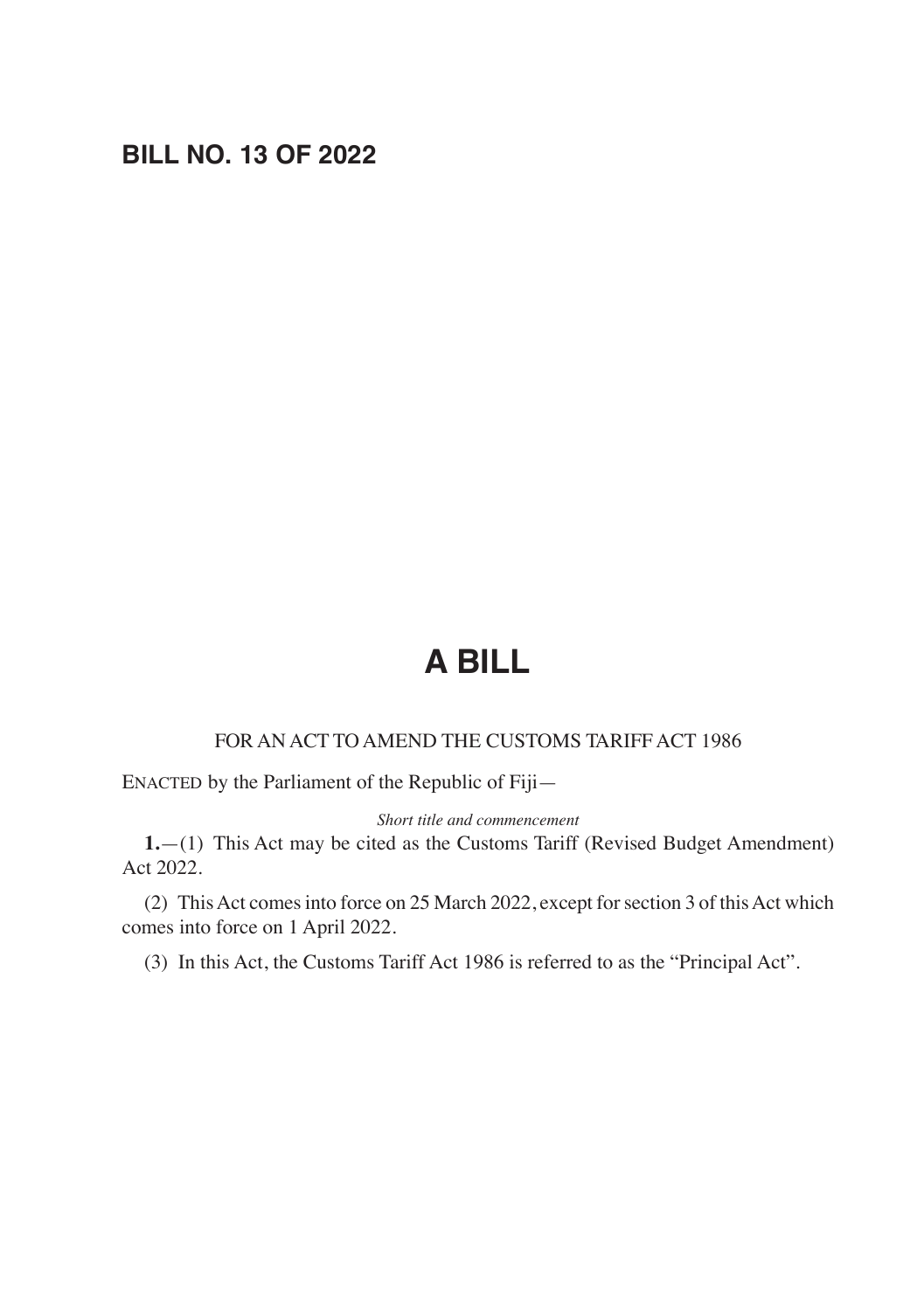#### *Schedule 2 amended*

- **2.** Part 1 of Schedule 2 to the Principal Act is amended by—
	- *(a)* in Part 1—
		- (i) deleting the import duty rates appearing in the third column and substituting the new duty rates in the fourth column specified in the table below for the following tariff items—

| <b>Tariff Items</b> | Column        | <b>Delete</b>   | <b>Substitute</b> |
|---------------------|---------------|-----------------|-------------------|
| 2710.12.31          | 3             | "40c per litre" | "20c per litre"   |
| 2710.12.32          | 3             | "40c per litre" | "20c per litre"   |
| 2710.20.31          | 3             | "40c per litre" | "20c per litre"   |
| 2710.20.32          | $\mathcal{L}$ | "40c per litre" | "20c per litre"   |
| 2710.12.11          | $\mathcal{L}$ | "66c per litre" | "46c per litre"   |
| 2710.12.12          | 3             | "66c per litre" | "46c per litre"   |
| 2710.12.19          | 3             | "66c per litre" | "46c per litre"   |
| 2710.20.11          | 3             | "66c per litre" | "46c per litre"   |
| 2710.20.12          | 3             | "66c per litre" | "46c per litre"   |
| 2710.20.19          | 3             | "66c per litre" | "46c per litre"   |

(ii) deleting tariff item 0410.00.00 and substituting the following—

| <b>Item No</b> | <b>Description</b>                                                                                               |        | <b>Import Duty</b> |            | <i>Export</i><br>Duty | <b>Statistical</b> |      |
|----------------|------------------------------------------------------------------------------------------------------------------|--------|--------------------|------------|-----------------------|--------------------|------|
|                |                                                                                                                  | Fiscal | Excise             | <b>VAT</b> |                       | Code               | Unit |
| $\bullet$      | 04.10 Insects<br>and other edible<br>products of<br>animal origin,<br>not elsewhere<br>specified or<br>included. |        |                    |            |                       |                    |      |

(iii) deleting tariff item 1509.40.00 and substituting the following—

| <b>Item No</b>     | <b>Description</b>          | <b>Import Duty</b> |                      |            | <b>Export</b><br>Duty | <i>Statistical</i> |      |
|--------------------|-----------------------------|--------------------|----------------------|------------|-----------------------|--------------------|------|
|                    |                             |                    | <b>Fiscal</b> Excise | <b>VAT</b> |                       | Code               | Unit |
| $\cdot$ 1509.40.00 | -Other virgin<br>olive oils | Free               | Free                 | $9\%$      | Free                  | 421.42             | kg   |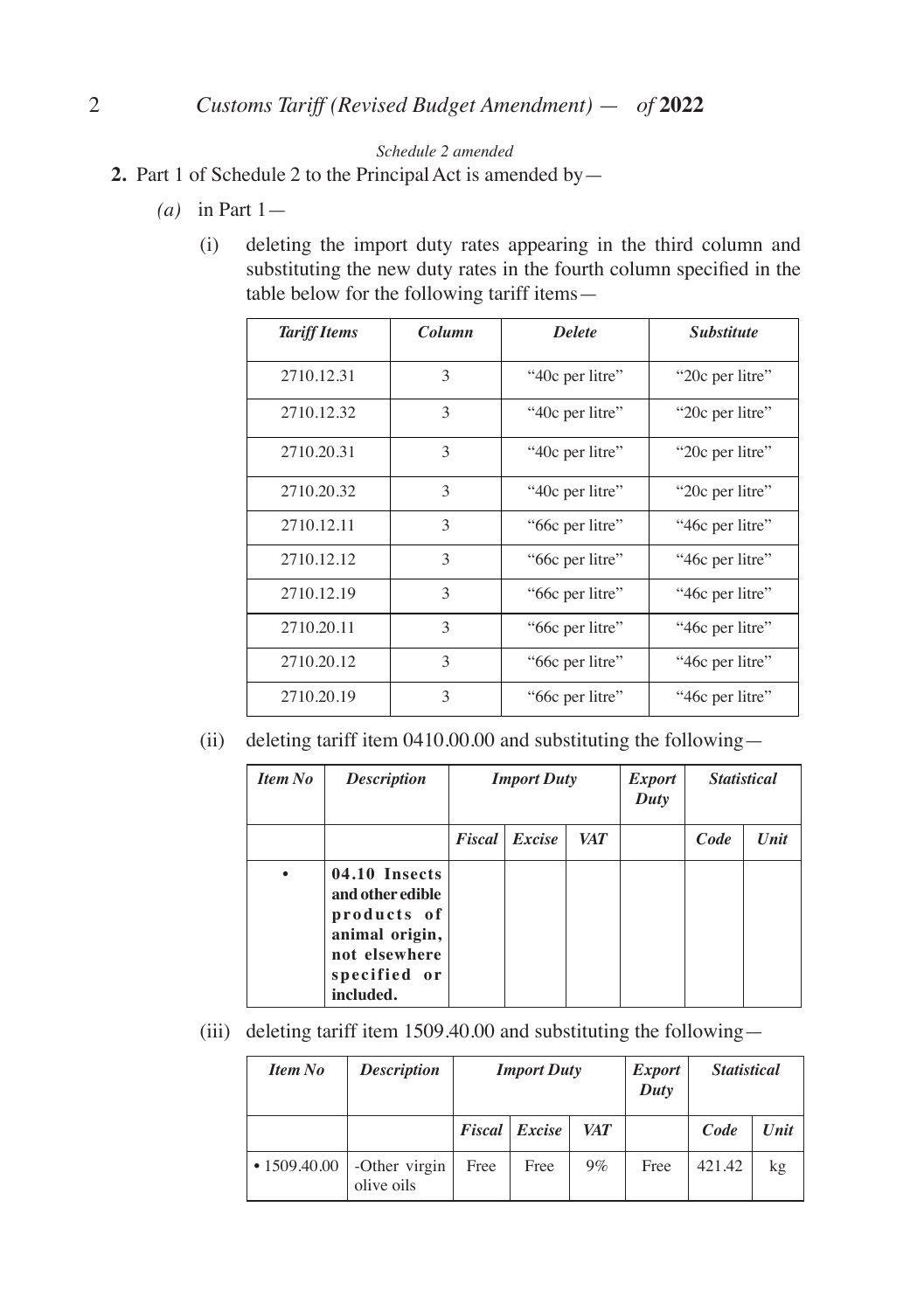| <b>Item No</b> | <b>Description</b>                                                                                                                                                                                                                                     | <i>Import Duty</i> |        |     | Export<br>Duty |      | <i>Statistical</i> |  |
|----------------|--------------------------------------------------------------------------------------------------------------------------------------------------------------------------------------------------------------------------------------------------------|--------------------|--------|-----|----------------|------|--------------------|--|
|                |                                                                                                                                                                                                                                                        | Fiscal             | Excise | VAT |                | Code | Unit               |  |
|                | 15.10 Other<br>oils and their<br>fractions,<br>obtained solely<br>from olives,<br>whether or not<br>refined, but<br>not chemically<br>modified,<br>including<br>blends of these<br>oils or fractions<br>with oils or<br>fractions of<br>heading 15.09. |                    |        |     |                |      |                    |  |

(iv) deleting tariff item 1510.00 and substituting the following—

## (v) deleting tariff item 1510.10.10 and substituting the following—

| <b>Item No</b>     | <b>Description</b>         | <b>Import Duty</b> |                      |            | <i>Export</i><br>Duty | <b>Statistical</b> |      |
|--------------------|----------------------------|--------------------|----------------------|------------|-----------------------|--------------------|------|
|                    |                            |                    | <b>Fiscal</b> Excise | <b>VAT</b> |                       | Code               | Unit |
| $\cdot$ 1510.10.00 | -Crude olive<br>pomace oil | Free               | Free                 | $9\%$      | Free                  | 421.49             | kg   |

(vi) deleting tariff item 1602.32.00 and substituting the following—

| <b>Item No</b> | <b>Description</b>                                    |        | <b>Import Duty</b> |            | <i>Export</i><br>Duty | <b>Statistical</b> |      |
|----------------|-------------------------------------------------------|--------|--------------------|------------|-----------------------|--------------------|------|
|                |                                                       | Fiscal | Excise             | <b>VAT</b> |                       | Code               | Unit |
| 1602.32        | $-$ - Of fowls of the<br>species Gallus<br>domesticus |        |                    |            |                       |                    |      |
| 1602.32.10     | $  Frozen$<br>Patties                                 | 5%     | Free               | 9%         | Free                  | 017.40             | kg   |
| 1602.32.20     | $--$ Nuggets                                          | 5%     | Free               | 9%         | Free                  | 017.40             | kg   |
| 1602.32.90     | $-$ Other                                             | 32%    | Free               | $9\%$      | Free                  | 017.40             | kg   |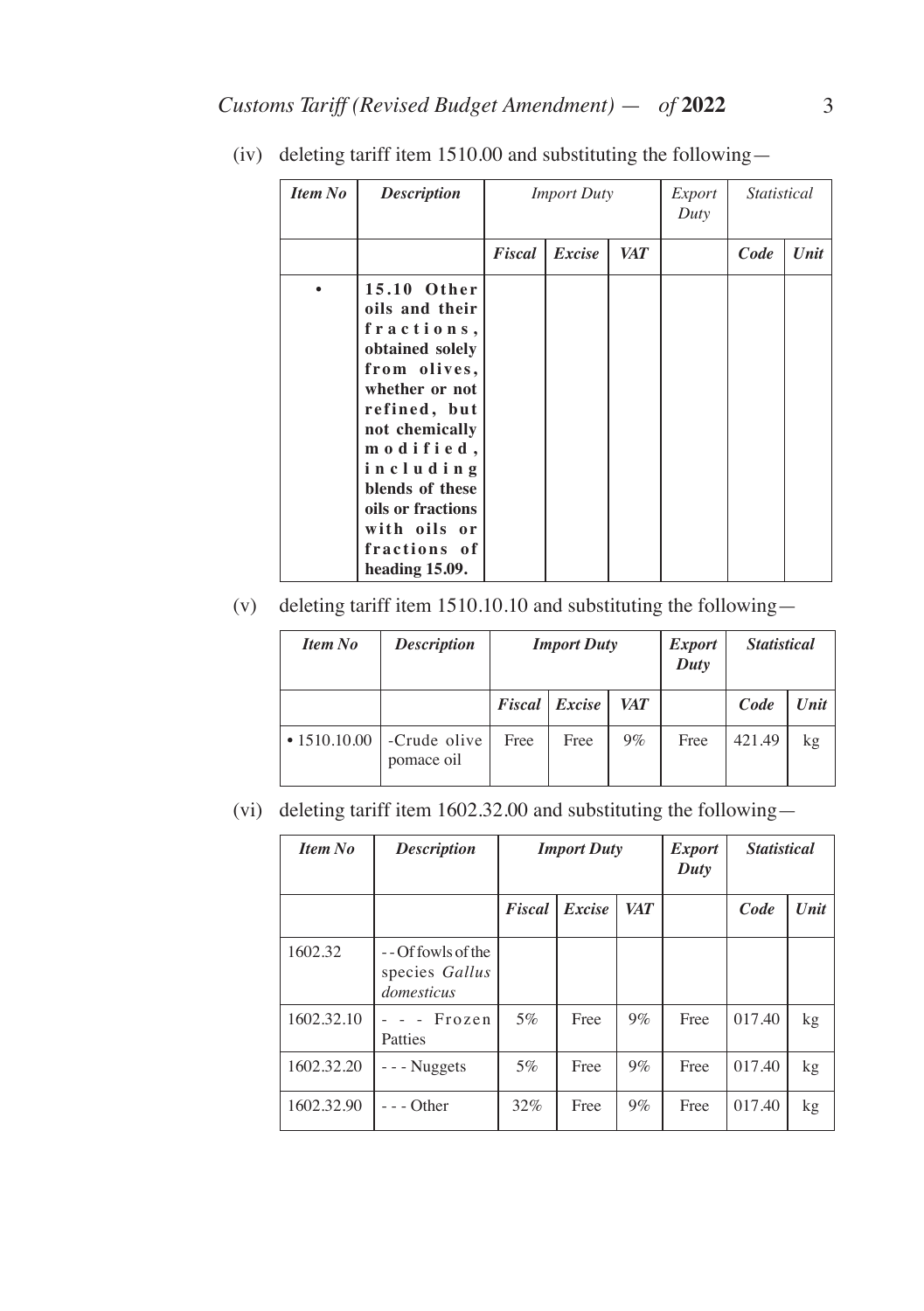## 4 *Customs Tariff (Revised Budget Amendment)* — *of* **2022**

| <b>Item No</b> | <b>Description</b>                                               | <b>Import Duty</b> |               |     | <i>Export</i><br>Duty | <b>Statistical</b> |      |
|----------------|------------------------------------------------------------------|--------------------|---------------|-----|-----------------------|--------------------|------|
|                |                                                                  |                    | Fiscal Excise | VAT |                       | Code               | Unit |
| 1602.90.30     | - - Frozen<br>patties of lamb,<br>beef, pork or<br>other animals | 5%                 | Free          | 9%  | Free                  | 017.90             | kg   |

(vii) after tariff item 1602.90.20 inserting the following new tariff item—

(viii) deleting tariff item 2844.40.00 and substituting the following—

| <b>Item No</b> | <b>Description</b>                                                                                                                                                                                                                                                                                                     | <b>Import Duty</b> |        |            | <i>Export</i><br>Duty | <b>Statistical</b> |      |
|----------------|------------------------------------------------------------------------------------------------------------------------------------------------------------------------------------------------------------------------------------------------------------------------------------------------------------------------|--------------------|--------|------------|-----------------------|--------------------|------|
|                |                                                                                                                                                                                                                                                                                                                        | Fiscal             | Excise | <b>VAT</b> |                       | Code               | Unit |
|                | Radioactive<br>elements and<br>isotopes and<br>compounds<br>other than those<br>of subheading<br>2844.10, 2844.20<br>or $2844.30$ ;<br>alloys, dispersions<br>$(in$ cluding<br>$c$ ermets),<br>ceramic products<br>and mixtures<br>containing these<br>elements, isotopes<br>or compounds:<br>radioactive<br>residues: |                    |        |            |                       |                    |      |

- (ix) in tariff item 2903.44.00, column 2, deleting "111,,," and substituting  $\lq\lq\lq\lq\lq\lq\lq\lq\lq\lq\lq\lq\lq$
- (x) in tariff item 3006.93.00, column 2, deleting "clinical trip" and substituting "clinical trial";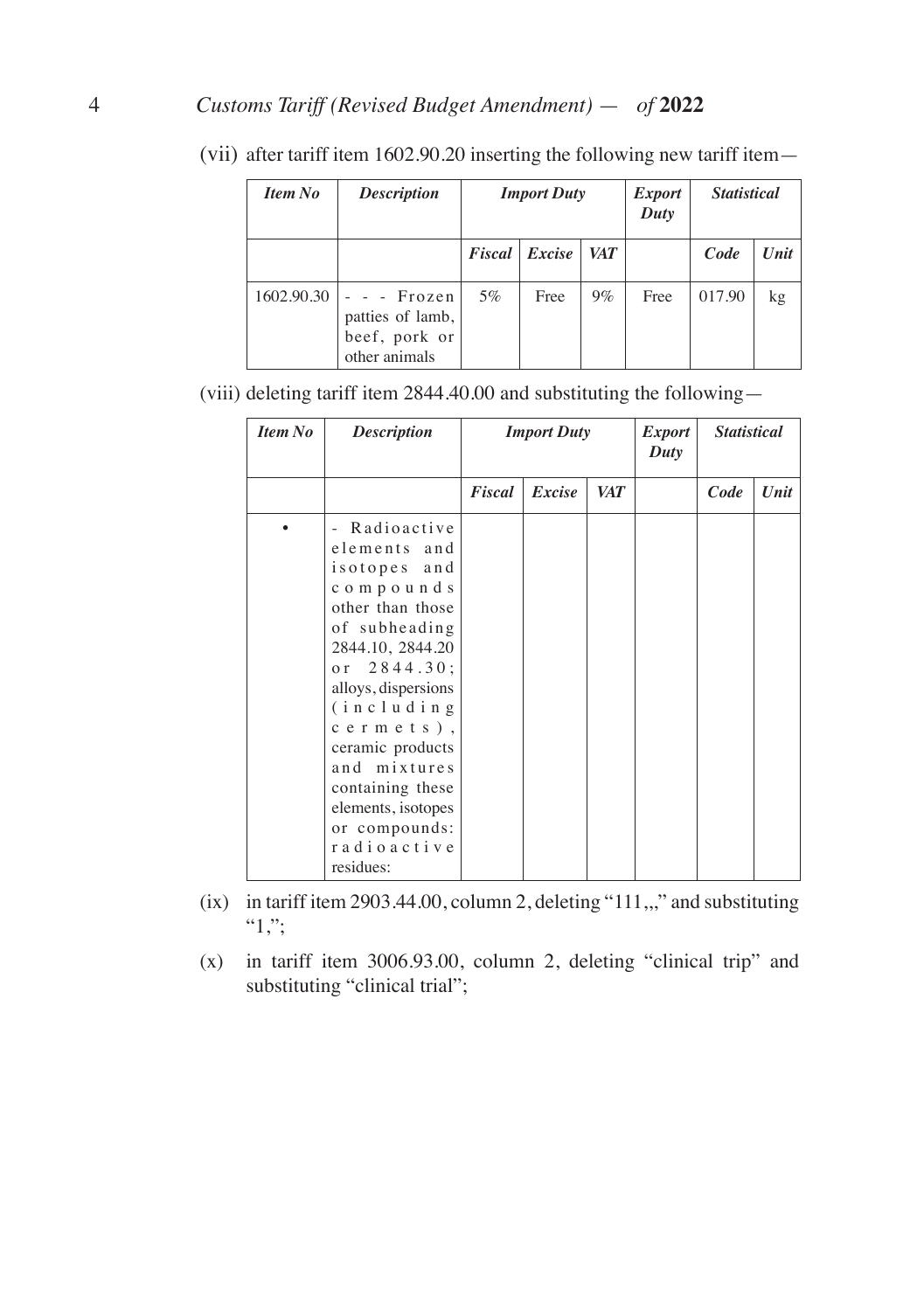| Item No | <b>Description</b>                                                                                                 | <b>Import Duty</b> |        |            | <i>Export</i><br>Duty | <b>Statistical</b> |      |
|---------|--------------------------------------------------------------------------------------------------------------------|--------------------|--------|------------|-----------------------|--------------------|------|
|         |                                                                                                                    | <b>Fiscal</b>      | Excise | <b>VAT</b> |                       | Code               | Unit |
| ٠       | 36.03 Safety fuses;<br>detonating fuses;<br>percussion or<br>detonating caps;<br>igniters; electric<br>detonators. |                    |        |            |                       |                    |      |

(xi) deleting tariff item 3603.00.00 and substituting the following—

(xii) after subheading 38.22 inserting the following—

| <b>Item No</b> | <b>Description</b>                                                                                                                                                                                 | <b>Import Duty</b> |        |     | <i>Export</i><br>Duty | <b>Statistical</b> |      |
|----------------|----------------------------------------------------------------------------------------------------------------------------------------------------------------------------------------------------|--------------------|--------|-----|-----------------------|--------------------|------|
|                |                                                                                                                                                                                                    | Fiscal             | Excise | VAT |                       | Code               | Unit |
|                | - Diagnostic<br>or laboratory<br>reagents on a<br>backing, prepared<br>diagnostic<br>or laboratory<br>reagents whether<br>or not on a<br>backing, whether<br>or not put up in the<br>form of kits: |                    |        |     |                       |                    |      |

(xiii) in tariff item 3827.20.00, column 2, deleting "hydrobromochlorodifluoromethane" and substituting "bromochlorodifluoromethane";

| <b>Item No</b> | <b>Description</b>              | <b>Import Duty</b>                                      |        |            | <b>Export</b><br>Duty | <b>Statistical</b> |      |
|----------------|---------------------------------|---------------------------------------------------------|--------|------------|-----------------------|--------------------|------|
|                |                                 | Fiscal                                                  | Excise | <b>VAT</b> |                       | Code               | Unit |
| 3923.21        | O(f)<br>polymers of<br>Ethylene |                                                         |        |            |                       |                    |      |
| 3923.21.10     | $- - zip-lock$<br>bags          | $5\%$                                                   | Free   | $9\%$      | Free                  | 893.11             | kg   |
| 3923.21.90     | $- -$ Other                     | $32\%$<br>or $54c$<br>per kg<br>whichever<br>is greater | 15%    | $9\%$      | Free                  | 893.32             | kg   |

(xiv) deleting tariff item 3923.21.00 and substituting the following—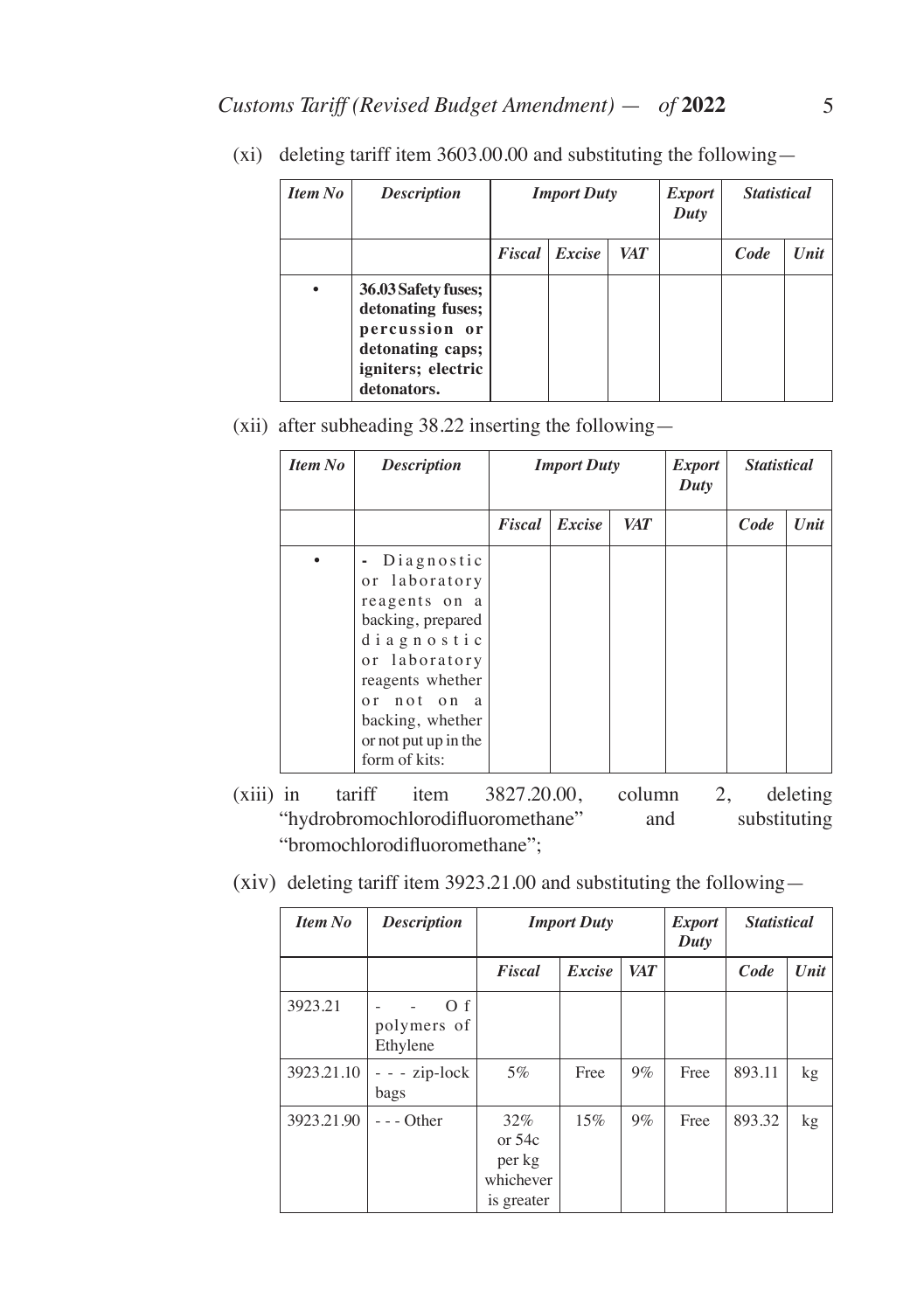| <b>Item No</b> | <b>Description</b>                                                                                     | <b>Import Duty</b> |        |            | <i>Export</i><br>Duty | <b>Statistical</b> |      |
|----------------|--------------------------------------------------------------------------------------------------------|--------------------|--------|------------|-----------------------|--------------------|------|
|                |                                                                                                        | Fiscal             | Excise | <b>VAT</b> |                       | Code               | Unit |
| 3924.10        | - Tableware and<br>Kitchenware                                                                         |                    |        |            |                       |                    |      |
| 3924.10.10     | $--$ Lunch boxes<br>of a thickness of<br>1.8mm or more<br>and of a kind not<br>manufactured<br>locally | $5\%$              | Free   | $9\%$      | Free                  | 893.32             | kg   |
| 3924.10.20     | ---Water bottles                                                                                       | 5%                 | Free   | $9\%$      | Free                  | 893.32             | kg   |
| 3924.10.90     | Other<br>tableware and<br>kitchenware                                                                  | 32%                | 15%    | $9\%$      | Free                  | 893.32             | kg   |

(xv) deleting tariff item 3924.10.00 and substituting the following—

(xvi) deleting tariff item 3924.90.00 and substituting the following—

| <b>Item No</b> | <b>Description</b> | <b>Import Duty</b> |        |       | <i>Export</i><br>Duty | <b>Statistical</b> |      |
|----------------|--------------------|--------------------|--------|-------|-----------------------|--------------------|------|
|                |                    | Fiscal             | Excise | VAT   |                       | Code               | Unit |
| 3924.90        | - Other            |                    |        |       |                       |                    |      |
| 3924.90.10     | - Wheelie bin      | 5%                 | Free   | $9\%$ | Free                  | 893.32             | kg   |
| 3924.10.90     | - Other            | 32%                | 15%    | $9\%$ | Free                  | 893.32             | kg   |

(xvii) after subheading 62.02 deleting the following—

| <b>Item No</b> | <b>Description</b>                                                                    |        | <b>Import Duty</b> |     | <i>Export</i><br>Duty | <b>Statistical</b> |      |
|----------------|---------------------------------------------------------------------------------------|--------|--------------------|-----|-----------------------|--------------------|------|
|                |                                                                                       | Fiscal | Excise             | VAT |                       | Code               | Unit |
|                | $-0$ vercoats,<br>raincoats, car-<br>coats, capes,<br>cloaks and similar<br>articles: |        |                    |     |                       |                    |      |

(xviii) in section XV notes, after paragraph  $9(a)$ , inserting the following—

"Wire-bars and billets of Chapter 74 with their ends tapered or otherwise worked simply to facilitate their entry into machines for converting them into, for example, drawing stock (wire-rod) or tubes, are however to be taken to be unwrought copper of heading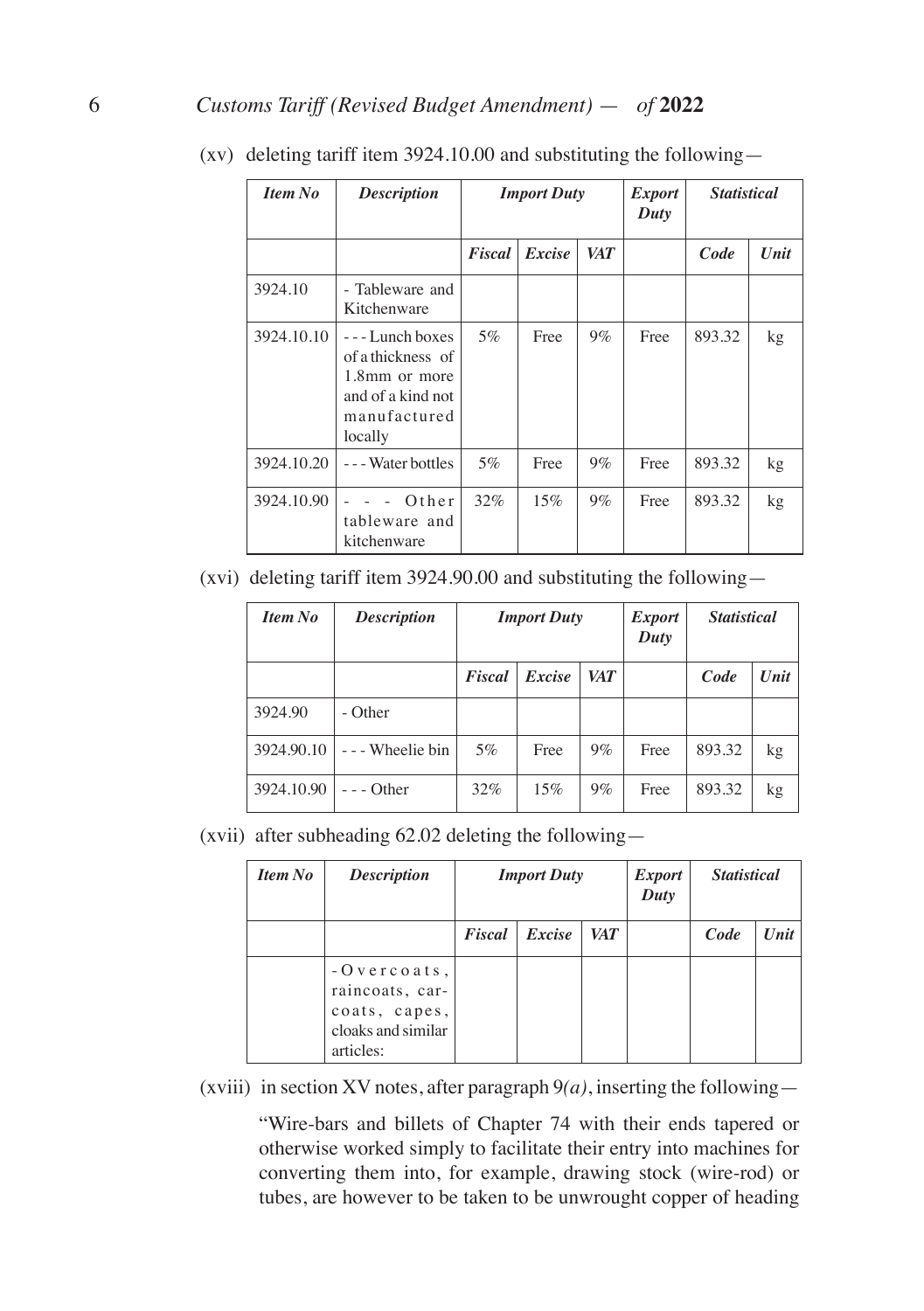74.03. This provision applies *mutatis mutandis* to the products of Chapter 81.";

(xix) deleting tariff item 8106.00.00 and substituting the following—

| <b>Item No</b> | <b>Description</b>                                                      | <b>Import Duty</b> |        |            | <i>Export</i><br>Duty | <b>Statistical</b> |      |
|----------------|-------------------------------------------------------------------------|--------------------|--------|------------|-----------------------|--------------------|------|
|                |                                                                         | Fiscal             | Excise | <b>VAT</b> |                       | Code               | Unit |
| $\bullet$      | 81.06 Bismuth<br>and articles<br>thereof, including<br>waste and scrap. |                    |        |            |                       |                    |      |

(xx) deleting tariff item 8109.20.00 and substituting the following—

| <b>Item No</b> | <b>Description</b>                                      |        | <b>Import Duty</b> |            | <b>Export</b><br>Duty | <b>Statistical</b> |      |
|----------------|---------------------------------------------------------|--------|--------------------|------------|-----------------------|--------------------|------|
|                |                                                         | Fiscal | Excise             | <i>VAT</i> |                       | Code               | Unit |
|                | - Unwrought<br>$z$ i $r$ c o $n$ i $u$ $m$ :<br>powders |        |                    |            |                       |                    |      |

- $(xxi)$  in section XVI, after paragraph  $2(C)(ii)$  of the chapter 84 notes, deleting the following—
	- "*(a)* Germination plant, incubators or brooders (Heading 84.36);
	- *(b)* Grain dampening machines (heading 84.37);
	- *(c)* Diffusing apparatus for sugar juice extraction (heading 84.38);
	- *(d)* Machinery for the heat-treatment of textile yarns, fabrics or made up textile articles (heading 84.51); or
	- *(e)* Machinery, plant, or laboratory equipment designed for mechanical operation, in which a change of temperature, even if necessary, is subsidiary.

Heading 84.22 does not cover:

- *(a)* Sewing machines for closing bags or similar containers (heading 84.52); or
- *(b)* Office machinery of heading 84.72.

Heading 84.24 does not cover:

- *(a)* Ink-jet printing machines (heading 84.43); or
- *(b)* Water-jet cutting machines (heading 84.56).";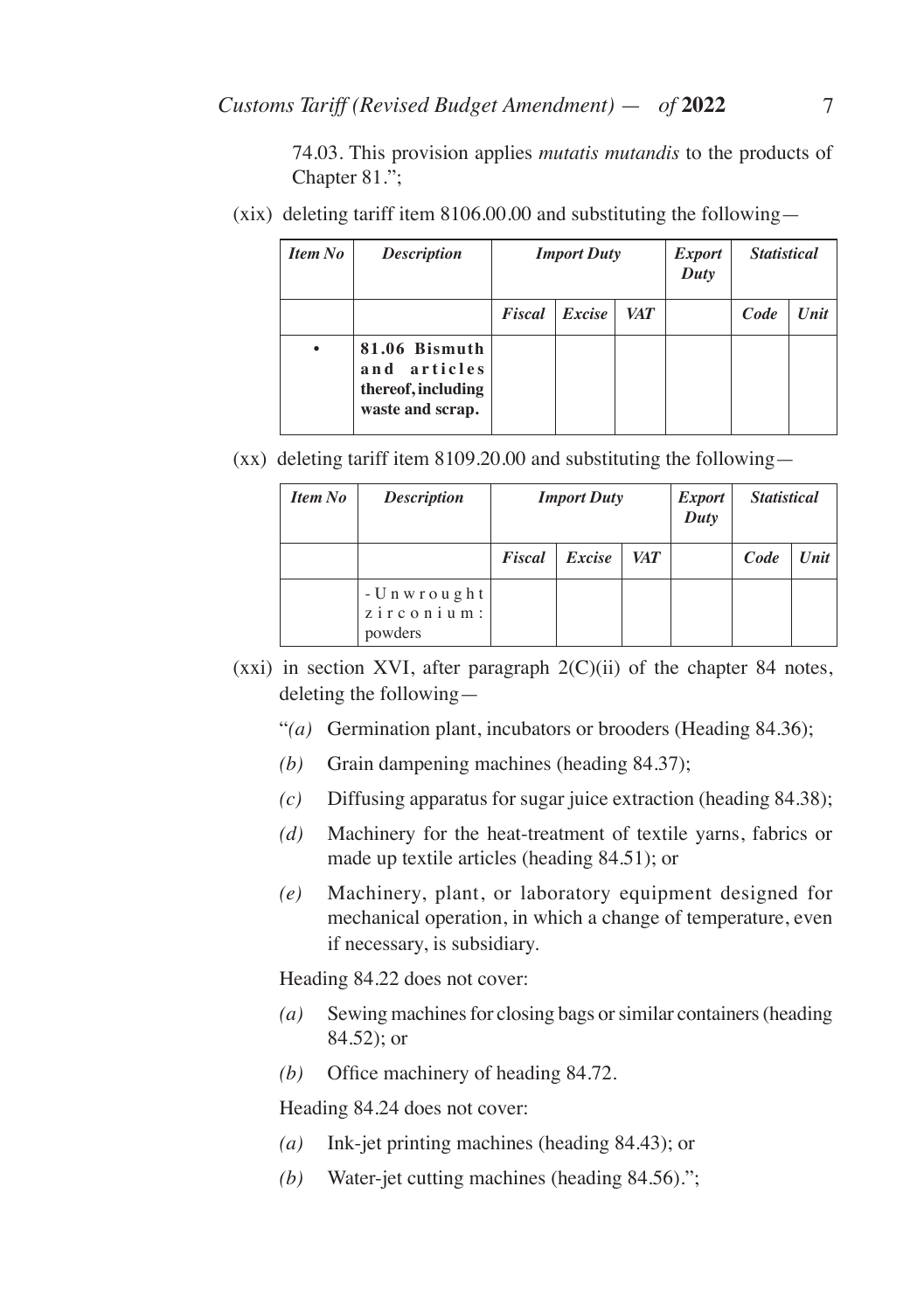| <b>Item No</b>     | <b>Description</b>          | <b>Import Duty</b> |        |            | <i>Export</i><br>Duty | <b>Statistical</b> |      |
|--------------------|-----------------------------|--------------------|--------|------------|-----------------------|--------------------|------|
|                    |                             | <b>Fiscal</b>      | Excise | <i>VAT</i> |                       | Code               | Unit |
| $\cdot 8462.42.00$ | --Numerically<br>controlled | Free               | Free   | $9\%$      | Free                  | 733.16             | u    |

(xxii) deleting tariff item 8462.42.00 and substituting the following—

(xxiii) deleting tariff item 8485.90.00 and substituting the following—

| <b>Item No</b>     | <b>Description</b> | <b>Import Duty</b> |                 |       | <b>Export</b><br>Duty | <b>Statistical</b> |      |
|--------------------|--------------------|--------------------|-----------------|-------|-----------------------|--------------------|------|
|                    |                    |                    | Fiscal   Excise | VAT   |                       | Code               | Unit |
| $\cdot 8485.90.00$ | - Parts            | Free               | Free            | $9\%$ | Free                  | 728.21             | kg   |

(xxiv) deleting tariff item 8486.40 and substituting the following—

| <b>Item No</b>  | <b>Description</b>                                                            |        | <b>Import Duty</b> |            | <i>Export</i><br>Duty | <b>Statistical</b> |      |
|-----------------|-------------------------------------------------------------------------------|--------|--------------------|------------|-----------------------|--------------------|------|
|                 |                                                                               | Fiscal | Excise             | <b>VAT</b> |                       | Code               | Unit |
| $\cdot$ 8486.40 | - Machines<br>and apparatus<br>specified in note<br>11 (c) to this<br>chapter |        |                    |            |                       |                    |      |

(xxv) deleting tariff item 8514.10.00 and substituting the following—

| <b>Item No</b> | <b>Description</b>                            |        | <b>Import Duty</b> |            | <b>Export</b><br>Duty | <b>Statistical</b> |              |
|----------------|-----------------------------------------------|--------|--------------------|------------|-----------------------|--------------------|--------------|
|                |                                               | Fiscal | Excise             | <b>VAT</b> |                       | Code               | Unit $\vert$ |
| ٠              | - Resistance<br>heated furnaces<br>and ovens: |        |                    |            |                       |                    |              |

(xxvi) deleting tariff item 8514.30.00 and substituting the following—

| <b>Item No</b> | <b>Description</b>             | <b>Import Duty</b>            |  |  | <b>Export</b><br>Duty | <b>Statistical</b> |              |
|----------------|--------------------------------|-------------------------------|--|--|-----------------------|--------------------|--------------|
|                |                                | <b>VAT</b><br>Fiscal   Excise |  |  |                       | Code               | Unit $\vert$ |
| $\bullet$      | - Other furnaces<br>and ovens: |                               |  |  |                       |                    |              |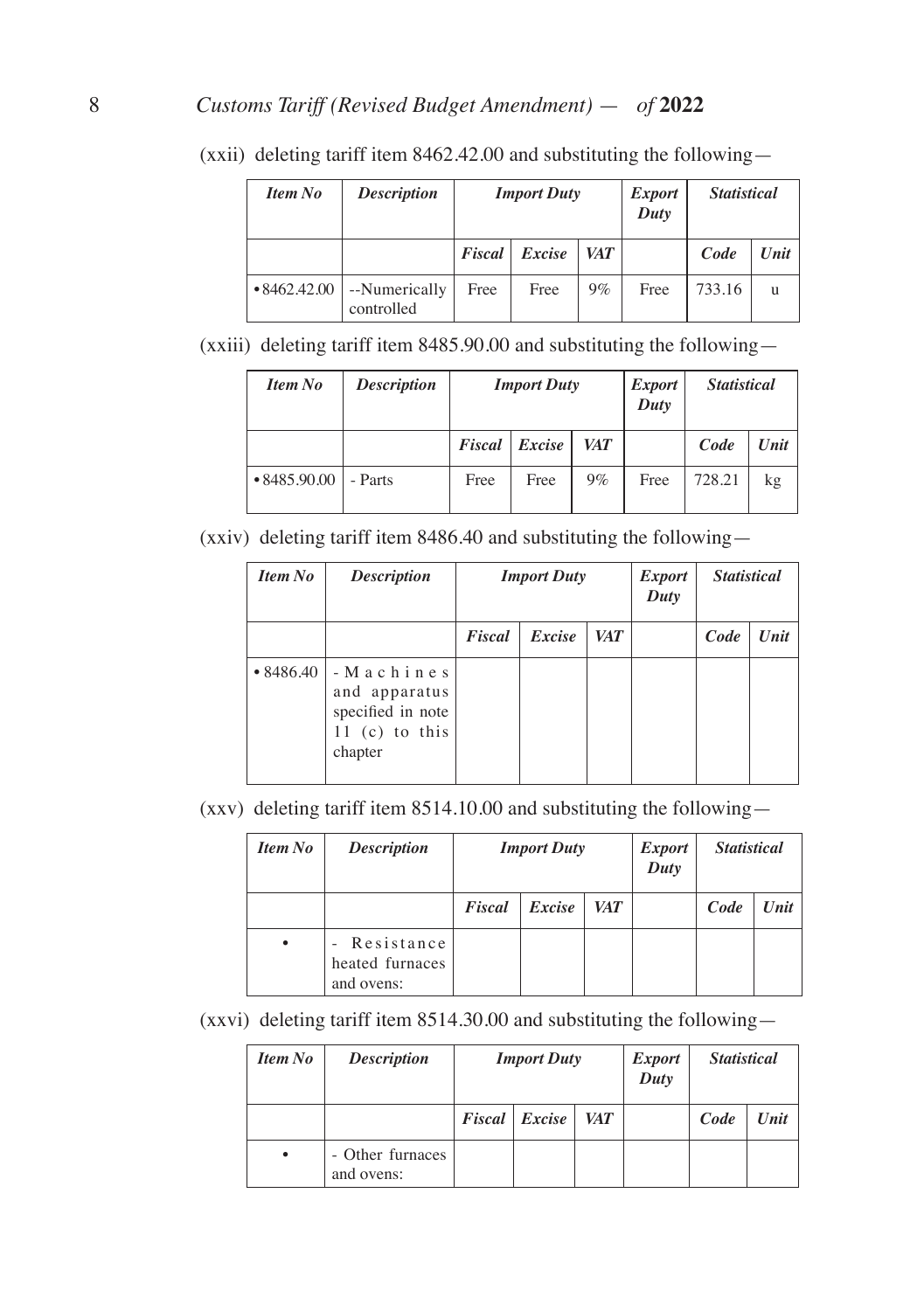| <b>Item No</b> | <b>Description</b> | <b>Import Duty</b> |            | <b>Export</b><br>Duty | <b>Statistical</b> |      |
|----------------|--------------------|--------------------|------------|-----------------------|--------------------|------|
|                |                    | Fiscal Excise      | <b>VAT</b> |                       | Code               | Unit |
| ٠              | - Parts:           |                    |            |                       |                    |      |

(xxvii) deleting tariff item 8517.70.00 and substituting the following—

(xxviii) deleting tariff item 8525.80.00 and substituting the following—

| <b>Item No</b> | <b>Description</b>                                                       |               | <b>Import Duty</b> |  | <i>Export</i><br>Duty | <b>Statistical</b> |  |
|----------------|--------------------------------------------------------------------------|---------------|--------------------|--|-----------------------|--------------------|--|
|                |                                                                          | <b>Fiscal</b> | Excise             |  | Code                  | Unit               |  |
|                | Television<br>cameras, digital<br>cameras and video<br>camera recorders: |               |                    |  |                       |                    |  |

(xxix) deleting tariff item 8539.50.00 and substituting the following—

| <b>Item No</b> | <b>Description</b>                                |        | <b>Import Duty</b> |     | <i>Export</i><br>Duty | <b>Statistical</b> |      |
|----------------|---------------------------------------------------|--------|--------------------|-----|-----------------------|--------------------|------|
|                |                                                   | Fiscal | Excise             | VAT |                       | Code               | Unit |
| $\bullet$      | - Light-emitting<br>diode (LED) light<br>sources: |        |                    |     |                       |                    |      |

(xxx) deleting tariff items 8549.39.00, 8549.91.00 and 8549.99.00 and substituting the following—

| <b>Item No</b> | <b>Description</b> | <b>Import Duty</b> |                 |            | <i>Export</i><br>Duty | <b>Statistical</b> |      |
|----------------|--------------------|--------------------|-----------------|------------|-----------------------|--------------------|------|
|                |                    |                    | Fiscal   Excise | <b>VAT</b> |                       | Code               | Unit |
| 8549.39.00     | -- Other           | 5%                 | Free            | $9\%$      | Free                  | 778.13             | kg   |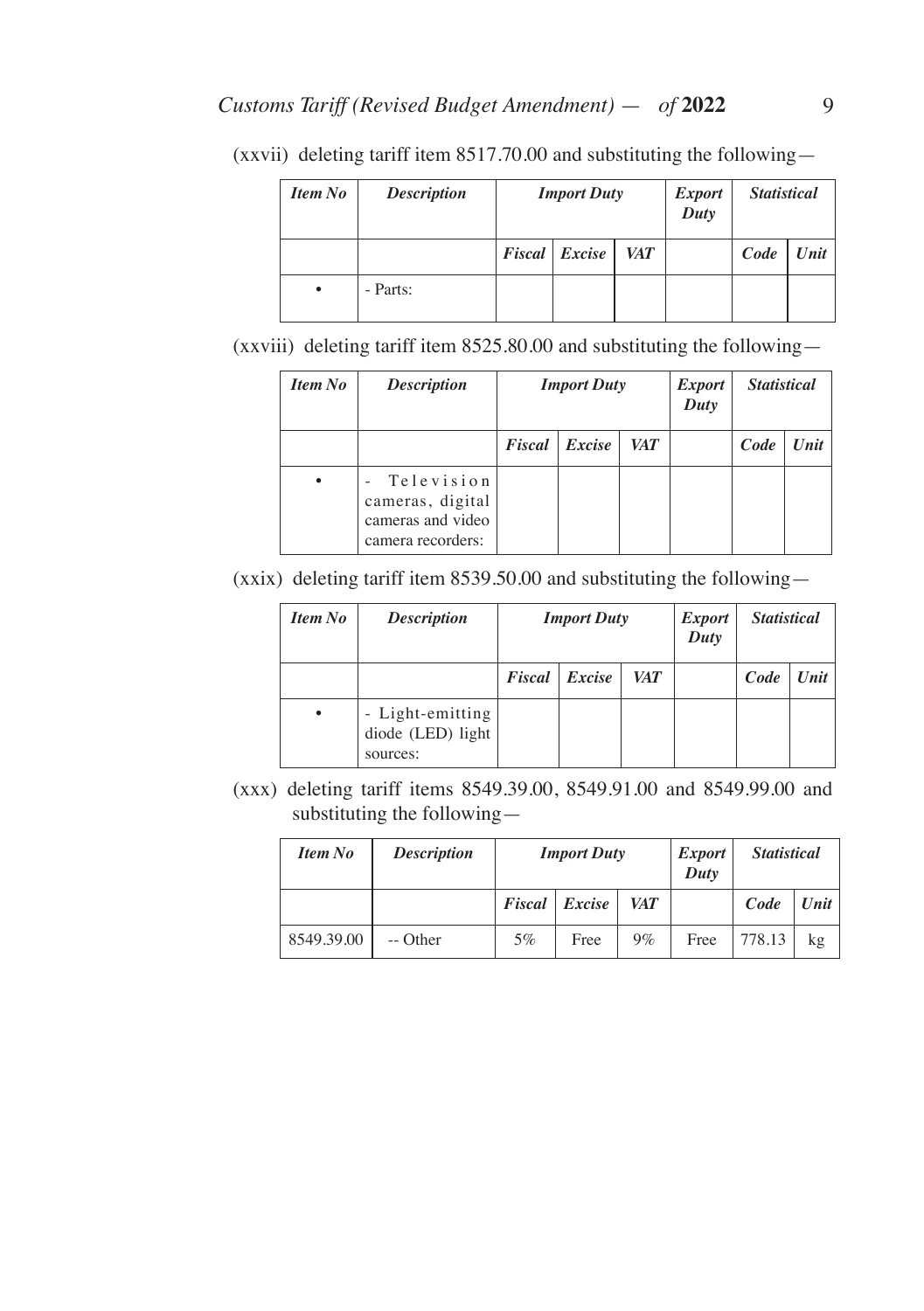| 8549.91.00 | -- Containing<br>primary cells,<br>primary<br>batteries,                                                                                                       | $5\%$ | Free | $9\%$ | Free | 778.13 | kg |
|------------|----------------------------------------------------------------------------------------------------------------------------------------------------------------|-------|------|-------|------|--------|----|
|            | electric<br>accumulators,                                                                                                                                      |       |      |       |      |        |    |
|            | mercury<br>swtiches, glass<br>from cathode ray<br>tubes or other<br>activited glass,<br>or electrical<br>or electronic<br>components<br>containing<br>cadmium, |       |      |       |      |        |    |
|            | mercury, lead or<br>polychlorinated<br>biphenyls<br>(PCBs)                                                                                                     |       |      |       |      |        |    |
| 8549.99.00 | -- Other                                                                                                                                                       | 5%    | Free | $9\%$ | Free | 778.13 | kg |

(xxxi) deleting tariff item 8701.20 and substituting the following—

| Item No   | <b>Description</b>                    | <b>Import Duty</b> |        |            | <i>Export</i><br>Duty | <b>Statistical</b> |      |
|-----------|---------------------------------------|--------------------|--------|------------|-----------------------|--------------------|------|
|           |                                       | Fiscal             | Excise | <b>VAT</b> |                       | Code               | Unit |
| $\bullet$ | - Road tractors for<br>semi-trailers: |                    |        |            |                       |                    |      |

(xxxii) deleting tariff item 8704.41.00 and substituting the following—

| <b>Item No</b>     | <b>Description</b>                      | <b>Import Duty</b>   |        |            | <i>Export</i><br>Duty | <b>Statistical</b> |      |
|--------------------|-----------------------------------------|----------------------|--------|------------|-----------------------|--------------------|------|
|                    |                                         | Fiscal               | Excise | <b>VAT</b> |                       | Code               | Unit |
| $\cdot$ 8704.41.00 | $-$ g.v.w. not<br>exceeding 5<br>tonnes | \$750<br>per<br>unit | Free   | $9\%$      | Free                  | 782.19             | u    |

(xxxiii) deleting tariff item 8704.42.00 and substituting the following—

| <b>Item No</b>     | <b>Description</b>                | <b>Import Duty</b>    |                      |            | <i>Export</i><br>Duty | <b>Statistical</b> |      |
|--------------------|-----------------------------------|-----------------------|----------------------|------------|-----------------------|--------------------|------|
|                    |                                   |                       | <b>Fiscal</b> Excise | <b>VAT</b> |                       | Code               | Unit |
| $\cdot 8704.42.00$ | g. v. w.<br>exceeding 5<br>tonnes | \$1125<br>per<br>unit | Free                 | $9\%$      | Free                  | 782.19             | u    |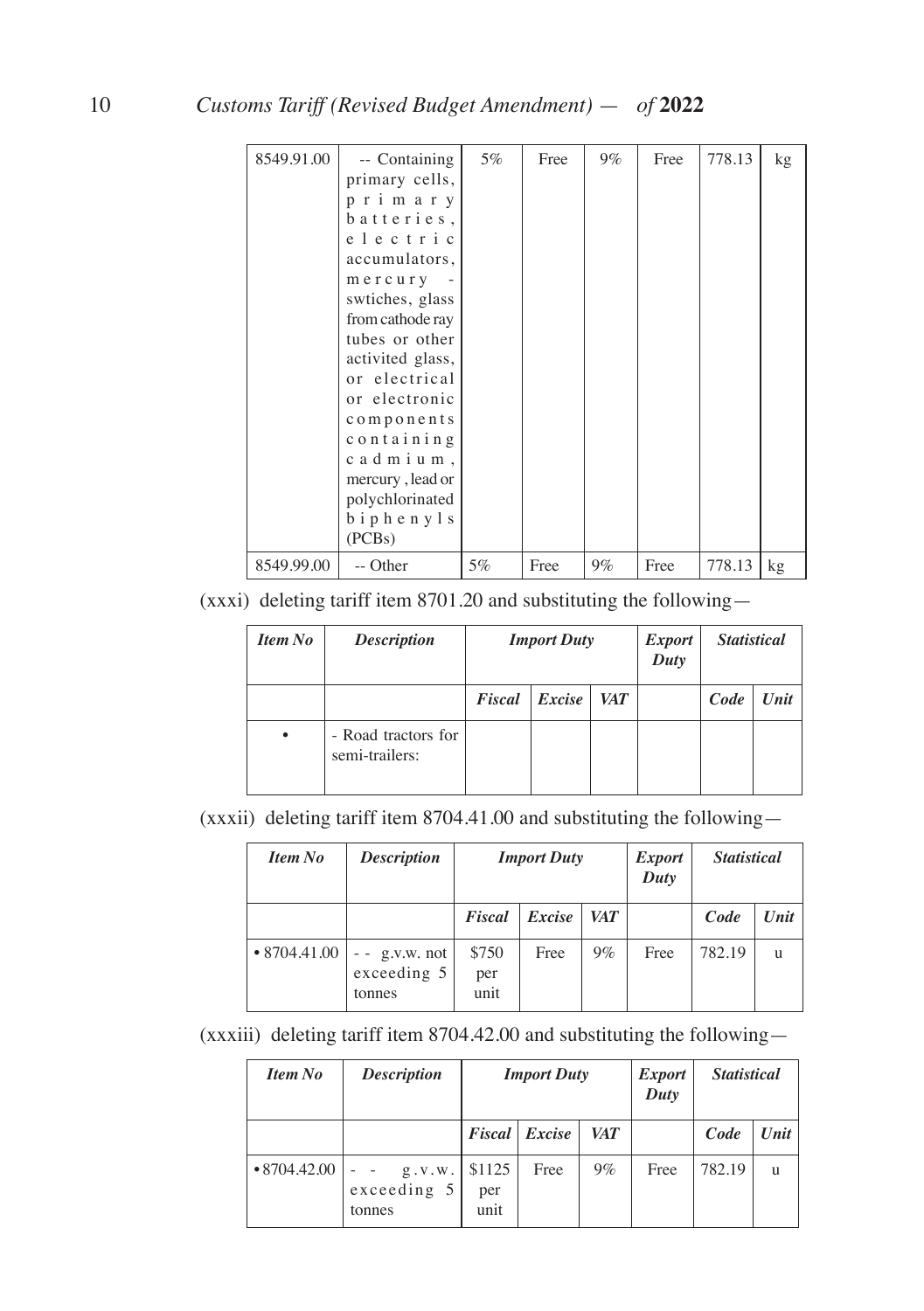| <b>Item No</b>     | <b>Description</b>                 | <b>Import Duty</b>    |                      |       | <i>Export</i><br>Duty | <b>Statistical</b> |      |
|--------------------|------------------------------------|-----------------------|----------------------|-------|-----------------------|--------------------|------|
|                    |                                    |                       | <b>Fiscal</b> Excise | VAT   |                       | Code               | Unit |
| $\cdot$ 8704.43.00 | g. v. w.<br>exceeding 20<br>tonnes | \$1625<br>per<br>unit | Free                 | $9\%$ | Free                  | 782.19             | u    |

(xxxiv) deleting tariff item 8704.43.00 and substituting the following—

(xxxv) deleting tariff item 8704.51.00 and substituting the following—

| <b>Item No</b>     | <b>Description</b><br><b>Import Duty</b> |                      | <i>Export</i><br>Duty |            | <b>Statistical</b> |        |              |
|--------------------|------------------------------------------|----------------------|-----------------------|------------|--------------------|--------|--------------|
|                    |                                          | Fiscal               | Excise                | <i>VAT</i> |                    | Code   | Unit         |
| $\cdot 8704.51.00$ | $ g.v.w.$ not<br>exceeding 5<br>tonnes   | \$750<br>per<br>unit | Free                  | $9\%$      | Free               | 782.19 | $\mathbf{u}$ |

(xxxvi) deleting tariff item 8704.52.00 and substituting the following—

| <b>Item No</b>     | <b>Description</b>                                            | <b>Import Duty</b>    |        |       | <i>Export</i><br>Duty | <b>Statistical</b> |      |
|--------------------|---------------------------------------------------------------|-----------------------|--------|-------|-----------------------|--------------------|------|
|                    |                                                               | Fiscal                | Excise | VAT   |                       | Code               | Unit |
| $\cdot$ 8704.52.00 | g. v. w.<br>$\overline{\phantom{a}}$<br>exceeding 5<br>tonnes | \$1125<br>per<br>unit | Free   | $9\%$ | Free                  | 782.19             | u    |

(xxxvii) deleting tariff item 8704.60.00 and substituting the following—

| <b>Item No</b>     | <b>Description</b>                                       | <b>Import Duty</b> |        |            | <i>Export</i><br>Duty | <b>Statistical</b> |      |
|--------------------|----------------------------------------------------------|--------------------|--------|------------|-----------------------|--------------------|------|
|                    |                                                          | Fiscal             | Excise | <b>VAT</b> |                       | Code               | Unit |
| $\cdot$ 8704.60.00 | - Other with<br>only electric<br>motor for<br>propulsion | Free               | Free   | $9\%$      | Free                  | 782.19             | u    |

(xxxviii) in subheading 88.02, after "Other aircraft" inserting "except";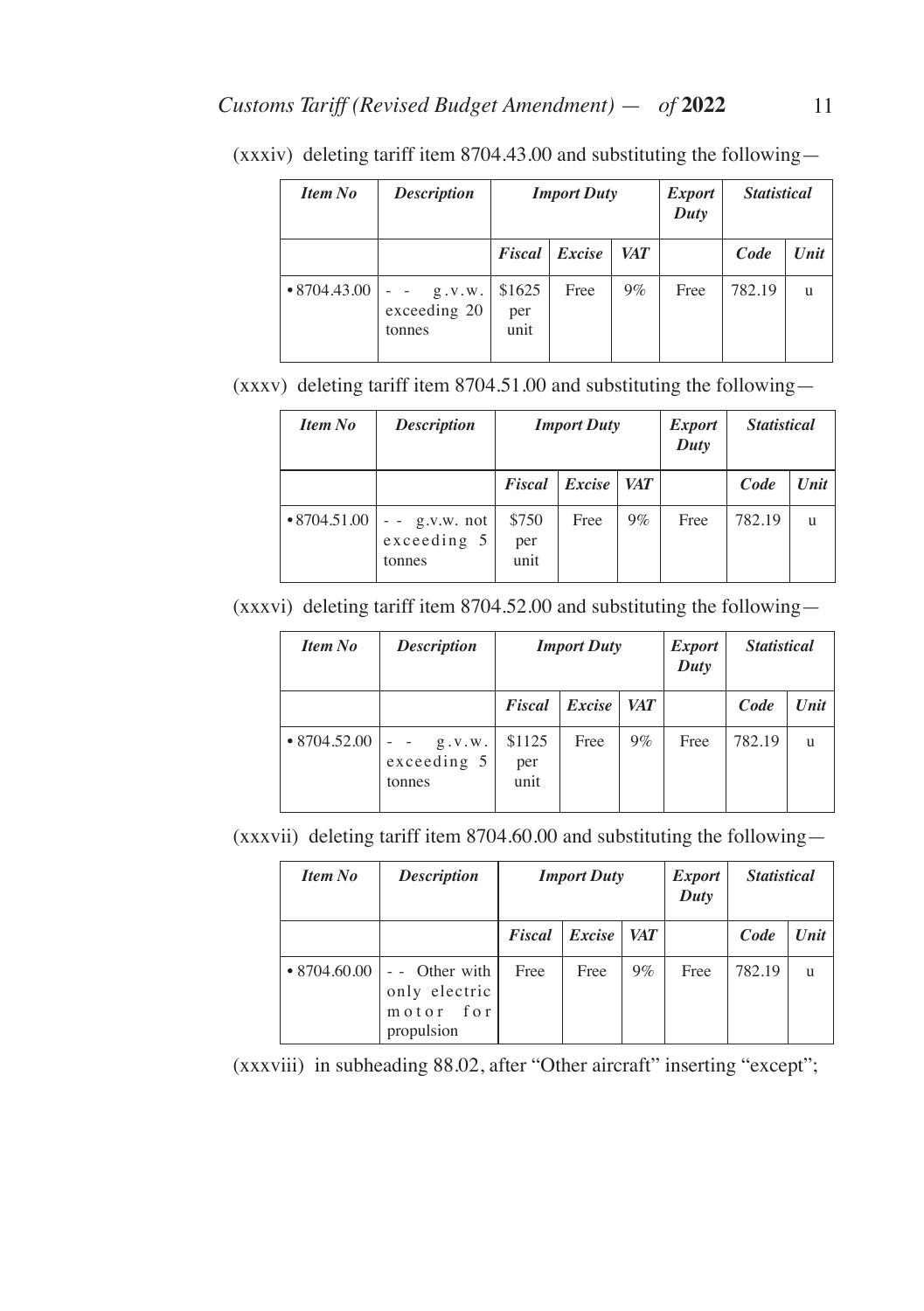| Item No   | <b>Description</b>                                        |               | <b>Import Duty</b> |            | <i>Export</i><br>Duty | <b>Statistical</b> |      |
|-----------|-----------------------------------------------------------|---------------|--------------------|------------|-----------------------|--------------------|------|
|           |                                                           | <b>Fiscal</b> | Excise             | <b>VAT</b> |                       | Code               | Unit |
| $\bullet$ | Inflatable<br>(including rigid hull<br>inflatable) boats: |               |                    |            |                       |                    |      |

(xxxix) deleting tariff item 8903.10.00 and substituting the following—

(xl) deleting tariff item 9401.30.00 and substituting the following—

| <b>Item No</b> | <b>Description</b>                                    | <b>Import Duty</b> |                 |     | <i>Export</i><br>Duty | <b>Statistical</b> |      |
|----------------|-------------------------------------------------------|--------------------|-----------------|-----|-----------------------|--------------------|------|
|                |                                                       |                    | Fiscal   Excise | VAT |                       | $Code \mid$        | Unit |
| $\bullet$      | - Swivel seats with<br>variable height<br>adjustment: |                    |                 |     |                       |                    |      |

(xli) deleting tariff item 9401.40.00 and substituting the following—

| <b>Item No</b> | <b>Description</b>                                                                    |                      | <b>Import Duty</b> |  | <i>Export</i><br>Duty | <b>Statistical</b> |      |
|----------------|---------------------------------------------------------------------------------------|----------------------|--------------------|--|-----------------------|--------------------|------|
|                |                                                                                       | VAT<br>Fiscal Excise |                    |  |                       | Code               | Unit |
| $\bullet$      | - Seats other than<br>garden seats or<br>camping equipment,<br>convertible into beds: |                      |                    |  |                       |                    |      |

(xlii) deleting tariff item 9401.90.00 and substituting the following—

| <b>Item No</b> | <b>Description</b> | <b>Import Duty</b> |                       |            | <i>Export</i><br>Duty | <b>Statistical</b> |               |
|----------------|--------------------|--------------------|-----------------------|------------|-----------------------|--------------------|---------------|
|                |                    |                    | $Fixed \mid Exercise$ | <b>VAT</b> |                       |                    | $Code$   Unit |
| $\bullet$      | - Parts:           |                    |                       |            |                       |                    |               |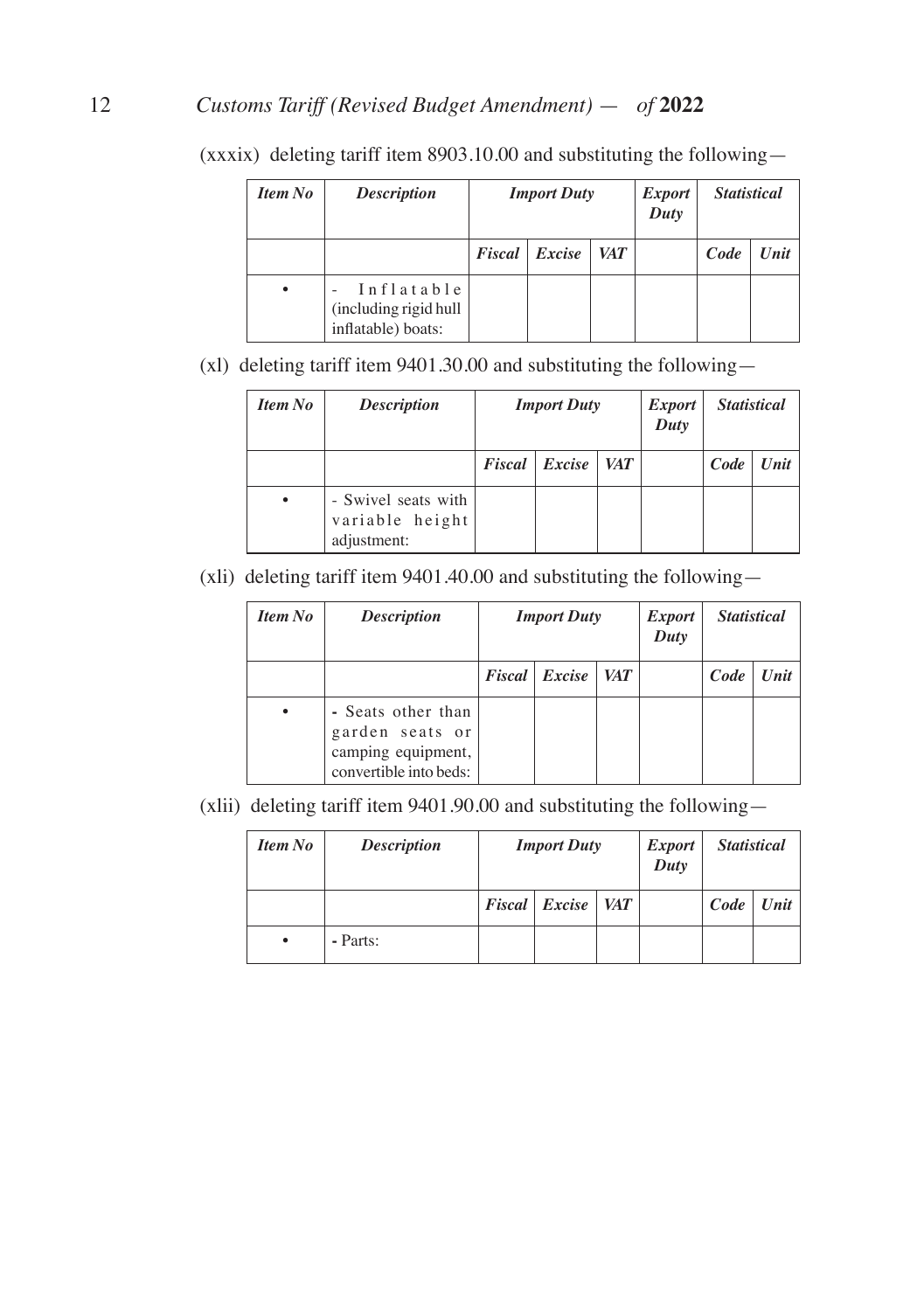| <b>Item No</b> | <b>Description</b>                                                                                                                                                        | <b>Import Duty</b> |        |            | <i>Export</i><br>Duty | <b>Statistical</b> |      |
|----------------|---------------------------------------------------------------------------------------------------------------------------------------------------------------------------|--------------------|--------|------------|-----------------------|--------------------|------|
|                |                                                                                                                                                                           | Fiscal             | Excise | <b>VAT</b> |                       | Code               | Unit |
|                | - Chandeliers and<br>other electric ceiling<br>or wall lighting<br>fittings, excluding<br>those of a kind used<br>for lighting public<br>open spaces or<br>thoroughfares: |                    |        |            |                       |                    |      |

(xliii) deleting tariff item 9405.10.00 and substituting the following—

(xliv) deleting tariff item 9405.20.00 and substituting the following—

| <b>Item No</b> | <b>Description</b>                                                     | <b>Import Duty</b> |        |     | <i>Export</i><br>Duty | <b>Statistical</b> |      |
|----------------|------------------------------------------------------------------------|--------------------|--------|-----|-----------------------|--------------------|------|
|                |                                                                        | <b>Fiscal</b>      | Excise | VAT |                       | Code               | Unit |
|                | - Electric table,<br>desk, bedside or<br>floor-standing<br>luminaires: |                    |        |     |                       |                    |      |

(xlv) deleting tariff item 9405.30.00 and substituting the following—

| <b>Item No</b> | <b>Description</b>                                           | <b>Import Duty</b> |               |            | <i>Export</i><br>Duty | <b>Statistical</b> |      |
|----------------|--------------------------------------------------------------|--------------------|---------------|------------|-----------------------|--------------------|------|
|                |                                                              |                    | Fiscal Excise | <b>VAT</b> |                       | Code               | Unit |
| ٠              | - Lighting strings<br>of a kind used for<br>Christmas trees: |                    |               |            |                       |                    |      |

(xlvi)deleting tariff item 9702.00.00 and substituting the following—

| <b>Item No</b> | <b>Description</b>                                       |        | <b>Import Duty</b> |            | <i>Export</i><br>Duty | <b>Statistical</b> |      |
|----------------|----------------------------------------------------------|--------|--------------------|------------|-----------------------|--------------------|------|
|                |                                                          | Fiscal | Excise             | <b>VAT</b> |                       | Code               | Unit |
| ٠              | 97.02 Original<br>engravings, prints<br>and lithographs. |        |                    |            |                       |                    |      |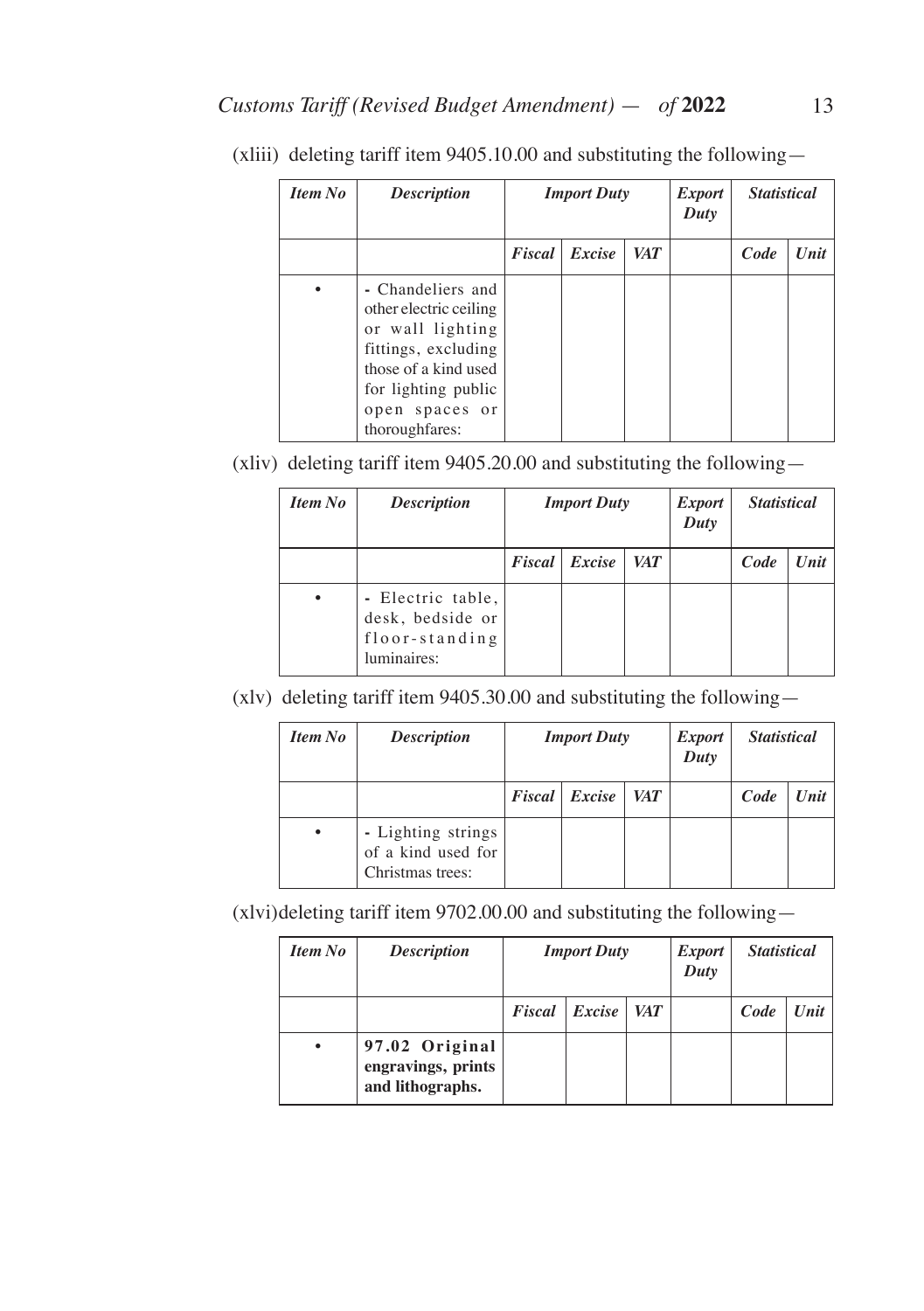| <b>Item No</b> | <b>Description</b>                                                                                                                                                                                                  | <b>Import Duty</b> |        |            | <b>Export</b><br>Duty | <b>Statistical</b> |      |
|----------------|---------------------------------------------------------------------------------------------------------------------------------------------------------------------------------------------------------------------|--------------------|--------|------------|-----------------------|--------------------|------|
|                |                                                                                                                                                                                                                     | Fiscal             | Excise | <b>VAT</b> |                       | Code               | Unit |
|                | 97.05 Collections<br>and collectors'<br>pieces of<br>archeological,<br>ethnographic,<br>historical,<br>zoological,<br>botanical,<br>mineralogical,<br>anatomical,<br>paleontological,<br>or numismatic<br>interest. |                    |        |            |                       |                    |      |

(xlvii) deleting tariff item 9705.00.00 and substituting the following—

(xlviii) deleting tariff item 9706.00 and substituting the following—

| Item No   | <b>Description</b>                                                | <b>Import Duty</b> |                 |            | <i>Export</i><br>Duty | <b>Statistical</b> |      |
|-----------|-------------------------------------------------------------------|--------------------|-----------------|------------|-----------------------|--------------------|------|
|           |                                                                   |                    | Fiscal   Excise | <b>VAT</b> |                       | Code               | Unit |
| $\bullet$ | 97.06 Antiques of<br>an age exceeding<br>hundred<br>100<br>vears. |                    |                 |            |                       |                    |      |

(xlix) deleting tariff item 9706.10.00 and substituting the following—

| <b>Item No</b>      | <b>Description</b>            | <b>Import Duty</b> |                      |       | <i>Export</i><br>Duty | <b>Statistical</b> |      |
|---------------------|-------------------------------|--------------------|----------------------|-------|-----------------------|--------------------|------|
|                     |                               |                    | <b>Fiscal</b> Excise | VAT   |                       | Code               | Unit |
| •9706.10.00   Of an | age<br>exceeding 250<br>years | $5\%$              | Free                 | $9\%$ | Free                  | 896.69             | kg   |

(l) deleting tariff items 1509.10.00, 1510.10.20, 2903.31.00, 2903.39.00, 2931.31.00, 2931.32.00, 2931.33.00, 2931.34.00, 2931.35.00, 2931.36.00, 2931.37.00, 2931.38.00, 2931.39.00, 2939.71.00, 3402.11.00, 3402.12.00, 3402.13.00, 3402.19.00, 3402.20.00, 4905.91.00, 4905.99.00, 5802.11.00, 5802.19.00, 6201.11.00, 6201.12.00, 6201.13.00, 6201.19.00, 6202.11.00, 6202.12.00, 6202.13.00, 6202.19.00,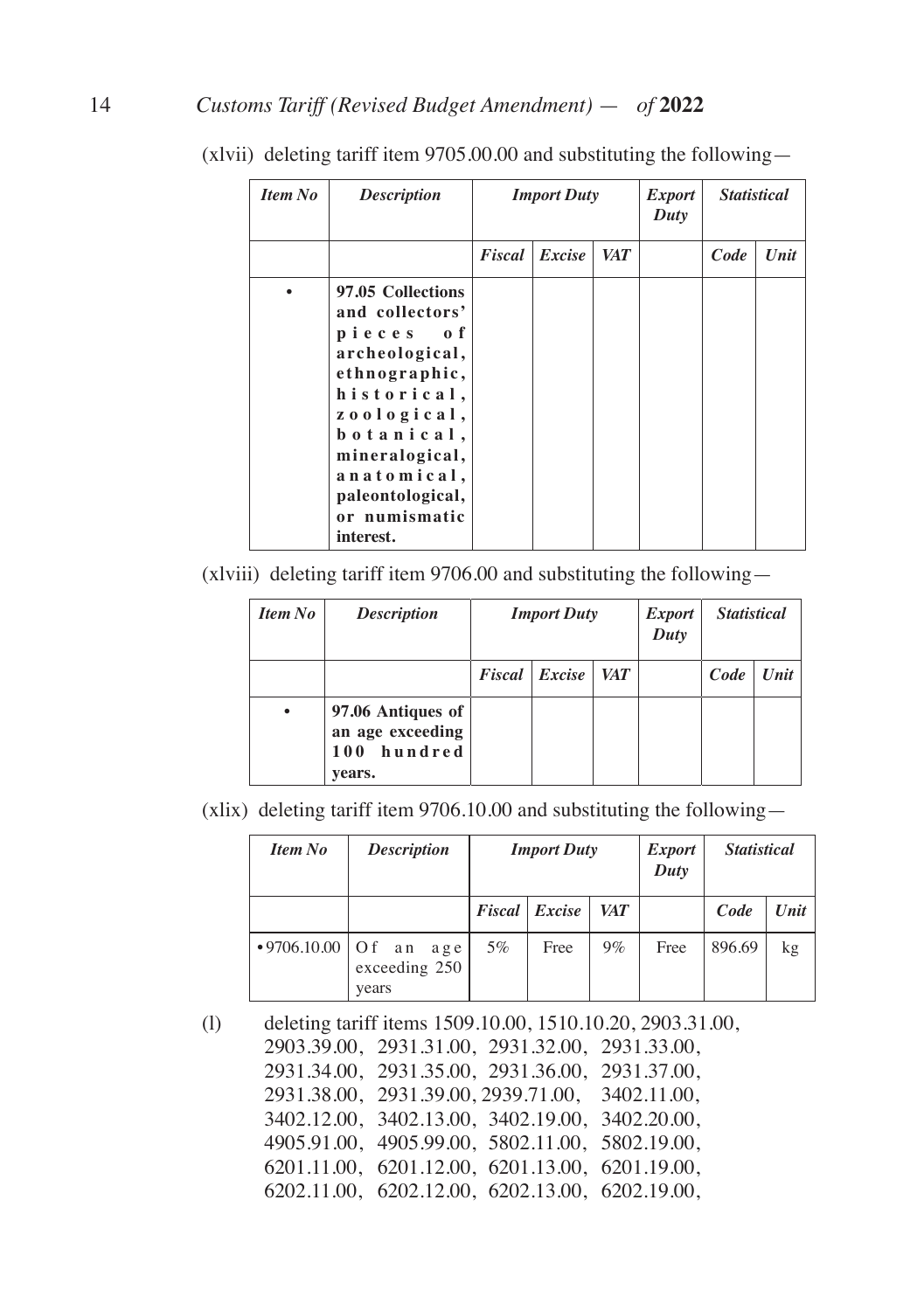7019.90.10, 7019.90.90, 8109.30.00, 8419.31.00, 8419.32.00, 8462.10.00, 8462.21.00, 8462.41.00, 8462.91.00, 8462.99.00, 8517.12.00, 8541.40.10, 8541.40.90, 8701.20.10, 8701.20.90, 8903.91.00, 8903.92.00, 9006.53.10, 9701.10.00, 9706.00.10 and 9706.00.90;

- *(b)* in Part 2, in column 5 of all the concession codes, deleting "9%" wherever it appears and substituting "Depending on the type of good, the VAT applicable will be pursuant to Part 1 of Schedule 2 to the Customs Tariff Act 1986";
- *(c)* in Part 3—
	- (i) in column 6 of all the concession codes, deleting "9%" wherever it appears and substituting "Depending on the type of good, the VAT applicable will be pursuant to Part 1 of Schedule 2 to the Customs Tariff Act 1986";
	- (ii) in concession code 218—
		- (A) column 3, item (xi), deleting "\$2,000.00" and substituting "\$3,000.00"; and
		- (B) column 7—
			- (I) paragraph *(a)*(i), deleting "and";
			- (II) paragraph *(a)*(ii), after "Fiji by the passenger" inserting "or purchase online"; and
			- (III) after paragraph *(a)*(ii), inserting the following new paragraph—

 "(iii) That in the case of online purchase, the goods are obtained by the passenger at the time of finally disembarking in Fiji;";

- (iii) in concession code 228, column 7—
	- (A) deleting paragraph *(a)* and substituting the following—

 "*(a)* That the vessel or aircraft is imported solely for pleasure cruising in Fiji for a period not exceeding—

- (i) for a vessel, 54 months; or
- (ii) for aircraft, 18 months;";
- (B) in paragraph *(c)*, after "Act" inserting ";"; and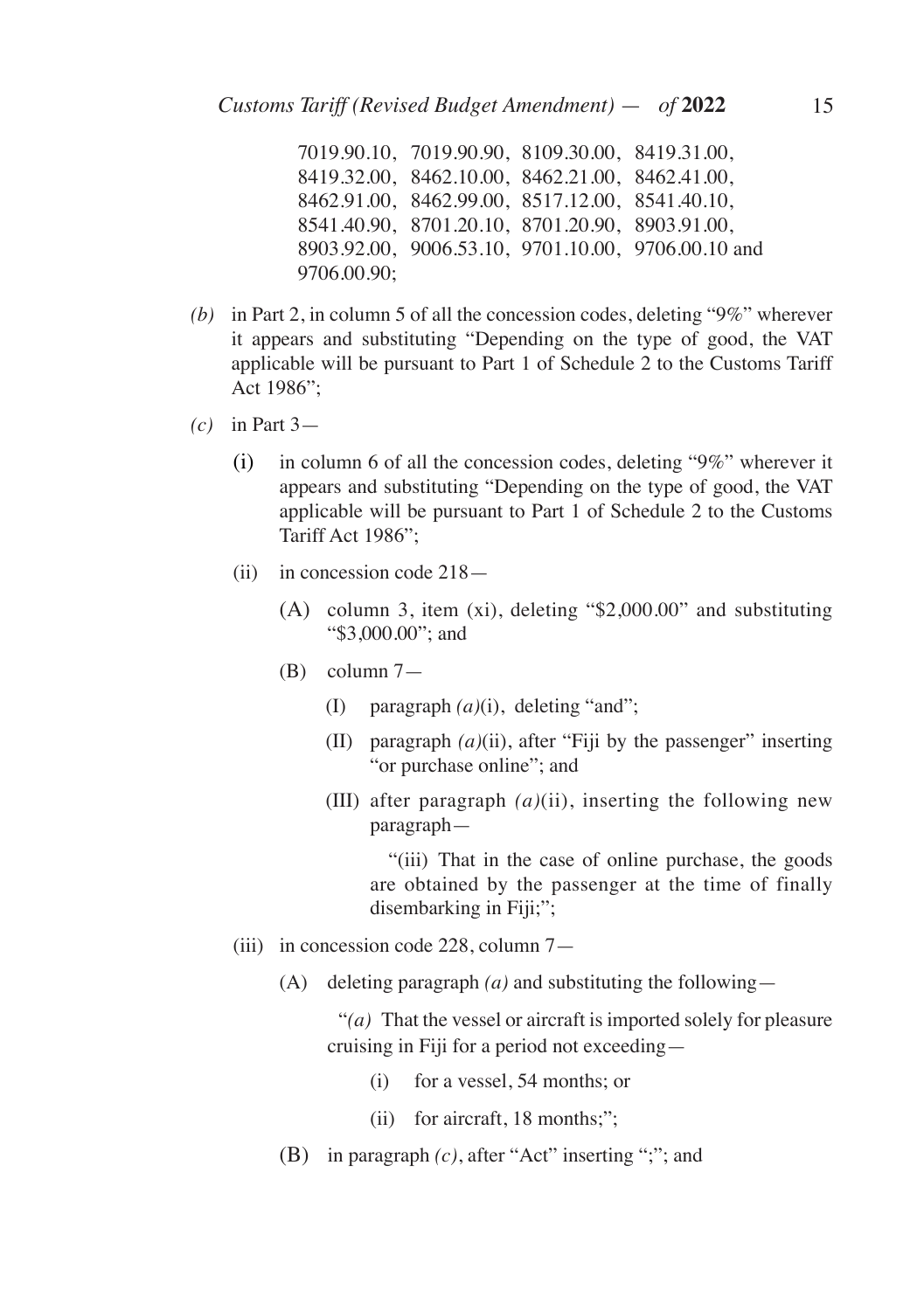(C) after paragraph *(c)*, inserting the following new paragraph—

 "*(d)* Notwithstanding paragraphs *(a)* and *(aa)*, the Comptroller may extend the time limit for a vessel imported prior to 4 June 2021 and still in Fiji, for a maximum period of 36 months.";

(iv) in concession code 235, column 7, item (k), deleting "2022" and substituting "2023";

| Code | Persons or                                                                           | <b>Goods Eligible for</b>                                                                                                                                                                                              |        | <b>Import Duty Rates</b> |                                                                                                                                                                | <b>Conditions</b>                                                                                                                                                                                                                                                                                                                                                                                                                                                                                                                                                                                                                                                          | Certificate to |
|------|--------------------------------------------------------------------------------------|------------------------------------------------------------------------------------------------------------------------------------------------------------------------------------------------------------------------|--------|--------------------------|----------------------------------------------------------------------------------------------------------------------------------------------------------------|----------------------------------------------------------------------------------------------------------------------------------------------------------------------------------------------------------------------------------------------------------------------------------------------------------------------------------------------------------------------------------------------------------------------------------------------------------------------------------------------------------------------------------------------------------------------------------------------------------------------------------------------------------------------------|----------------|
| No.  | <b>Bodies</b>                                                                        | <b>Duty Concession</b>                                                                                                                                                                                                 | Fiscal | Excise                   | <b>VAT</b>                                                                                                                                                     |                                                                                                                                                                                                                                                                                                                                                                                                                                                                                                                                                                                                                                                                            | be signed by   |
| (1)  | (2)                                                                                  | (3)                                                                                                                                                                                                                    | (4)    | (5)                      | (6)                                                                                                                                                            | (7)                                                                                                                                                                                                                                                                                                                                                                                                                                                                                                                                                                                                                                                                        | (8)            |
| 243  | Approved<br>companies<br>engaged in the<br>milling and<br>processing of<br>raw sugar | (i)<br>Approved<br>factory<br>upgrade and<br>maintenance<br>materials<br>(ii) Tramline and<br>spares<br>(iii) Mill parts<br>(iv) Laboratory<br>glassware<br>and<br>chemicals<br>$(v)$ Sugar<br>processing<br>equipment | Free   | Free                     | Depending<br>on the type<br>of good,<br>the VAT<br>applicable<br>will be<br>pursuant to<br>Part 1 of<br>Schedule<br>2 to the<br>Customs<br>Tariff Act<br>1986. | That the<br>(a)<br>approved<br>goods are<br>specifically for<br>the sugar mills<br>and raw sugar<br>processing.<br>That in the<br>(b)<br>case of<br>"imported<br>by and<br>supplied to",<br>a concession<br>declaration<br>and purchase<br>order must<br>be submitted<br>together with<br>the customs<br>entry.<br>(c) Any other<br>conditions<br>as the<br>Comptroller<br>may require<br>from time to<br>time.<br>(d) That the goods<br>are not for<br>re-sale.<br>That the<br>(e)<br>disposal or use<br>of the goods<br>for purposes<br>other than<br>that for which<br>concession<br>is granted<br>be subject to<br>section 17 of<br>the Customs<br>Tariff Act<br>1986. |                |

(v) deleting concession code 243 and substituting the following—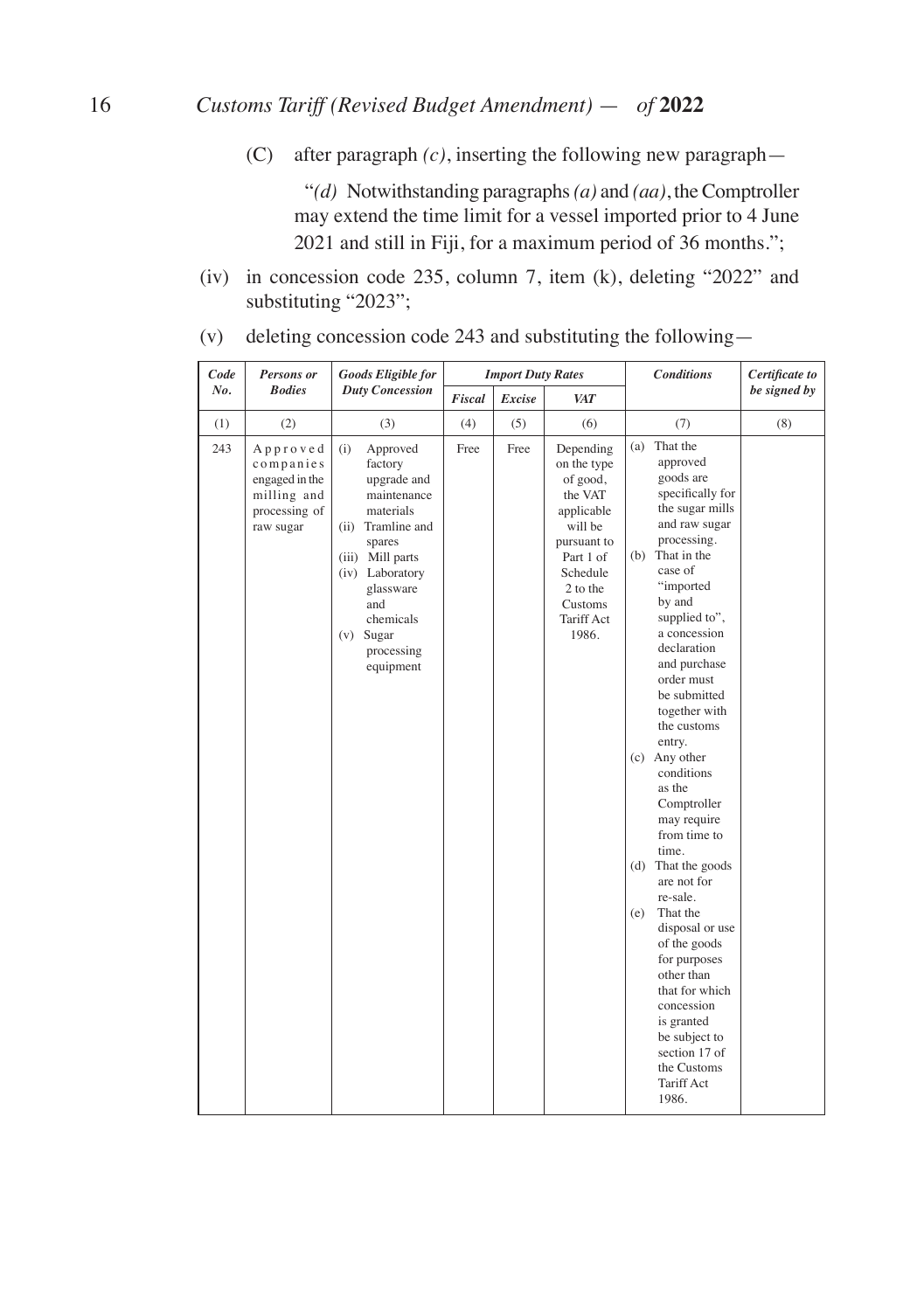| Code | Persons or    | <b>Goods Eligible for</b>                                                                                                                                                                                      |        | <b>Import Duty Rates</b> |                                                                                                                                                                     | <b>Conditions</b>                                                                                                                                                                                                                                                                                                                                                                                                                                                                                                                                            | Certificate to |
|------|---------------|----------------------------------------------------------------------------------------------------------------------------------------------------------------------------------------------------------------|--------|--------------------------|---------------------------------------------------------------------------------------------------------------------------------------------------------------------|--------------------------------------------------------------------------------------------------------------------------------------------------------------------------------------------------------------------------------------------------------------------------------------------------------------------------------------------------------------------------------------------------------------------------------------------------------------------------------------------------------------------------------------------------------------|----------------|
| No.  | <b>Bodies</b> | <b>Duty Concession</b>                                                                                                                                                                                         | Fiscal | Excise                   | VAT                                                                                                                                                                 |                                                                                                                                                                                                                                                                                                                                                                                                                                                                                                                                                              | be signed by   |
| (1)  | (2)           | (3)                                                                                                                                                                                                            | (4)    | (5)                      | (6)                                                                                                                                                                 | (7)                                                                                                                                                                                                                                                                                                                                                                                                                                                                                                                                                          | (8)            |
| 237  | Fijian Drua   | Goods specifically<br>imported for the<br>establishment of the<br>Fijian Drua, related<br>$v$ enue $(s)$ and high<br>performance base(s)<br>as per the Income Tax<br>regulations relating to<br>this incentive | Free   | Free                     | Depending<br>on the type<br>of good,<br>the VAT<br>applicable<br>$with$ be<br>pursuant<br>to Part 1 of<br>Schedule<br>2 to the<br>$C$ ustoms<br>Tariff Act<br>1986. | That the goods<br>(a)<br>are specifically<br>for the Fijian<br>Drua project<br>establishment.<br>$(b)$ That in the case<br>of "imported<br>b y<br>and<br>supplied to",<br>a concession<br>declaration<br>and purchase<br>order must<br>be submitted<br>together with<br>the Customs<br>entry.<br>That the goods<br>(c)<br>are not for re-<br>sale.<br>That the<br>(d)<br>disposal or use<br>of the goods<br>for purposes<br>other than<br>that for which<br>concession<br>is granted<br>be subject to<br>section 17 of<br>the Customs<br>Tariff Act<br>1986. |                |

(vi) after concession code 306, inserting the following new concession code—

*Amendment to cater for the change in Value Added Tax*

- **3.** Part 1 of Schedule 2 to the Principal Act is amended by—
	- *(a)* deleting the import duty rates appearing in the third column and substituting the new duty rates in the fourth column specified in the table below for the following tariff items—

| <b>Tariff Items</b> | Column | <b>Delete</b> | <b>Substitute</b> |
|---------------------|--------|---------------|-------------------|
| 0401.10.10          | 5      | $"9\%"$       | "Free"            |
| 0401.20.10          |        | $"9\%"$       | "Free"            |
| 0401.40.10          |        | $"9\%"$       | "Free"            |
| 0401.50.10          |        | $``9\%"$      | "Free"            |
| 0402.10.10          |        | $``9\%"$      | "Free"            |
| 0402.21.20          |        | $"9\%"$       | "Free"            |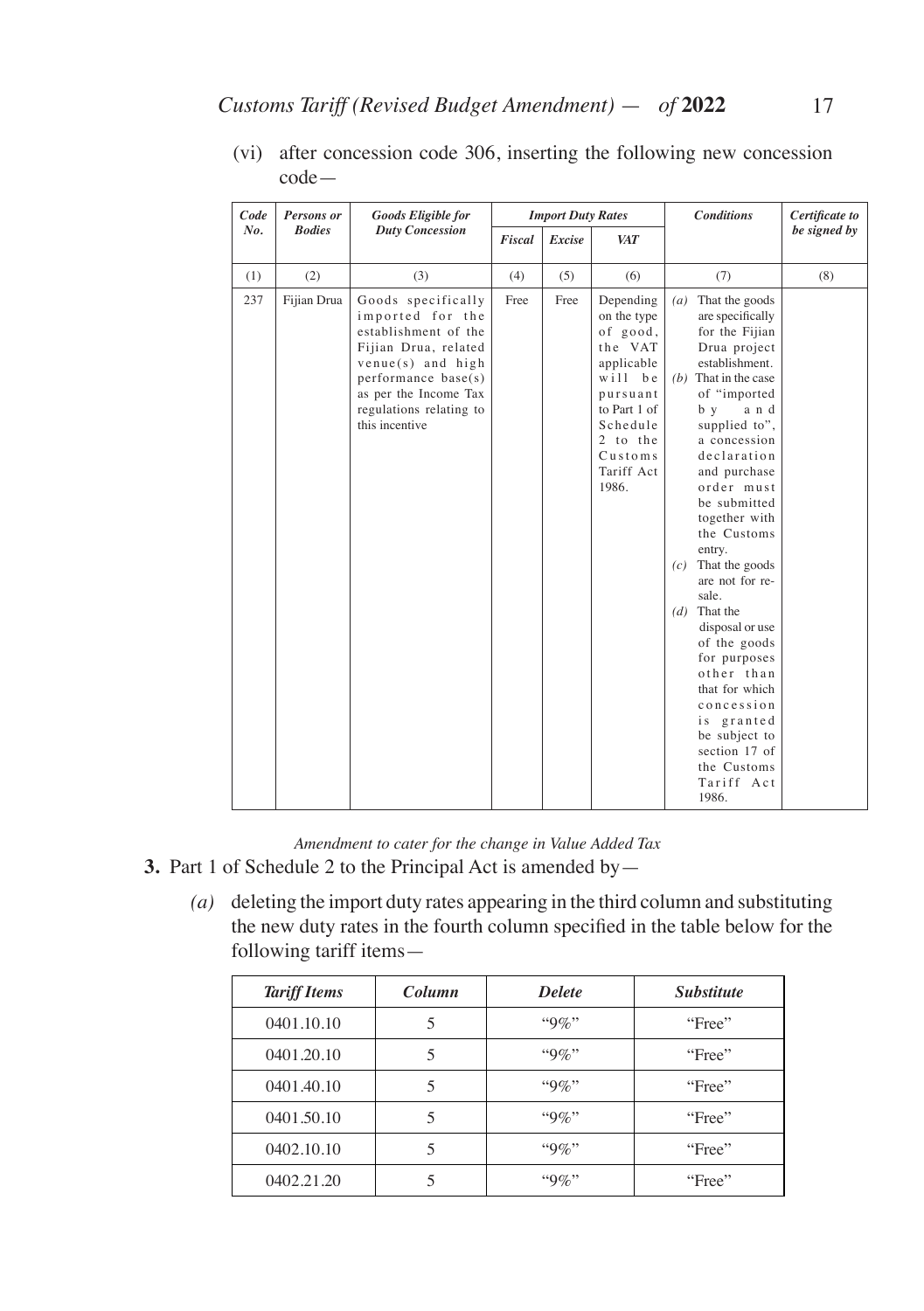| <b>Tariff Items</b> | Column | <b>Delete</b> | <b>Substitute</b> |
|---------------------|--------|---------------|-------------------|
| 0402.21.90          | 5      | $``9\%"$      | "Free"            |
| 0402.29.20          | 5      | $"9\%"$       | "Free"            |
| 0402.29.90          | 5      | "9%"          | "Free"            |
| 0701.10.00          | 5      | "9%"          | "Free"            |
| 0701.90.00          | 5      | $``9\%"$      | "Free"            |
| 0703.10.00          | 5      | $``9\%"$      | "Free"            |
| 0703.20.00          | 5      | "9%"          | "Free"            |
| 0713.10.10          | 5      | "9%"          | "Free"            |
| 0713.10.90          | 5      | $"9\%"$       | "Free"            |
| 0713.20.00          | 5      | "9%"          | "Free"            |
| 0713.31.00          | 5      | $``9\%"$      | "Free"            |
| 0713.32.00          | 5      | $"9\%"$       | "Free"            |
| 0713.33.00          | 5      | "9%"          | "Free"            |
| 0713.34.00          | 5      | "9%"          | "Free"            |
| 0713.35.00          | 5      | "9%"          | "Free"            |
| 0713.39.00          | 5      | "9%"          | "Free"            |
| 0713.40.00          | 5      | "9%"          | "Free"            |
| 0713.50.00          | 5      | "9%"          | "Free"            |
| 0713.60.00          | 5      | $"9\%"$       | "Free"            |
| 0713.90.00          | 5      | "9%"          | "Free"            |
| 0902.10.00          | 5      | $"9\%"$       | "Free"            |
| 0902.20.00          | 5      | $"9\%"$       | "Free"            |
| 0902.30.00          | 5      | "9%"          | "Free"            |
| 0902.40.00          | 5      | "9%"          | "Free"            |
| 1006.10.00          | 5      | "9%"          | "Free"            |
| 1006.20.00          | 5      | "9%"          | "Free"            |
| 1006.30.00          | 5      | $``9\%"$      | "Free"            |
| 1006.40.00          | 5      | "9%"          | "Free"            |
| 1101.00.10          | 5      | $``9\%"$      | "Free"            |
| 1101.00.90          | 5      | $``9\%"$      | "Free"            |
| 1507.10.00          | 5      | "9%"          | "Free"            |
| 1507.90.00          | 5      | "9%"          | "Free"            |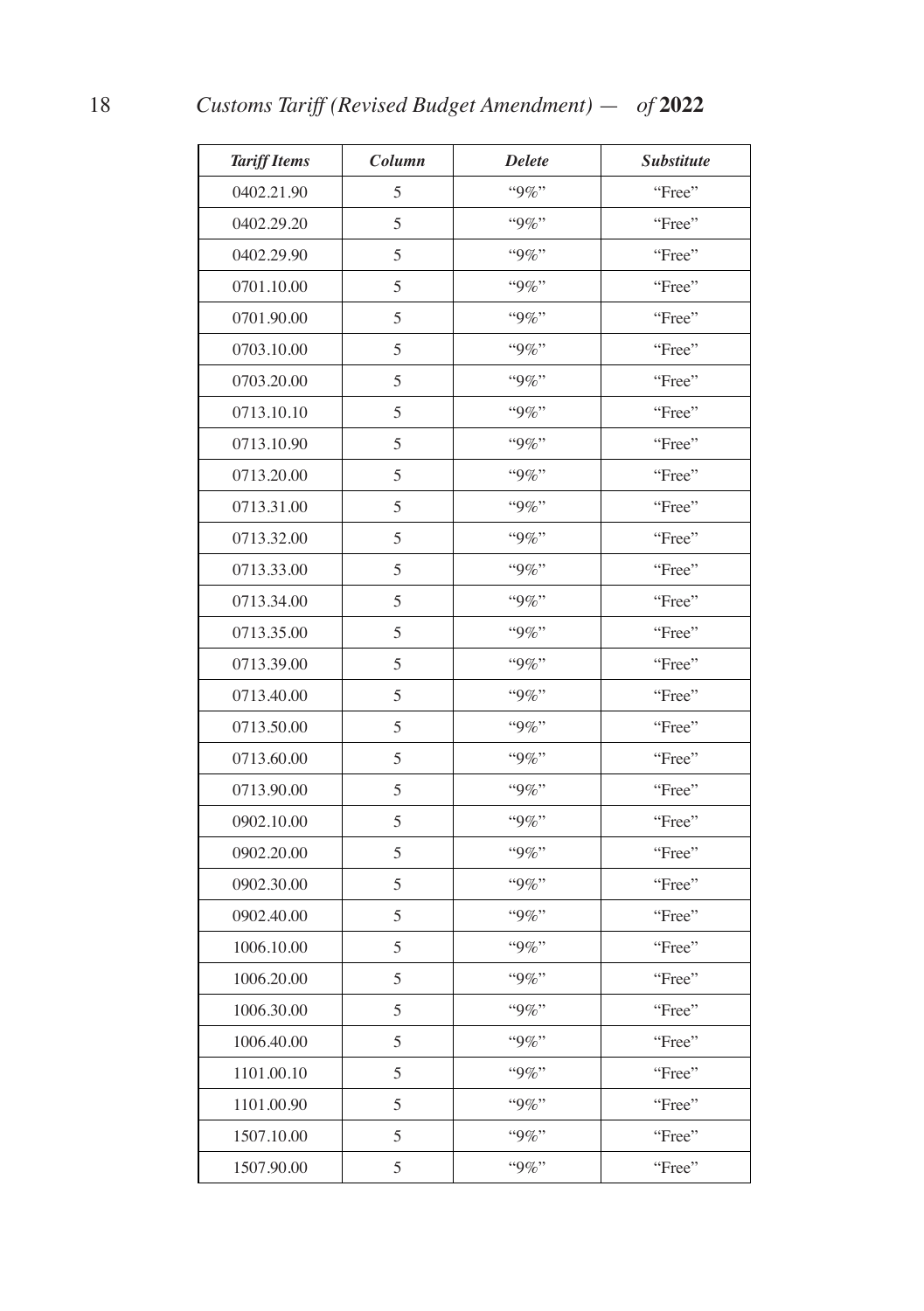| <b>Tariff Items</b> | Column | <b>Delete</b> | Substitute |
|---------------------|--------|---------------|------------|
| 1508.10.00          | 5      | "9%"          | "Free"     |
| 1508.90.00          | 5      | "9%"          | "Free"     |
| 1509.20.00          | 5      | "9%"          | "Free"     |
| 1509.30.00          | 5      | $"9\%"$       | "Free"     |
| 1509.40.00          | 5      | $"9\%"$       | "Free"     |
| 1509.90.00          | 5      | "9%"          | "Free"     |
| 1510.10.00          | 5      | "9%"          | "Free"     |
| 1510.90.00          | 5      | "9%"          | "Free"     |
| 1511.10.00          | 5      | "9%"          | "Free"     |
| 1511.90.00          | 5      | $"9\%"$       | "Free"     |
| 1512.11.00          | 5      | "9%"          | "Free"     |
| 1512.19.00          | 5      | "9%"          | "Free"     |
| 1512.21.00          | 5      | "9%"          | "Free"     |
| 1512.29.00          | 5      | $"9\%"$       | "Free"     |
| 1513.11.00          | 5      | "9%"          | "Free"     |
| 1513.19.00          | 5      | $"9\%"$       | "Free"     |
| 1513.21.00          | 5      | "9%"          | "Free"     |
| 1513.29.00          | 5      | "9%"          | "Free"     |
| 1514.11.00          | 5      | "9%"          | "Free"     |
| 1514.19.00          | 5      | "9%"          | "Free"     |
| 1514.91.00          | 5      | "9%"          | "Free"     |
| 1514.99.00          | 5      | $"9\%"$       | "Free"     |
| 1515.11.00          | 5      | "9%"          | "Free"     |
| 1515.19.00          | 5      | "9%"          | "Free"     |
| 1515.21.00          | 5      | "9%"          | "Free"     |
| 1515.29.00          | 5      | "9%"          | "Free"     |
| 1515.30.00          | 5      | "9%"          | "Free"     |
| 1515.50.10          | 5      | $``9\%"$      | "Free"     |
| 1515.50.90          | 5      | "9%"          | "Free"     |
| 1515.60.00          | 5      | "9%"          | "Free"     |
| 1515.90.10          | 5      | "9%"          | "Free"     |
| 1515.90.90          | 5      | "9%"          | "Free"     |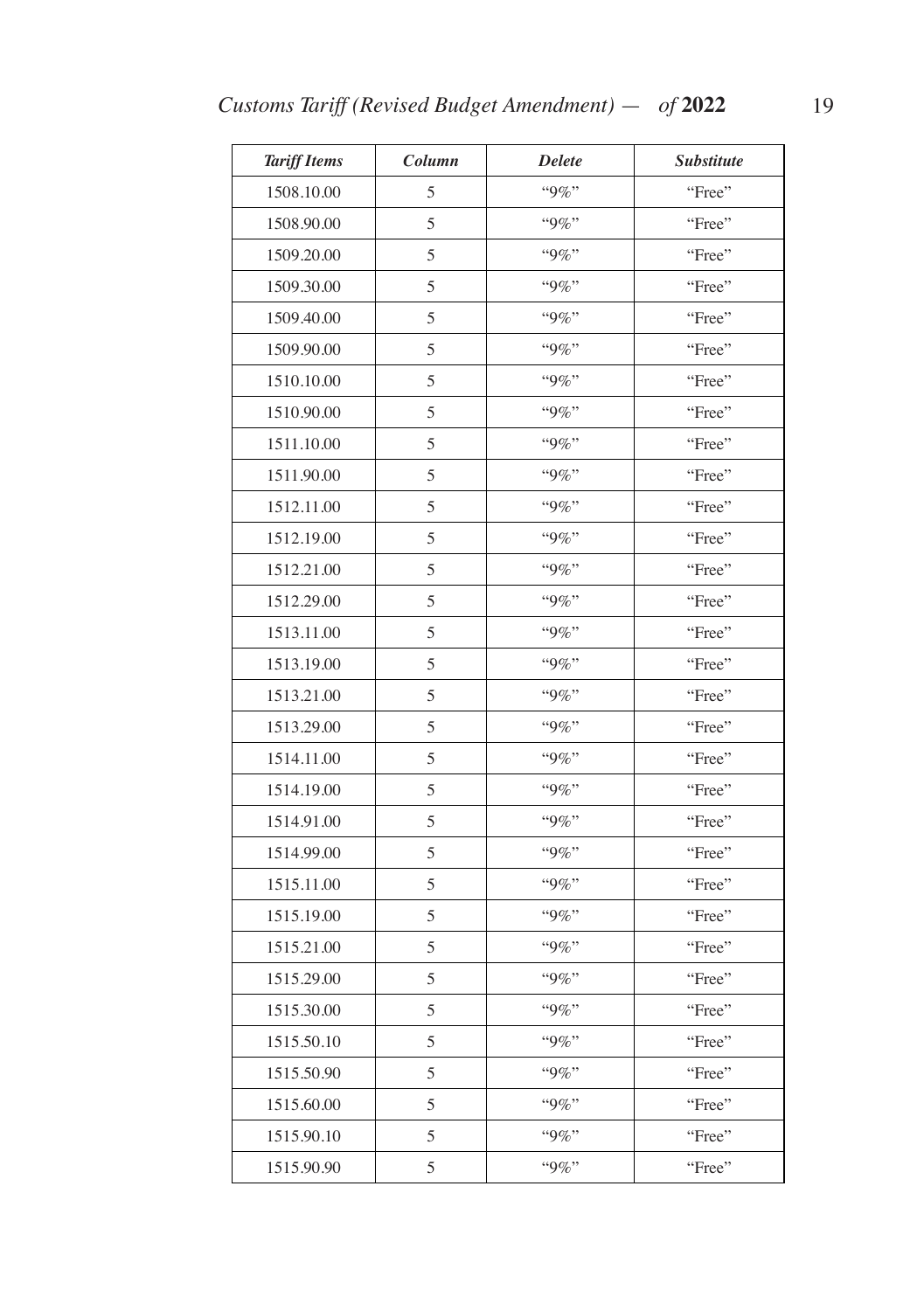| <b>Tariff Items</b> | Column | <b>Delete</b> | <b>Substitute</b> |
|---------------------|--------|---------------|-------------------|
| 1604.11.00          | 5      | "9%"          | "Free"            |
| 1604.12.00          | 5      | $"9\%"$       | "Free"            |
| 1604.13.00          | 5      | $"9\%"$       | "Free"            |
| 1604.14.00          | 5      | "9%"          | "Free"            |
| 1604.15.00          | 5      | "9%"          | "Free"            |
| 1604.16.00          | 5      | "9%"          | "Free"            |
| 1604.17.00          | 5      | "9%"          | "Free"            |
| 1604.18.00          | 5      | "9%"          | "Free"            |
| 1604.19.00          | 5      | $"9\%"$       | "Free"            |
| 1604.20.00          | 5      | "9%"          | "Free"            |
| 1701.13.00          | 5      | "9%"          | "Free"            |
| 1701.14.00          | 5      | $"9\%"$       | "Free"            |
| 2203.00.10          | 5      | "9%"          | " $15\%$ "        |
| 2203.00.90          | 5      | "9%"          | "15%"             |
| 2204.10.10          | 5      | "9%"          | "15%"             |
| 2204.10.90          | 5      | "9%"          | $"15\%"$          |
| 2204.21.10          | 5      | "9%"          | " $15\%$ "        |
| 2204.21.90          | 5      | "9%"          | "15%"             |
| 2204.22.10          | 5      | $"9\%"$       | " $15\%$ "        |
| 2204.22.90          | 5      | "9%"          | "15%"             |
| 2204.29.10          | 5      | $"9\%"$       | " $15\%$ "        |
| 2204.29.90          | 5      | $"9\%"$       | " $15\%$ "        |
| 2204.30.00          | 5      | "9%"          | "15%"             |
| 2205.10.10          | 5      | "9%"          | "15%"             |
| 2205.10.90          | 5      | "9%"          | " $15\%$ "        |
| 2205.90.10          | 5      | "9%"          | $"15\%"$          |
| 2205.90.90          | 5      | "9%"          | " $15\%$ "        |
| 2206.00.11          | 5      | "9%"          | " $15\%$ "        |
| 2206.00.19          | 5      | "9%"          | " $15\%$ "        |
| 2206.00.21          | 5      | $"9\%"$       | " $15\%$ "        |
| 2206.00.22          | 5      | "9%"          | " $15\%$ "        |
| 2206.00.29          | 5      | "9%"          | " $15\%$ "        |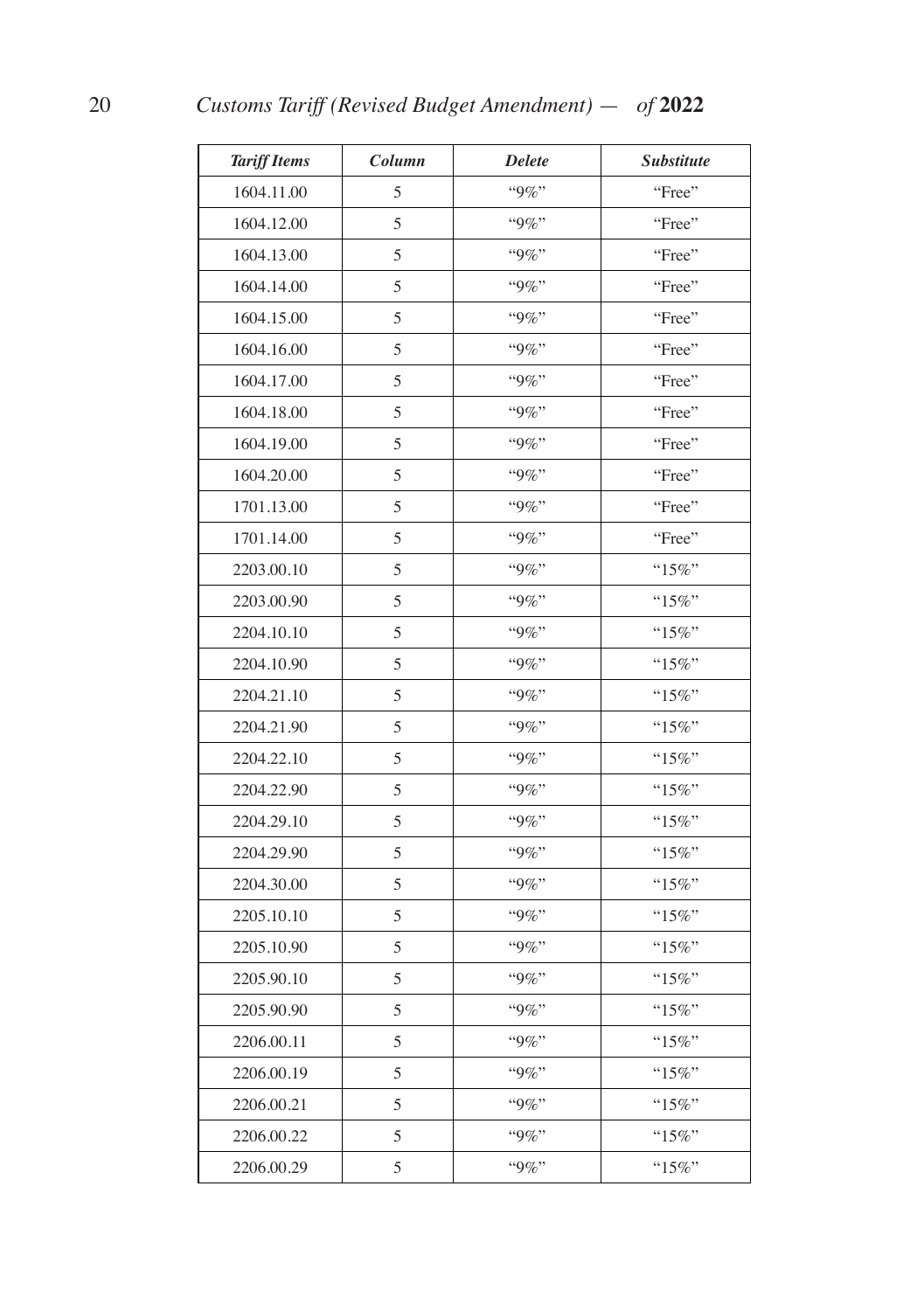| <b>Tariff Items</b> | Column | <b>Delete</b> | <b>Substitute</b> |
|---------------------|--------|---------------|-------------------|
| 2206.00.91          | 5      | "9%"          | "15%"             |
| 2206.00.92          | 5      | $``9\%"$      | " $15\%$ "        |
| 2206.00.99          | 5      | "9%"          | " $15\%$ "        |
| 2207.10.00          | 5      | "9%"          | " $15\%$ "        |
| 2207.20.10          | 5      | $"9\%"$       | "15%"             |
| 2207.20.90          | 5      | "9%"          | $"15\%"$          |
| 2208.20.10          | 5      | $"9\%"$       | " $15\%$ "        |
| 2208.20.20          | 5      | $"9\%"$       | "15%"             |
| 2208.20.90          | 5      | $"9\%"$       | " $15\%$ "        |
| 2208.30.10          | 5      | "9%"          | "15%"             |
| 2208.30.20          | 5      | "9%"          | "15%"             |
| 2208.30.90          | 5      | "9%"          | " $15\%$ "        |
| 2208.40.10          | 5      | $``9\%"$      | $"15\%"$          |
| 2208.40.20          | 5      | "9%"          | " $15\%$ "        |
| 2208.40.90          | 5      | "9%"          | "15%"             |
| 2208.50.10          | 5      | "9%"          | " $15\%$ "        |
| 2208.50.20          | 5      | $"9\%"$       | "15%"             |
| 2208.50.90          | 5      | "9%"          | $"15\%"$          |
| 2208.60.10          | 5      | "9%"          | " $15\%$ "        |
| 2208.60.20          | 5      | $"9\%"$       | " $15\%$ "        |
| 2208.60.90          | 5      | $"9\%"$       | " $15\%$ "        |
| 2208.70.11          | 5      | "9%"          | " $15\%$ "        |
| 2208.70.12          | 5      | "9%"          | " $15\%$ "        |
| 2208.70.19          | 5      | "9%"          | " $15\%$ "        |
| 2208.70.21          | 5      | "9%"          | " $15\%$ "        |
| 2208.70.22          | 5      | "9%"          | "15%"             |
| 2208.70.29          | 5      | "9%"          | " $15\%$ "        |
| 2208.90.11          | 5      | $"9\%"$       | "15%"             |
| 2208.90.19          | 5      | $``9\%"$      | " $15\%$ "        |
| 2208.90.21          | 5      | $"9\%"$       | " $15\%$ "        |
| 2208.90.29          | 5      | "9%"          | " $15\%$ "        |
| 2208.90.91          | 5      | $"9\%"$       | " $15\%$ "        |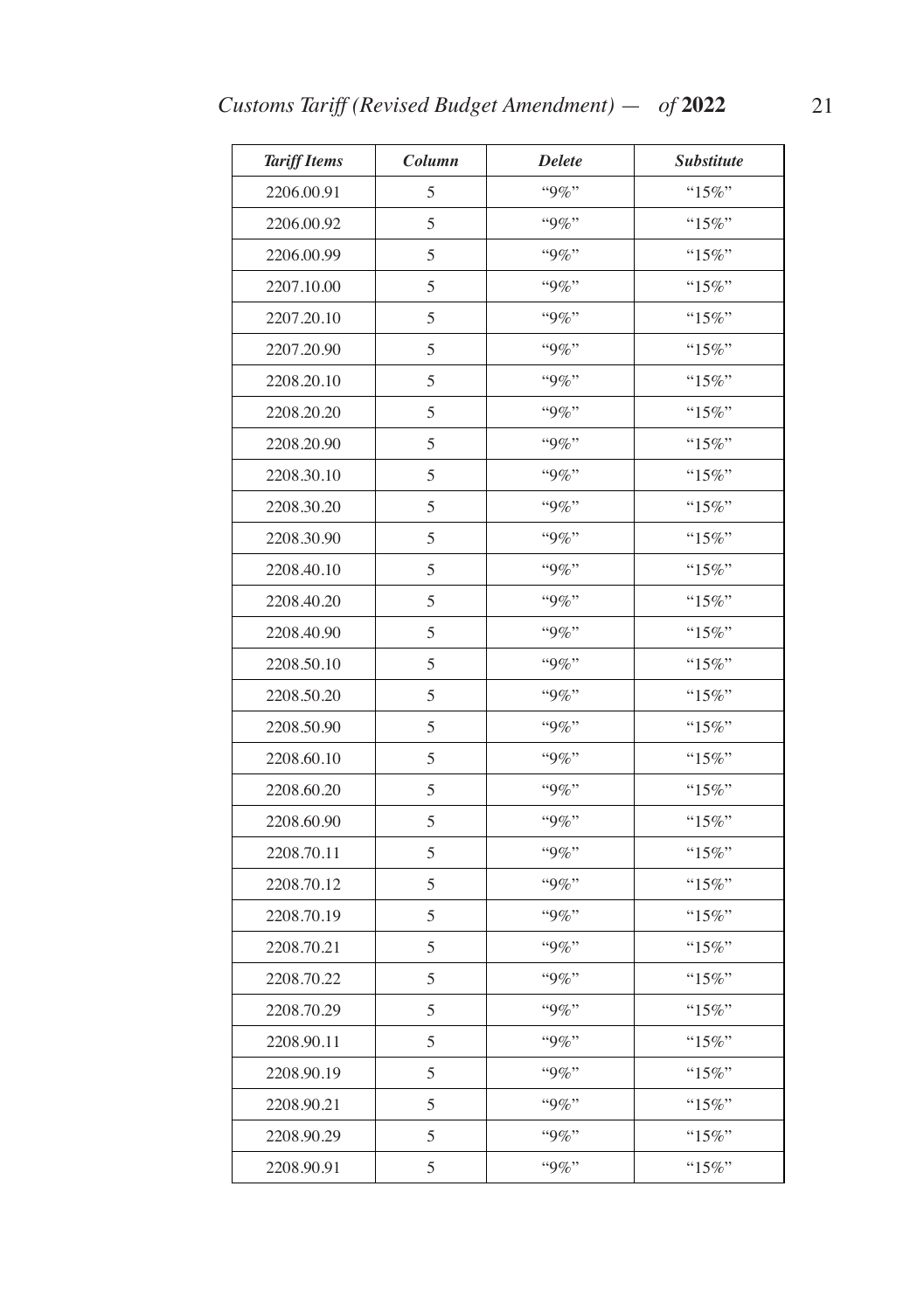| <b>Tariff Items</b> | Column | <b>Delete</b> | <b>Substitute</b> |
|---------------------|--------|---------------|-------------------|
| 2208.90.99          | 5      | $``9\%"$      | "15%"             |
| 2401.10.00          | 5      | $"9\%"$       | " $15\%$ "        |
| 2401.20.00          | 5      | $"9\%"$       | " $15\%$ "        |
| 2401.30.00          | 5      | "9%"          | " $15\%$ "        |
| 2402.10.00          | 5      | "9%"          | "15%"             |
| 2402.20.00          | 5      | "9%"          | " $15\%$ "        |
| 2402.90.10          | 5      | "9%"          | " $15\%$ "        |
| 2402.90.90          | 5      | $"9\%"$       | "15%"             |
| 2403.11.00          | 5      | $"9\%"$       | " $15\%$ "        |
| 2403.19.00          | 5      | "9%"          | " $15\%$ "        |
| 2403.91.00          | 5      | $``9\%"$      | "15%"             |
| 2403.99.10          | 5      | $"9\%"$       | " $15\%$ "        |
| 2403.99.90          | 5      | "9%"          | " $15\%$ "        |
| 2404.11.00          | 5      | $"9\%"$       | " $15\%$ "        |
| 2404.12.00          | 5      | "9%"          | "15%"             |
| 2404.19.00          | 5      | "9%"          | " $15\%$ "        |
| 2404.91.00          | 5      | "9%"          | "15%"             |
| 2404.92.00          | 5      | $"9\%"$       | "15%"             |
| 2404.99.00          | 5      | $"9\%"$       | " $15\%$ "        |
| 2501.00.00          | 5      | "9%"          | "Free"            |
| 2710.12.21          | 5      | $"9\%"$       | "Free"            |
| 2710.20.21          | 5      | $"9\%"$       | "Free"            |
| 2711.13.00          | 5      | $``9\%"$      | "Free"            |
| 3303.00.00          | 5      | "9%"          | " $15\%$ "        |
| 3306.10.00          | 5      | $"9\%"$       | "Free"            |
| 3401.11.00          | 5      | "9%"          | "Free"            |
| 3401.19.00          | 5      | $"9\%"$       | "Free"            |
| 3402.31.00          | 5      | "9%"          | "Free"            |
| 3402.39.00          | 5      | "9%"          | "Free"            |
| 3402.41.00          | 5      | "9%"          | "Free"            |
| 3402.42.00          | 5      | $"9\%"$       | "Free"            |
| 3402.49.00          | 5      | "9%"          | "Free"            |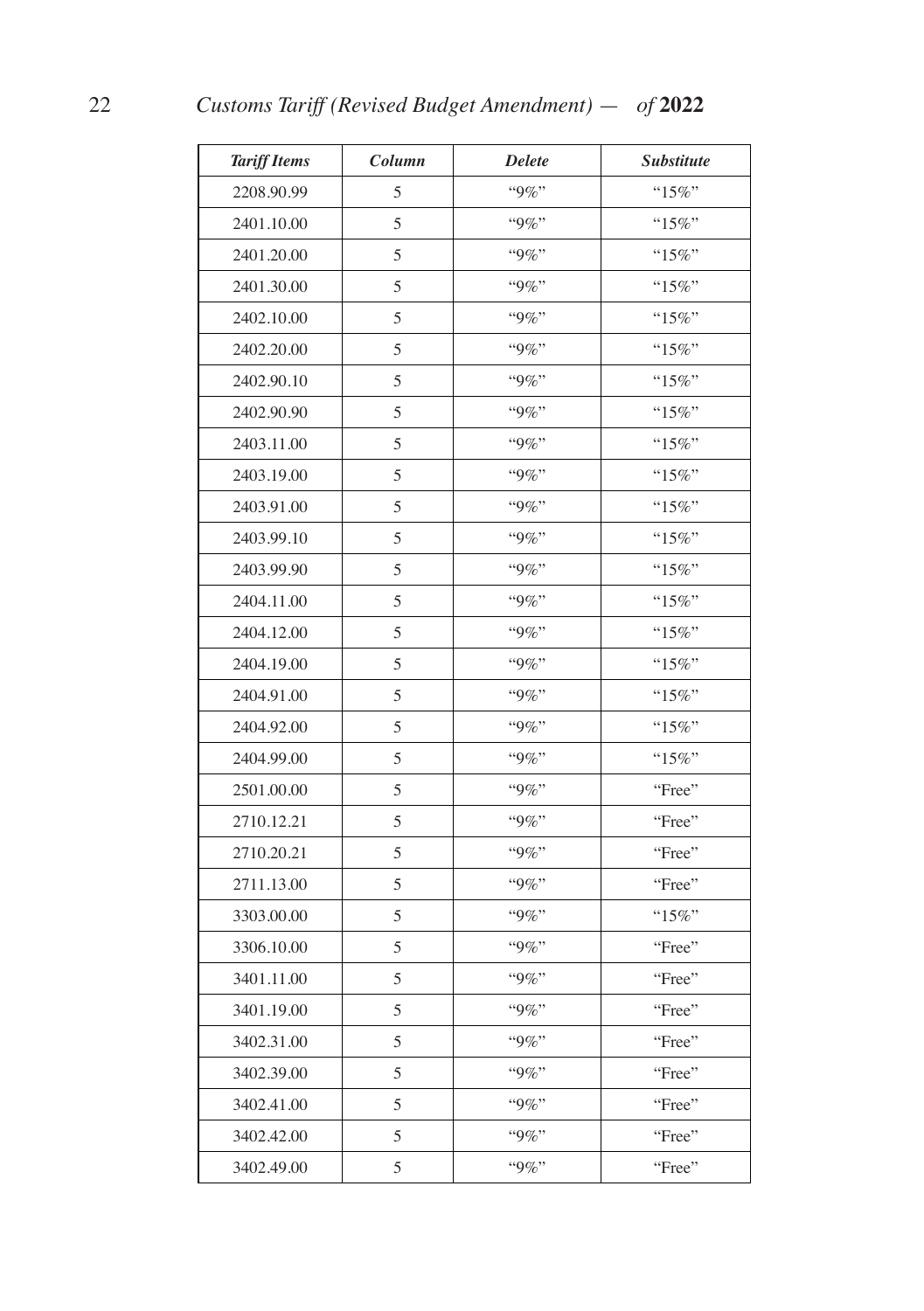| <b>Tariff Items</b> | Column | <b>Delete</b> | <b>Substitute</b> |
|---------------------|--------|---------------|-------------------|
| 3402.50.00          | 5      | "9%"          | "Free"            |
| 3402.90.00          | 5      | $"9\%"$       | "Free"            |
| 4818.10.00          | 5      | "9%"          | "Free"            |
| 5001.00.00          | 5      | $"9\%"$       | " $15\%$ "        |
| 5002.00.00          | 5      | "9%"          | " $15\%$ "        |
| 5003.00.00          | 5      | "9%"          | " $15\%$ "        |
| 5004.00.00          | 5      | $"9\%"$       | " $15\%$ "        |
| 5005.00.00          | 5      | "9%"          | " $15\%$ "        |
| 5006.00.00          | 5      | $"9\%"$       | " $15\%$ "        |
| 5007.10.00          | 5      | $"9\%"$       | "15%"             |
| 5007.20.00          | 5      | "9%"          | "15%"             |
| 5007.90.00          | 5      | $"9\%"$       | "15%"             |
| 5101.11.00          | 5      | "9%"          | "15%"             |
| 5101.19.00          | 5      | $"9\%"$       | " $15\%$ "        |
| 5101.21.00          | 5      | $"9\%"$       | "15%"             |
| 5101.29.00          | 5      | $"9\%"$       | " $15\%$ "        |
| 5101.30.00          | 5      | $"9\%"$       | " $15\%$ "        |
| 5102.11.00          | 5      | "9%"          | " $15\%$ "        |
| 5102.19.00          | 5      | $"9\%"$       | " $15\%$ "        |
| 5102.20.00          | 5      | "9%"          | "15%"             |
| 5103.10.00          | 5      | $"9\%"$       | " $15\%$ "        |
| 5103.20.00          | 5      | $"9\%"$       | " $15\%$ "        |
| 5103.30.00          | 5      | "9%"          | "15%"             |
| 5104.00.00          | 5      | "9%"          | " $15\%$ "        |
| 5105.10.00          | 5      | $"9\%"$       | " $15\%$ "        |
| 5105.21.00          | 5      | "9%"          | $"15\%"$          |
| 5105.29.00          | 5      | "9%"          | "15%"             |
| 5105.31.00          | 5      | "9%"          | "15%"             |
| 5105.39.00          | 5      | "9%"          | "15%"             |
| 5105.40.00          | 5      | "9%"          | " $15\%$ "        |
| 5106.10.00          | 5      | "9%"          | "15%"             |
| 5106.20.00          | 5      | "9%"          | " $15\%$ "        |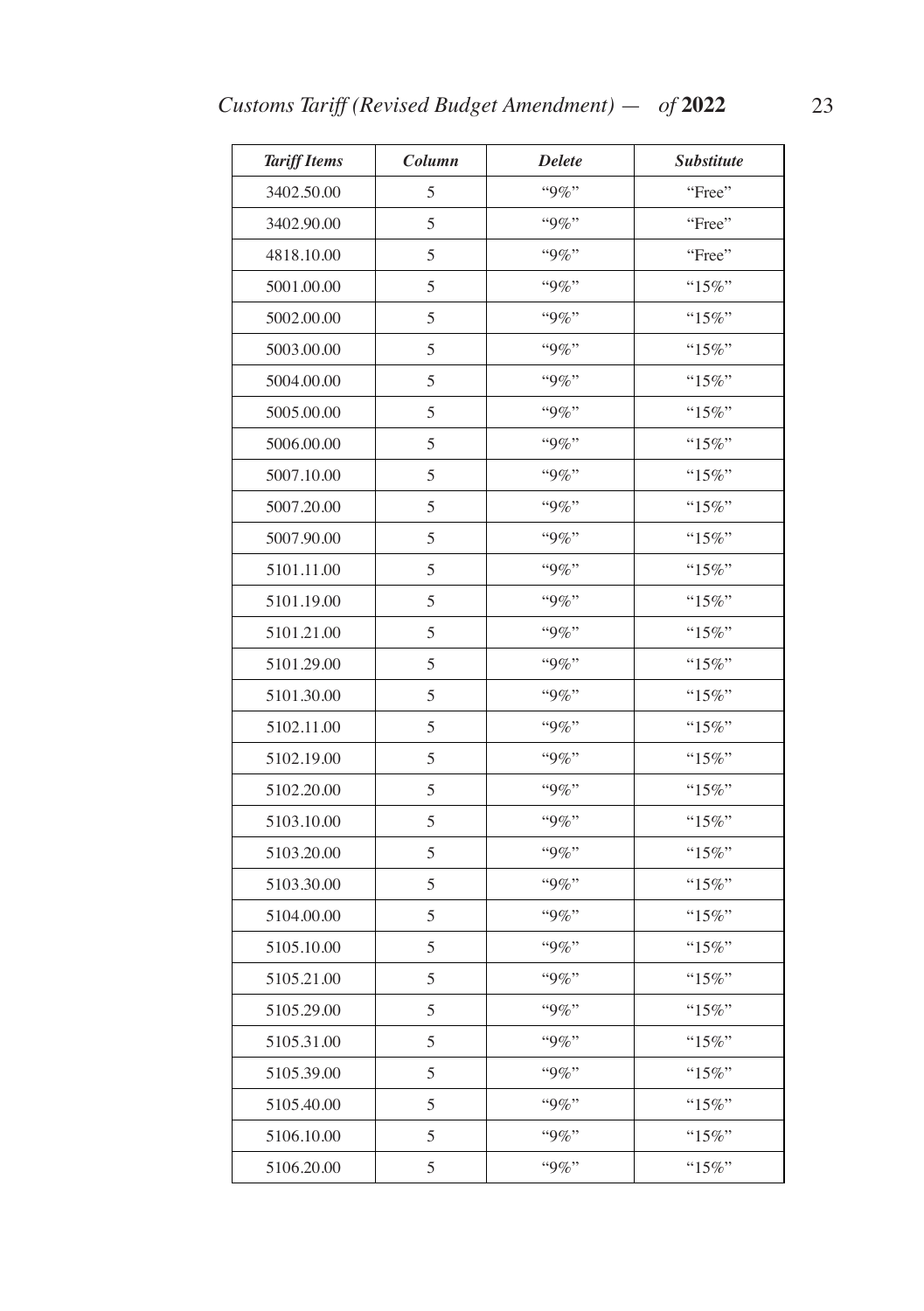| <b>Tariff Items</b> | Column | <b>Delete</b> | <b>Substitute</b> |
|---------------------|--------|---------------|-------------------|
| 5107.10.00          | 5      | "9%"          | "15%"             |
| 5107.20.00          | 5      | "9%"          | "15%"             |
| 5108.10.00          | 5      | $"9\%"$       | " $15\%$ "        |
| 5108.20.00          | 5      | "9%"          | " $15\%$ "        |
| 5109.10.00          | 5      | "9%"          | " $15\%$ "        |
| 5109.90.00          | 5      | $"9\%"$       | " $15\%$ "        |
| 5110.00.00          | 5      | "9%"          | " $15\%$ "        |
| 5111.11.00          | 5      | $"9\%"$       | "15%"             |
| 5111.19.00          | 5      | $"9\%"$       | $``15\%"$         |
| 5111.20.00          | 5      | "9%"          | $"15\%"$          |
| 5111.30.00          | 5      | $``9\%"$      | "15%"             |
| 5111.90.00          | 5      | $"9\%"$       | " $15\%$ "        |
| 5112.11.00          | 5      | "9%"          | " $15\%$ "        |
| 5112.19.00          | 5      | "9%"          | " $15\%$ "        |
| 5112.20.00          | 5      | "9%"          | "15%"             |
| 5112.30.00          | 5      | "9%"          | $"15\%"$          |
| 5112.90.00          | 5      | "9%"          | " $15\%$ "        |
| 5113.00.00          | 5      | $"9\%"$       | "15%"             |
| 5201.00.00          | 5      | $"9\%"$       | " $15\%$ "        |
| 5202.10.00          | 5      | "9%"          | "15%"             |
| 5202.91.00          | 5      | $"9\%"$       | "15%"             |
| 5202.99.00          | 5      | $"9\%"$       | " $15\%$ "        |
| 5203.00.00          | 5      | $``9\%"$      | "15%"             |
| 5204.11.00          | 5      | "9%"          | "15%"             |
| 5204.19.00          | 5      | $"9\%"$       | " $15\%$ "        |
| 5204.20.00          | 5      | "9%"          | " $15\%$ "        |
| 5205.11.00          | 5      | $"9\%"$       | " $15\%$ "        |
| 5205.12.00          | 5      | "9%"          | " $15\%$ "        |
| 5205.13.00          | 5      | $``9\%"$      | " $15\%$ "        |
| 5205.14.00          | 5      | "9%"          | " $15\%$ "        |
| 5205.15.00          | 5      | "9%"          | " $15\%$ "        |
| 5205.21.00          | 5      | $"9\%"$       | " $15\%$ "        |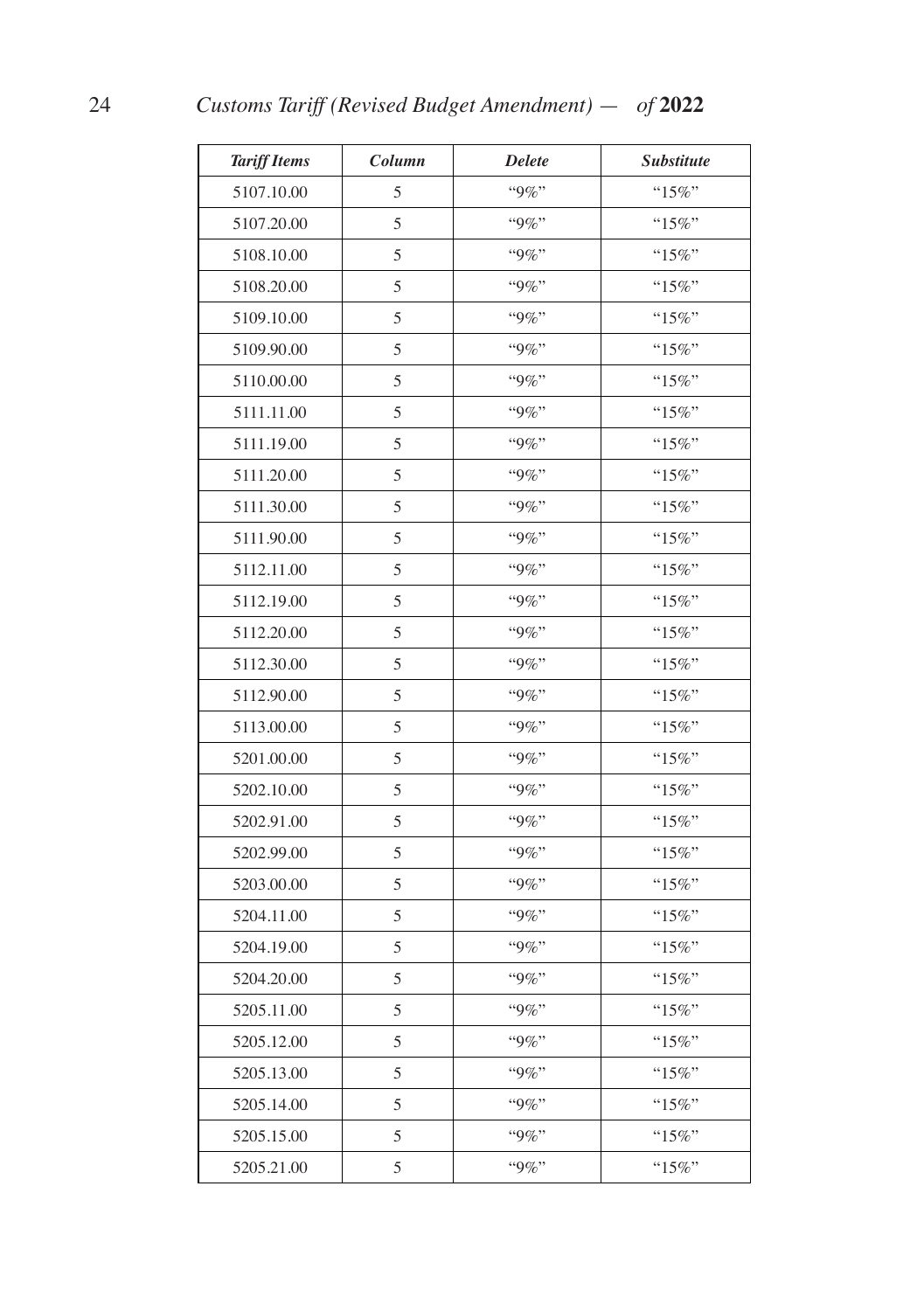| <b>Tariff Items</b> | Column | <b>Delete</b> | <b>Substitute</b> |
|---------------------|--------|---------------|-------------------|
| 5205.22.00          | 5      | "9%"          | "15%"             |
| 5205.23.00          | 5      | $"9\%"$       | " $15\%$ "        |
| 5205.24.00          | 5      | "9%"          | "15%"             |
| 5205.26.00          | 5      | $"9\%"$       | " $15\%$ "        |
| 5205.27.00          | 5      | "9%"          | " $15\%$ "        |
| 5205.28.00          | 5      | "9%"          | " $15\%$ "        |
| 5205.31.00          | 5      | $"9\%"$       | " $15\%$ "        |
| 5205.32.00          | 5      | "9%"          | " $15\%$ "        |
| 5205.33.00          | 5      | $"9\%"$       | " $15\%$ "        |
| 5205.34.00          | 5      | $"9\%"$       | "15%"             |
| 5205.35.00          | 5      | "9%"          | "15%"             |
| 5205.41.00          | 5      | "9%"          | "15%"             |
| 5205.42.00          | 5      | $"9\%"$       | " $15\%$ "        |
| 5205.43.00          | 5      | "9%"          | " $15\%$ "        |
| 5205.44.00          | 5      | "9%"          | "15%"             |
| 5205.46.00          | 5      | $"9\%"$       | " $15\%$ "        |
| 5205.47.00          | 5      | $"9\%"$       | " $15\%$ "        |
| 5205.48.00          | 5      | "9%"          | " $15\%$ "        |
| 5206.11.00          | 5      | $"9\%"$       | " $15\%$ "        |
| 5206.12.00          | 5      | "9%"          | " $15\%$ "        |
| 5206.13.00          | 5      | $"9\%"$       | " $15\%$ "        |
| 5206.14.00          | 5      | $"9\%"$       | " $15\%$ "        |
| 5206.15.00          | 5      | $"9\%"$       | "15%"             |
| 5206.21.00          | 5      | "9%"          | " $15\%$ "        |
| 5206.22.00          | 5      | "9%"          | " $15\%$ "        |
| 5206.23.00          | 5      | "9%"          | $"15\%"$          |
| 5206.24.00          | 5      | "9%"          | "15%"             |
| 5206.25.00          | 5      | "9%"          | "15%"             |
| 5206.31.00          | 5      | "9%"          | "15%"             |
| 5206.32.00          | 5      | "9%"          | " $15\%$ "        |
| 5206.33.00          | 5      | "9%"          | "15%"             |
| 5206.34.00          | 5      | "9%"          | " $15\%$ "        |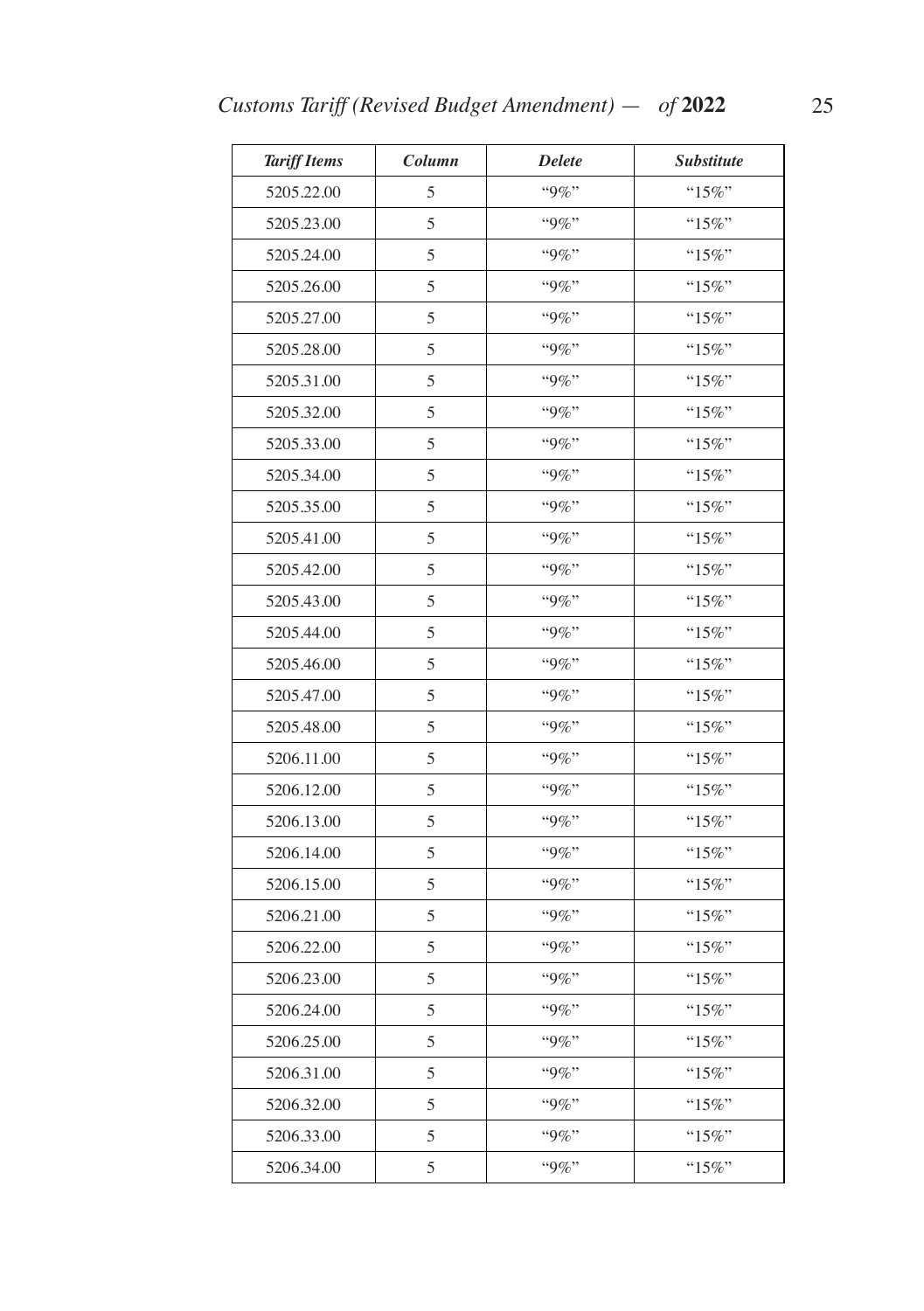| <b>Tariff Items</b> | Column | <b>Delete</b> | <b>Substitute</b> |
|---------------------|--------|---------------|-------------------|
| 5206.35.00          | 5      | "9%"          | " $15\%$ "        |
| 5206.41.00          | 5      | "9%"          | " $15\%$ "        |
| 5206.42.00          | 5      | "9%"          | "15%"             |
| 5206.43.00          | 5      | "9%"          | " $15\%$ "        |
| 5206.44.00          | 5      | $"9\%"$       | " $15\%$ "        |
| 5206.45.00          | 5      | "9%"          | "15%"             |
| 5207.10.00          | 5      | "9%"          | " $15\%$ "        |
| 5207.90.00          | 5      | "9%"          | "15%"             |
| 5208.11.00          | 5      | "9%"          | "15%"             |
| 5208.12.00          | 5      | $"9\%"$       | $"15\%"$          |
| 5208.13.00          | 5      | "9%"          | $"15\%"$          |
| 5208.19.00          | 5      | $"9\%"$       | " $15\%$ "        |
| 5208.21.00          | 5      | "9%"          | "15%"             |
| 5208.22.00          | 5      | $"9\%"$       | " $15\%$ "        |
| 5208.23.00          | 5      | $"9\%"$       | "15%"             |
| 5208.29.00          | 5      | "9%"          | "15%"             |
| 5208.31.00          | 5      | "9%"          | $"15\%"$          |
| 5208.32.00          | 5      | "9%"          | "15%"             |
| 5208.33.00          | 5      | "9%"          | " $15\%$ "        |
| 5208.39.00          | 5      | "9%"          | "15%"             |
| 5208.41.00          | 5      | $"9\%"$       | "15%"             |
| 5208.42.00          | 5      | $"9\%"$       | $"15\%"$          |
| 5208.43.00          | 5      | "9%"          | "15%"             |
| 5208.49.00          | 5      | "9%"          | " $15\%$ "        |
| 5208.51.00          | 5      | "9%"          | " $15\%$ "        |
| 5208.52.00          | 5      | "9%"          | $"15\%"$          |
| 5208.59.00          | 5      | "9%"          | " $15\%$ "        |
| 5209.11.00          | 5      | "9%"          | " $15\%$ "        |
| 5209.12.00          | 5      | $``9\%"$      | "15%"             |
| 5209.19.00          | 5      | "9%"          | " $15\%$ "        |
| 5209.21.00          | 5      | "9%"          | $"15\%"$          |
| 5209.22.00          | 5      | $"9\%"$       | " $15\%$ "        |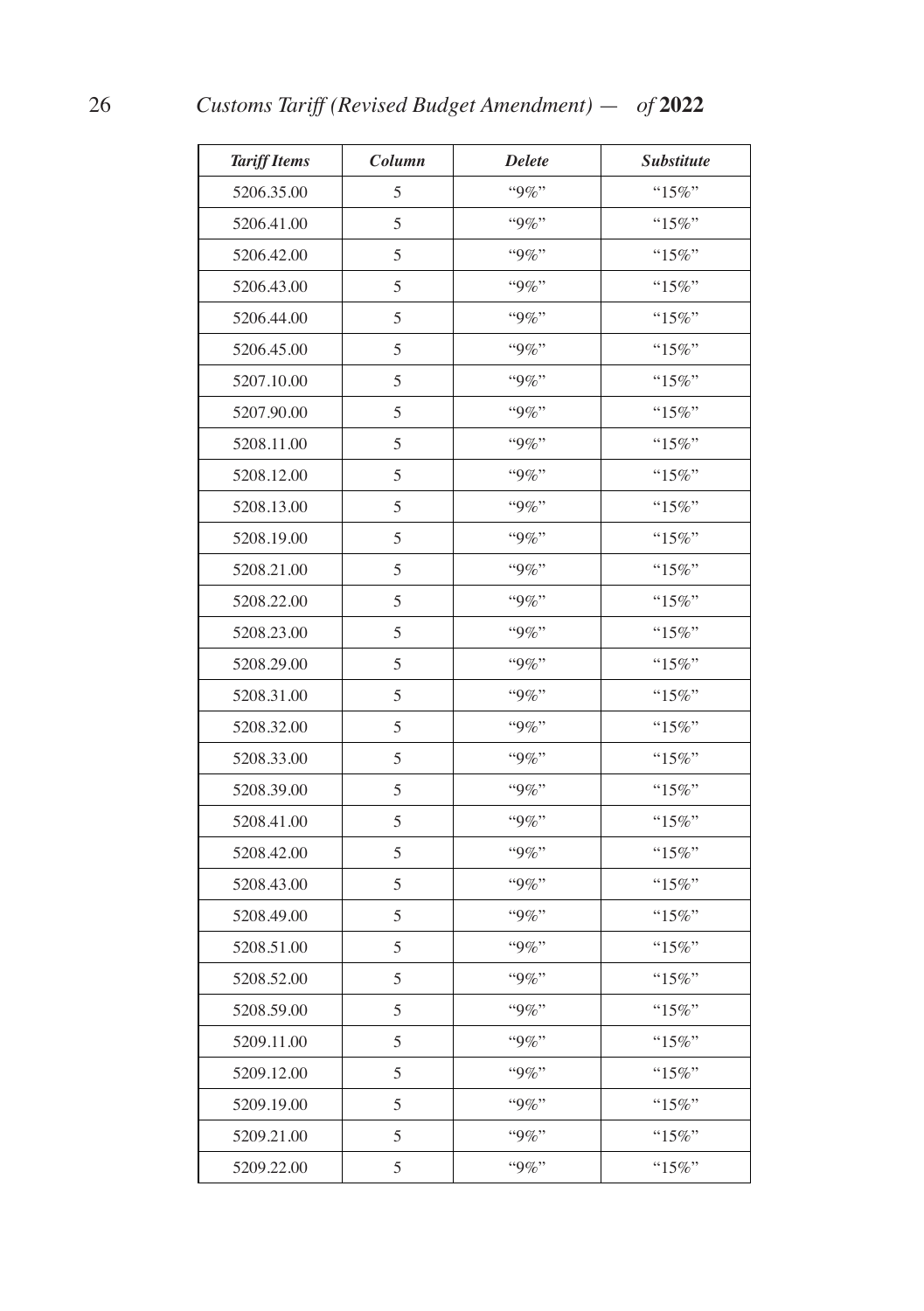| <b>Tariff Items</b> | Column | <b>Delete</b> | <b>Substitute</b> |
|---------------------|--------|---------------|-------------------|
| 5209.29.00          | 5      | "9%"          | " $15\%$ "        |
| 5209.31.00          | 5      | "9%"          | " $15\%$ "        |
| 5209.32.00          | 5      | "9%"          | " $15\%$ "        |
| 5209.39.00          | 5      | $"9\%"$       | " $15\%$ "        |
| 5209.41.00          | 5      | $"9\%"$       | "15%"             |
| 5209.42.00          | 5      | $``9\%"$      | $"15\%"$          |
| 5209.43.00          | 5      | $"9\%"$       | " $15\%$ "        |
| 5209.49.00          | 5      | $"9\%"$       | "15%"             |
| 5209.51.00          | 5      | $"9\%"$       | " $15\%$ "        |
| 5209.52.00          | 5      | "9%"          | "15%"             |
| 5209.59.00          | 5      | $"9\%"$       | " $15\%$ "        |
| 5210.11.00          | 5      | $"9\%"$       | " $15\%$ "        |
| 5210.19.00          | 5      | $"9\%"$       | "15%"             |
| 5210.21.00          | 5      | $"9\%"$       | "15%"             |
| 5210.29.00          | 5      | "9%"          | "15%"             |
| 5210.31.00          | 5      | $"9\%"$       | "15%"             |
| 5210.32.00          | 5      | $"9\%"$       | " $15\%$ "        |
| 5210.39.00          | 5      | "9%"          | $"15\%"$          |
| 5210.41.00          | 5      | $"9\%"$       | "15%"             |
| 5210.49.00          | 5      | "9%"          | "15%"             |
| 5210.51.00          | 5      | $"9\%"$       | " $15\%$ "        |
| 5210.59.00          | 5      | "9%"          | "15%"             |
| 5211.11.00          | 5      | $"9\%"$       | "15%"             |
| 5211.12.00          | 5      | $"9\%"$       | " $15\%$ "        |
| 5211.19.00          | 5      | "9%"          | " $15\%$ "        |
| 5211.20.00          | 5      | "9%"          | " $15\%$ "        |
| 5211.31.00          | 5      | "9%"          | "15%"             |
| 5211.32.00          | 5      | "9%"          | "15%"             |
| 5211.39.00          | 5      | $``9\%"$      | "15%"             |
| 5211.41.00          | 5      | "9%"          | " $15\%$ "        |
| 5211.42.00          | 5      | "9%"          | "15%"             |
| 5211.43.00          | 5      | "9%"          | " $15\%$ "        |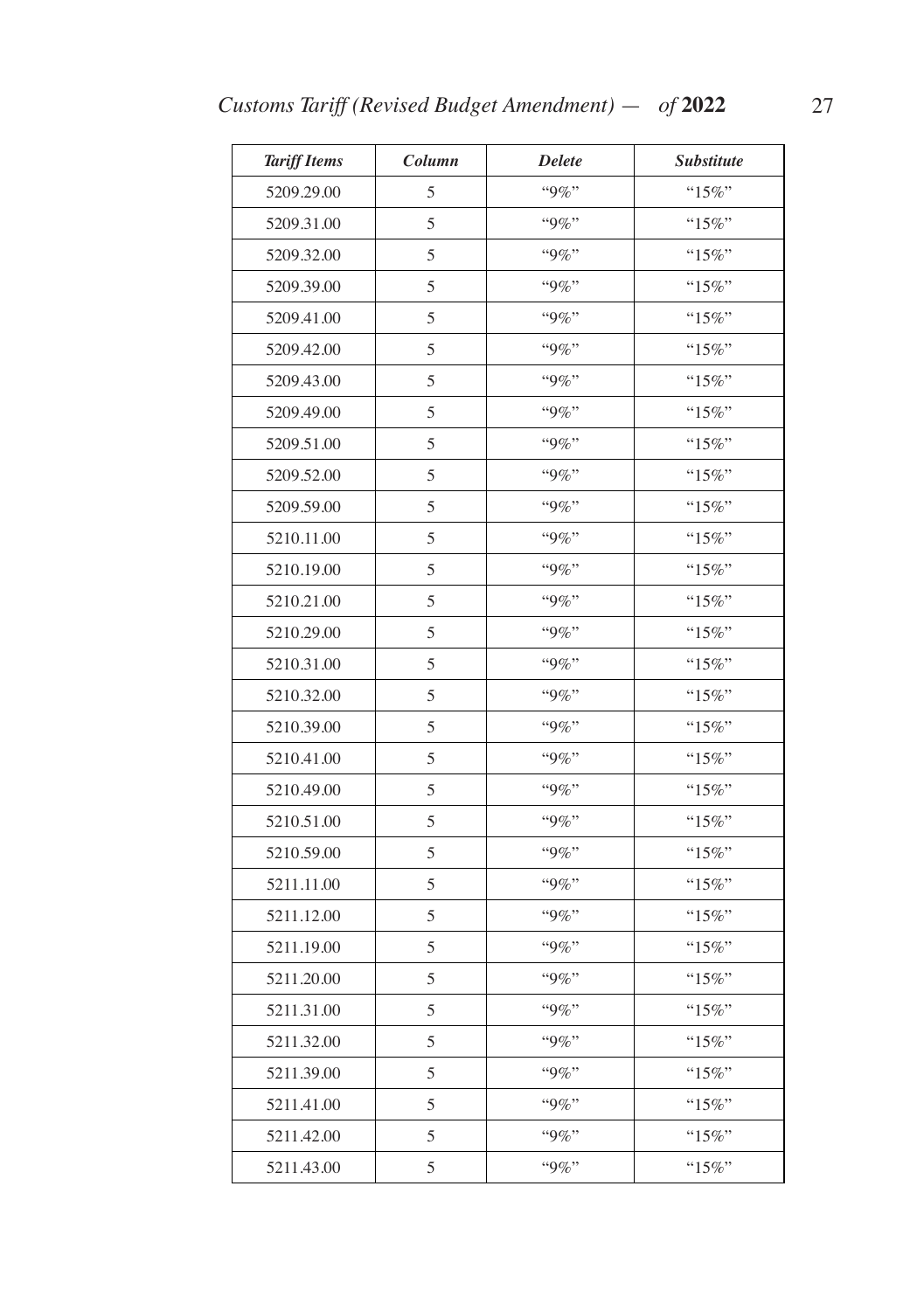| <b>Tariff Items</b> | Column | <b>Delete</b> | <b>Substitute</b> |
|---------------------|--------|---------------|-------------------|
| 5211.49.00          | 5      | $``9\%"$      | "15%"             |
| 5211.51.00          | 5      | $"9\%"$       | "15%"             |
| 5211.52.00          | 5      | $"9\%"$       | " $15\%$ "        |
| 5211.59.00          | 5      | "9%"          | " $15\%$ "        |
| 5212.11.00          | 5      | "9%"          | "15%"             |
| 5212.12.00          | 5      | "9%"          | " $15\%$ "        |
| 5212.13.00          | 5      | "9%"          | " $15\%$ "        |
| 5212.14.00          | 5      | $"9\%"$       | "15%"             |
| 5212.15.00          | 5      | $"9\%"$       | " $15\%$ "        |
| 5212.21.00          | 5      | "9%"          | " $15\%$ "        |
| 5212.22.00          | 5      | $``9\%"$      | "15%"             |
| 5212.23.00          | 5      | $"9\%"$       | " $15\%$ "        |
| 5212.24.00          | 5      | "9%"          | " $15\%$ "        |
| 5212.25.00          | 5      | "9%"          | " $15\%$ "        |
| 5301.10.00          | 5      | $"9\%"$       | "15%"             |
| 5301.21.00          | 5      | "9%"          | $"15\%"$          |
| 5301.29.00          | 5      | "9%"          | " $15\%$ "        |
| 5301.30.00          | 5      | $"9\%"$       | " $15\%$ "        |
| 5302.10.00          | 5      | $"9\%"$       | " $15\%$ "        |
| 5302.90.00          | 5      | $"9\%"$       | "15%"             |
| 5303.10.00          | 5      | $"9\%"$       | " $15\%$ "        |
| 5303.90.00          | 5      | $"9\%"$       | " $15\%$ "        |
| 5305.00.00          | 5      | $``9\%"$      | "15%"             |
| 5306.10.00          | 5      | "9%"          | "15%"             |
| 5306.20.00          | 5      | $"9\%"$       | " $15\%$ "        |
| 5307.10.00          | 5      | "9%"          | " $15\%$ "        |
| 5307.20.00          | 5      | $"9\%"$       | " $15\%$ "        |
| 5308.10.00          | 5      | "9%"          | " $15\%$ "        |
| 5308.20.00          | 5      | $``9\%"$      | " $15\%$ "        |
| 5308.90.00          | 5      | "9%"          | " $15\%$ "        |
| 5309.11.00          | 5      | "9%"          | " $15\%$ "        |
| 5309.19.00          | 5      | "9%"          | "15%"             |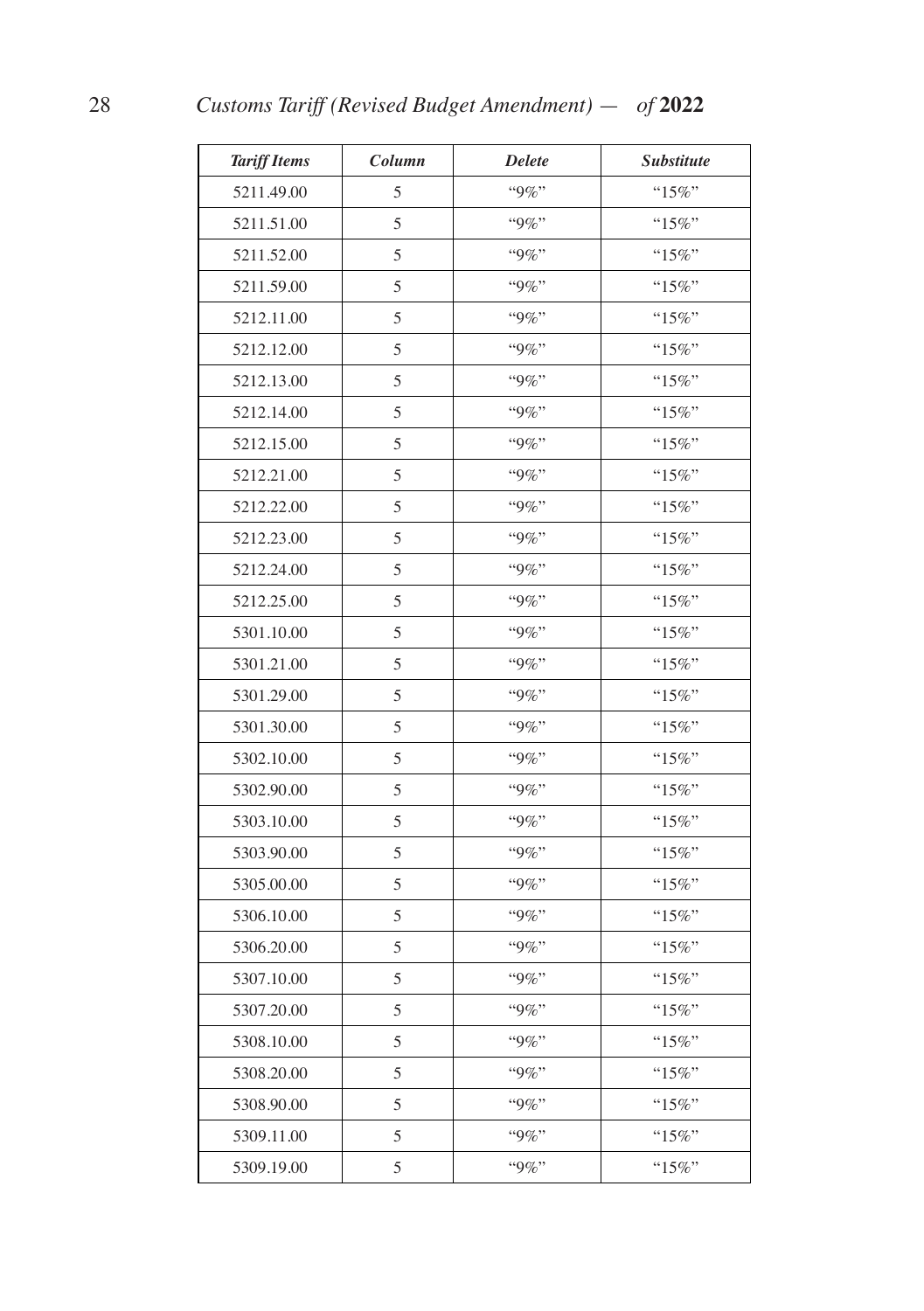| <b>Tariff Items</b> | Column | <b>Delete</b> | <b>Substitute</b> |
|---------------------|--------|---------------|-------------------|
| 5309.21.00          | 5      | "9%"          | "15%"             |
| 5309.29.00          | 5      | "9%"          | " $15\%$ "        |
| 5310.10.00          | 5      | $"9\%"$       | "15%"             |
| 5310.90.00          | 5      | $"9\%"$       | " $15\%$ "        |
| 5311.00.00          | 5      | "9%"          | " $15\%$ "        |
| 5401.10.00          | 5      | "9%"          | $"15\%"$          |
| 5401.20.00          | 5      | $"9\%"$       | " $15\%$ "        |
| 5402.11.00          | 5      | "9%"          | $"15\%"$          |
| 5402.19.00          | 5      | $"9\%"$       | " $15\%$ "        |
| 5402.20.00          | 5      | $"9\%"$       | " $15\%$ "        |
| 5402.31.00          | 5      | "9%"          | " $15\%$ "        |
| 5402.32.00          | 5      | "9%"          | " $15\%$ "        |
| 5402.33.00          | 5      | "9%"          | $"15\%"$          |
| 5402.34.00          | 5      | "9%"          | "15%"             |
| 5402.39.00          | 5      | $``9\%"$      | " $15\%$ "        |
| 5402.44.00          | 5      | $"9\%"$       | " $15\%$ "        |
| 5402.45.00          | 5      | "9%"          | " $15\%$ "        |
| 5402.46.00          | 5      | "9%"          | " $15\%$ "        |
| 5402.47.00          | 5      | $"9\%"$       | " $15\%$ "        |
| 5402.48.00          | 5      | $"9\%"$       | $"15\%"$          |
| 5402.49.00          | 5      | $"9\%"$       | " $15\%$ "        |
| 5402.51.00          | 5      | $"9\%"$       | " $15\%$ "        |
| 5402.52.00          | 5      | $"9\%"$       | " $15\%$ "        |
| 5402.53.00          | 5      | "9%"          | " $15\%$ "        |
| 5402.59.00          | 5      | "9%"          | $"15\%"$          |
| 5402.61.00          | 5      | "9%"          | "15%"             |
| 5402.62.00          | 5      | "9%"          | " $15\%$ "        |
| 5402.63.00          | 5      | $``9\%"$      | " $15\%$ "        |
| 5402.69.00          | 5      | "9%"          | " $15\%$ "        |
| 5403.10.00          | 5      | "9%"          | " $15\%$ "        |
| 5403.31.00          | 5      | "9%"          | "15%"             |
| 5403.32.00          | 5      | "9%"          | " $15\%$ "        |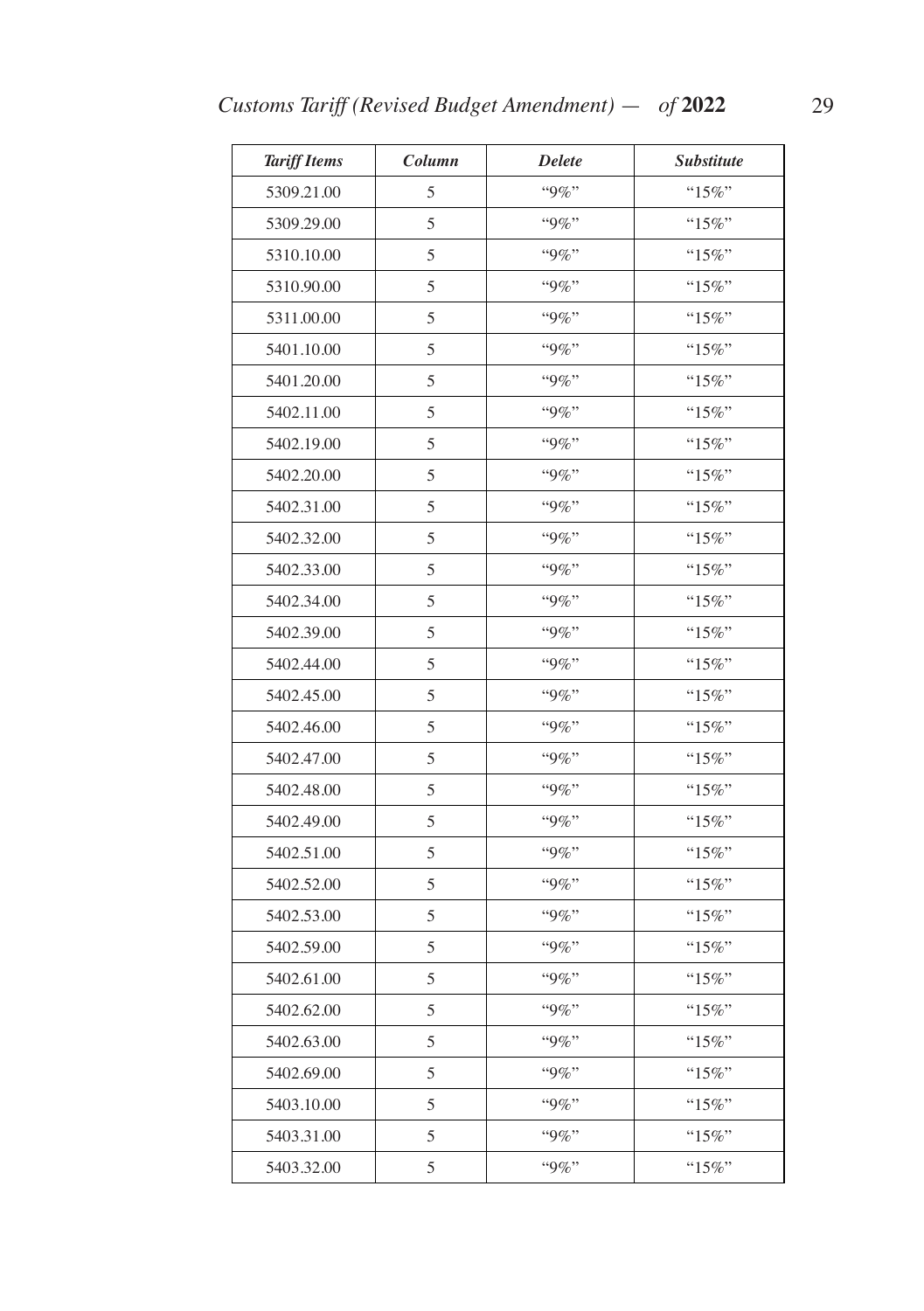| <b>Tariff Items</b> | Column | <b>Delete</b> | <b>Substitute</b> |
|---------------------|--------|---------------|-------------------|
| 5403.33.00          | 5      | "9%"          | " $15\%$ "        |
| 5403.39.00          | 5      | "9%"          | " $15\%$ "        |
| 5403.41.00          | 5      | "9%"          | "15%"             |
| 5403.42.00          | 5      | $``9\%"$      | "15%"             |
| 5403.49.00          | 5      | "9%"          | "15%"             |
| 5404.11.00          | 5      | "9%"          | "15%"             |
| 5404.12.00          | 5      | "9%"          | " $15\%$ "        |
| 5404.19.00          | 5      | $"9\%"$       | "15%"             |
| 5404.90.00          | 5      | "9%"          | "15%"             |
| 5405.00.00          | 5      | $"9\%"$       | "15%"             |
| 5406.00.00          | 5      | $``9\%"$      | "15%"             |
| 5407.10.00          | 5      | $"9\%"$       | " $15\%$ "        |
| 5407.20.10          | 5      | $``9\%"$      | "15%"             |
| 5407.20.90          | 5      | $"9\%"$       | " $15\%$ "        |
| 5407.30.10          | 5      | "9%"          | "15%"             |
| 5407.30.90          | 5      | $``9\%"$      | " $15\%$ "        |
| 5407.41.00          | 5      | "9%"          | " $15\%$ "        |
| 5407.42.00          | 5      | "9%"          | "15%"             |
| 5407.43.00          | 5      | "9%"          | " $15\%$ "        |
| 5407.44.00          | 5      | "9%"          | "15%"             |
| 5407.51.00          | 5      | $"9\%"$       | " $15\%$ "        |
| 5407.52.00          | 5      | $"9\%"$       | " $15\%$ "        |
| 5407.53.00          | 5      | "9%"          | "15%"             |
| 5407.54.00          | 5      | "9%"          | " $15\%$ "        |
| 5407.61.00          | 5      | "9%"          | " $15\%$ "        |
| 5407.69.00          | 5      | "9%"          | $"15\%"$          |
| 5407.71.00          | 5      | "9%"          | " $15\%$ "        |
| 5407.72.00          | 5      | "9%"          | "15%"             |
| 5407.73.00          | 5      | "9%"          | "15%"             |
| 5407.74.00          | 5      | $"9\%"$       | " $15\%$ "        |
| 5407.81.00          | 5      | "9%"          | $"15\%"$          |
| 5407.82.00          | 5      | "9%"          | "15%"             |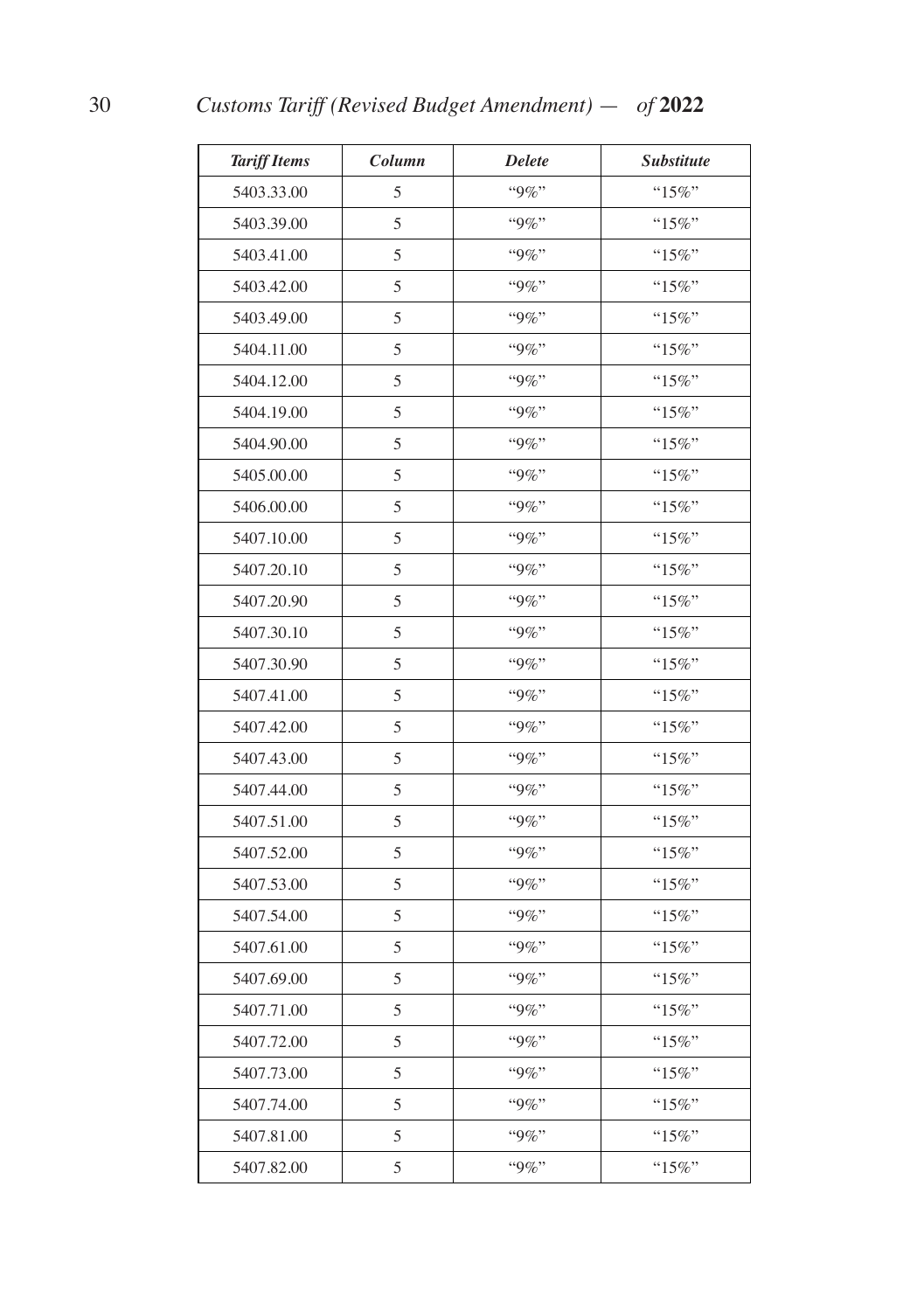| <b>Tariff Items</b> | Column | <b>Delete</b> | <b>Substitute</b> |
|---------------------|--------|---------------|-------------------|
| 5407.83.00          | 5      | "9%"          | $``15\%"$         |
| 5407.84.00          | 5      | $"9\%"$       | " $15\%$ "        |
| 5407.91.10          | 5      | "9%"          | "15%"             |
| 5407.91.90          | 5      | $"9\%"$       | " $15\%$ "        |
| 5407.92.10          | 5      | "9%"          | " $15\%$ "        |
| 5407.92.90          | 5      | "9%"          | " $15\%$ "        |
| 5407.93.10          | 5      | $"9\%"$       | " $15\%$ "        |
| 5407.93.90          | 5      | "9%"          | " $15\%$ "        |
| 5407.94.10          | 5      | $"9\%"$       | " $15\%$ "        |
| 5407.94.90          | 5      | $"9\%"$       | " $15\%$ "        |
| 5408.10.00          | 5      | $"9\%"$       | "15%"             |
| 5408.21.10          | 5      | "9%"          | " $15\%$ "        |
| 5408.21.90          | 5      | $"9\%"$       | "15%"             |
| 5408.22.10          | 5      | $"9\%"$       | "15%"             |
| 5408.22.90          | 5      | "9%"          | " $15\%$ "        |
| 5408.23.10          | 5      | $"9\%"$       | " $15\%$ "        |
| 5408.23.90          | 5      | $"9\%"$       | " $15\%$ "        |
| 5408.24.10          | 5      | "9%"          | " $15\%$ "        |
| 5408.24.90          | 5      | $"9\%"$       | " $15\%$ "        |
| 5408.31.10          | 5      | "9%"          | " $15\%$ "        |
| 5408.31.90          | 5      | $"9\%"$       | " $15\%$ "        |
| 5408.32.10          | 5      | $"9\%"$       | "15%"             |
| 5408.32.90          | 5      | $"9\%"$       | " $15\%$ "        |
| 5408.33.10          | 5      | "9%"          | "15%"             |
| 5408.33.90          | 5      | "9%"          | "15%"             |
| 5408.34.10          | 5      | "9%"          | " $15\%$ "        |
| 5408.34.90          | 5      | "9%"          | "15%"             |
| 5501.11.00          | 5      | "9%"          | "15%"             |
| 5501.19.00          | 5      | "9%"          | "15%"             |
| 5501.20.00          | 5      | "9%"          | " $15\%$ "        |
| 5501.30.00          | 5      | "9%"          | $"15\%"$          |
| 5501.40.00          | 5      | "9%"          | " $15\%$ "        |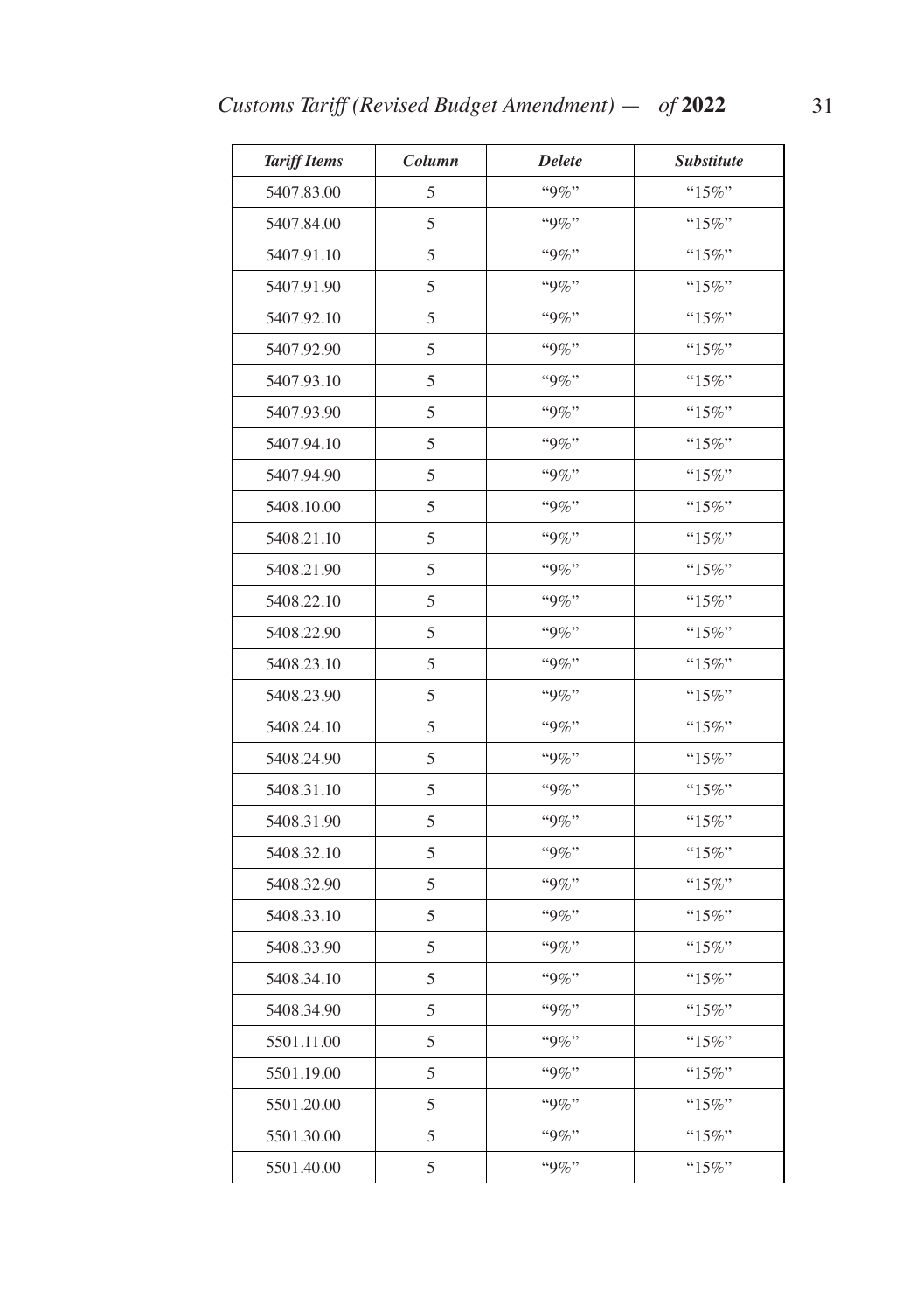| <b>Tariff Items</b> | Column | <b>Delete</b> | <b>Substitute</b> |
|---------------------|--------|---------------|-------------------|
| 5501.90.00          | 5      | "9%"          | " $15\%$ "        |
| 5502.10.00          | 5      | "9%"          | " $15\%$ "        |
| 5502.90.00          | 5      | "9%"          | "15%"             |
| 5503.11.00          | 5      | "9%"          | "15%"             |
| 5503.19.00          | 5      | "9%"          | "15%"             |
| 5503.20.00          | 5      | "9%"          | "15%"             |
| 5503.30.00          | 5      | "9%"          | " $15\%$ "        |
| 5503.40.00          | 5      | $"9\%"$       | "15%"             |
| 5503.90.00          | 5      | $"9\%"$       | "15%"             |
| 5504.10.00          | 5      | $"9\%"$       | "15%"             |
| 5504.90.00          | 5      | "9%"          | "15%"             |
| 5505.10.00          | 5      | $"9\%"$       | "15%"             |
| 5505.20.00          | 5      | "9%"          | "15%"             |
| 5506.10.00          | 5      | $"9\%"$       | "15%"             |
| 5506.20.00          | 5      | "9%"          | "15%"             |
| 5506.30.00          | 5      | $``9\%"$      | "15%"             |
| 5506.40.00          | 5      | "9%"          | "15%"             |
| 5506.90.00          | 5      | "9%"          | "15%"             |
| 5507.00.00          | 5      | "9%"          | " $15\%$ "        |
| 5508.10.00          | 5      | "9%"          | "15%"             |
| 5508.20.00          | 5      | $"9\%"$       | "15%"             |
| 5509.11.00          | 5      | $"9\%"$       | "15%"             |
| 5509.12.00          | 5      | $``9\%"$      | "15%"             |
| 5509.21.00          | 5      | "9%"          | "15%"             |
| 5509.22.00          | 5      | $``9\%"$      | "15%"             |
| 5509.31.00          | 5      | "9%"          | $"15\%"$          |
| 5509.32.00          | 5      | "9%"          | " $15\%$ "        |
| 5509.41.00          | 5      | "9%"          | "15%"             |
| 5509.42.00          | 5      | $``9\%"$      | "15%"             |
| 5509.51.00          | 5      | "9%"          | " $15\%$ "        |
| 5509.52.00          | 5      | "9%"          | " $15\%$ "        |
| 5509.53.00          | 5      | "9%"          | "15%"             |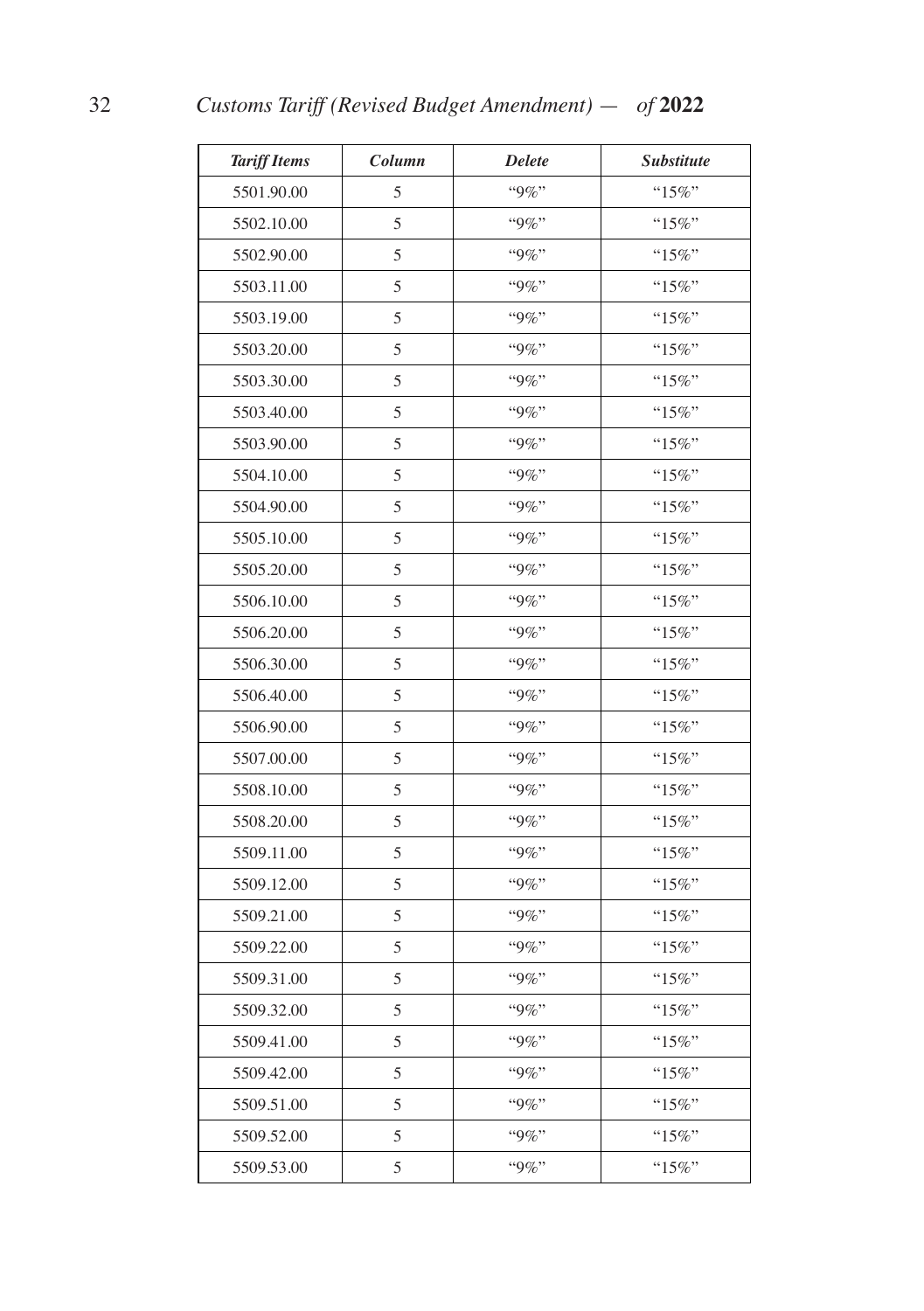| <b>Tariff Items</b> | Column | <b>Delete</b> | <b>Substitute</b> |
|---------------------|--------|---------------|-------------------|
| 5509.59.00          | 5      | "9%"          | "15%"             |
| 5509.61.00          | 5      | "9%"          | " $15\%$ "        |
| 5509.62.00          | 5      | "9%"          | " $15\%$ "        |
| 5509.69.00          | 5      | $"9\%"$       | " $15\%$ "        |
| 5509.91.00          | 5      | $"9\%"$       | "15%"             |
| 5509.92.00          | 5      | "9%"          | $"15\%"$          |
| 5509.99.00          | 5      | $"9\%"$       | " $15\%$ "        |
| 5510.11.00          | 5      | $"9\%"$       | "15%"             |
| 5510.12.00          | 5      | $"9\%"$       | " $15\%$ "        |
| 5510.20.00          | 5      | "9%"          | "15%"             |
| 5510.30.00          | 5      | $"9\%"$       | "15%"             |
| 5510.90.00          | 5      | $"9\%"$       | " $15\%$ "        |
| 5511.10.00          | 5      | $"9\%"$       | $"15\%"$          |
| 5511.20.00          | 5      | "9%"          | " $15\%$ "        |
| 5511.30.00          | 5      | "9%"          | $"15\%"$          |
| 5512.11.00          | 5      | $"9\%"$       | " $15\%$ "        |
| 5512.19.00          | 5      | $"9\%"$       | "15%"             |
| 5512.21.00          | 5      | "9%"          | $"15\%"$          |
| 5512.29.00          | 5      | $"9\%"$       | " $15\%$ "        |
| 5512.91.00          | 5      | $"9\%"$       | "15%"             |
| 5512.99.00          | 5      | $"9\%"$       | " $15\%$ "        |
| 5513.11.00          | 5      | "9%"          | "15%"             |
| 5513.12.00          | 5      | $"9\%"$       | " $15\%$ "        |
| 5513.13.00          | 5      | $"9\%"$       | "15%"             |
| 5513.19.00          | 5      | "9%"          | " $15\%$ "        |
| 5513.21.00          | 5      | $"9\%"$       | $"15\%"$          |
| 5513.23.00          | 5      | "9%"          | " $15\%$ "        |
| 5513.29.00          | 5      | $"9\%"$       | " $15\%$ "        |
| 5513.31.00          | 5      | $"9\%"$       | " $15\%$ "        |
| 5513.39.00          | 5      | $``9\%"$      | " $15\%$ "        |
| 5513.41.00          | 5      | "9%"          | " $15\%$ "        |
| 5513.49.00          | 5      | $``9\%"$      | " $15\%$ "        |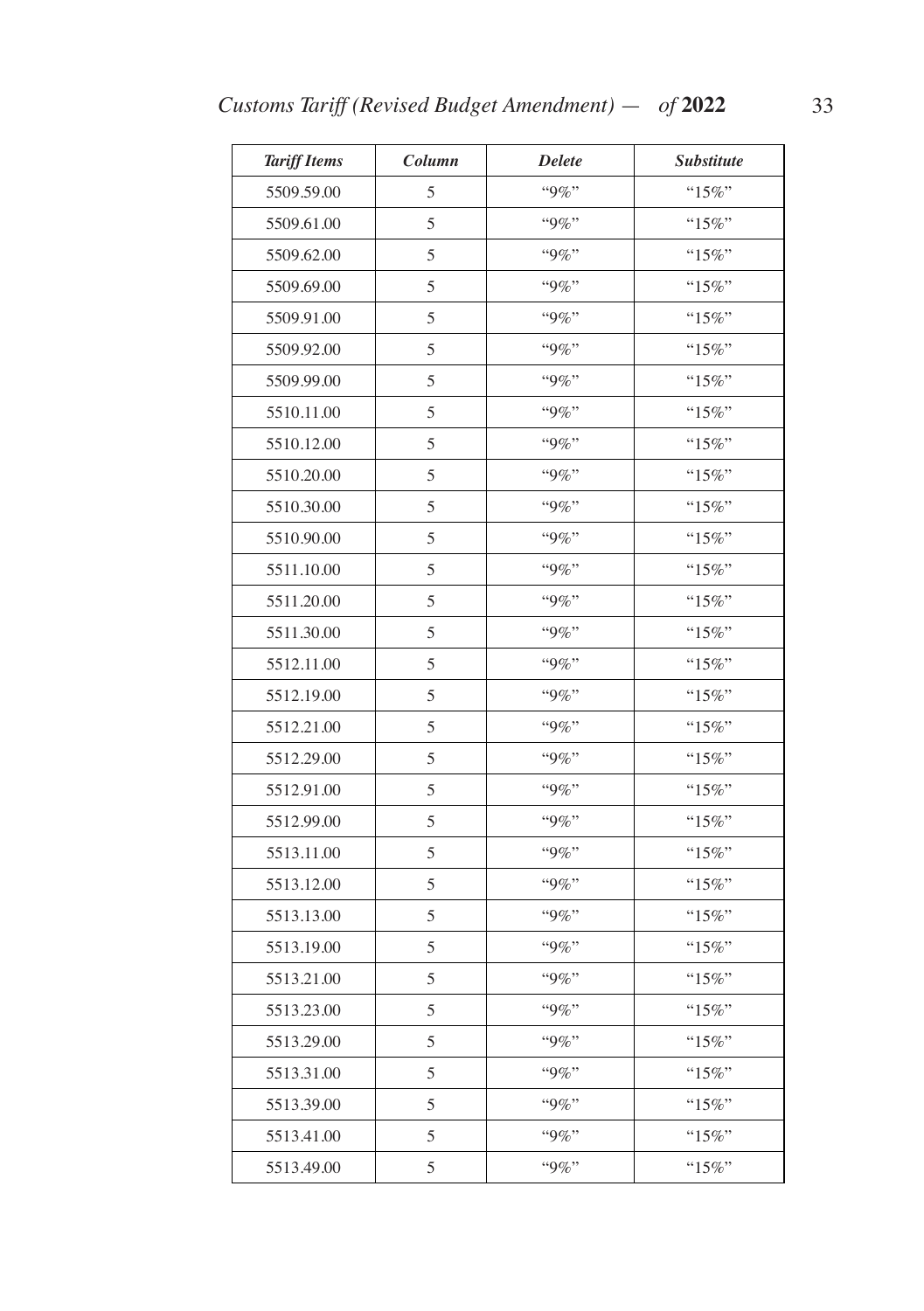| <b>Tariff Items</b> | Column | <b>Delete</b> | Substitute |
|---------------------|--------|---------------|------------|
| 5514.11.00          | 5      | $``9\%"$      | " $15\%$ " |
| 5514.12.00          | 5      | "9%"          | " $15\%$ " |
| 5514.19.00          | 5      | "9%"          | "15%"      |
| 5514.21.00          | 5      | "9%"          | " $15\%$ " |
| 5514.22.00          | 5      | "9%"          | " $15\%$ " |
| 5514.23.00          | 5      | "9%"          | " $15\%$ " |
| 5514.29.00          | 5      | "9%"          | $``15\%"$  |
| 5514.30.00          | 5      | "9%"          | "15%"      |
| 5514.41.00          | 5      | "9%"          | " $15\%$ " |
| 5514.42.00          | 5      | "9%"          | " $15\%$ " |
| 5514.43.00          | 5      | "9%"          | $``15\%"$  |
| 5514.49.00          | 5      | $"9\%"$       | " $15\%$ " |
| 5515.11.00          | 5      | $``9\%"$      | "15%"      |
| 5515.12.00          | 5      | "9%"          | $"15\%"$   |
| 5515.13.00          | 5      | "9%"          | "15%"      |
| 5515.19.00          | 5      | "9%"          | " $15\%$ " |
| 5515.21.00          | 5      | "9%"          | $``15\%"$  |
| 5515.22.00          | 5      | $"9\%"$       | " $15\%$ " |
| 5515.29.00          | 5      | $"9\%"$       | " $15\%$ " |
| 5515.91.00          | 5      | "9%"          | "15%"      |
| 5515.99.00          | 5      | $"9\%"$       | " $15\%$ " |
| 5516.11.00          | 5      | "9%"          | "15%"      |
| 5516.12.00          | 5      | "9%"          | "15%"      |
| 5516.13.00          | 5      | "9%"          | " $15\%$ " |
| 5516.14.00          | 5      | "9%"          | "15%"      |
| 5516.21.00          | 5      | "9%"          | " $15\%$ " |
| 5516.22.00          | 5      | "9%"          | "15%"      |
| 5516.23.00          | 5      | "9%"          | "15%"      |
| 5516.24.00          | 5      | "9%"          | " $15\%$ " |
| 5516.31.00          | 5      | "9%"          | "15%"      |
| 5516.32.00          | 5      | "9%"          | "15%"      |
| 5516.33.00          | 5      | $"9\%"$       | "15%"      |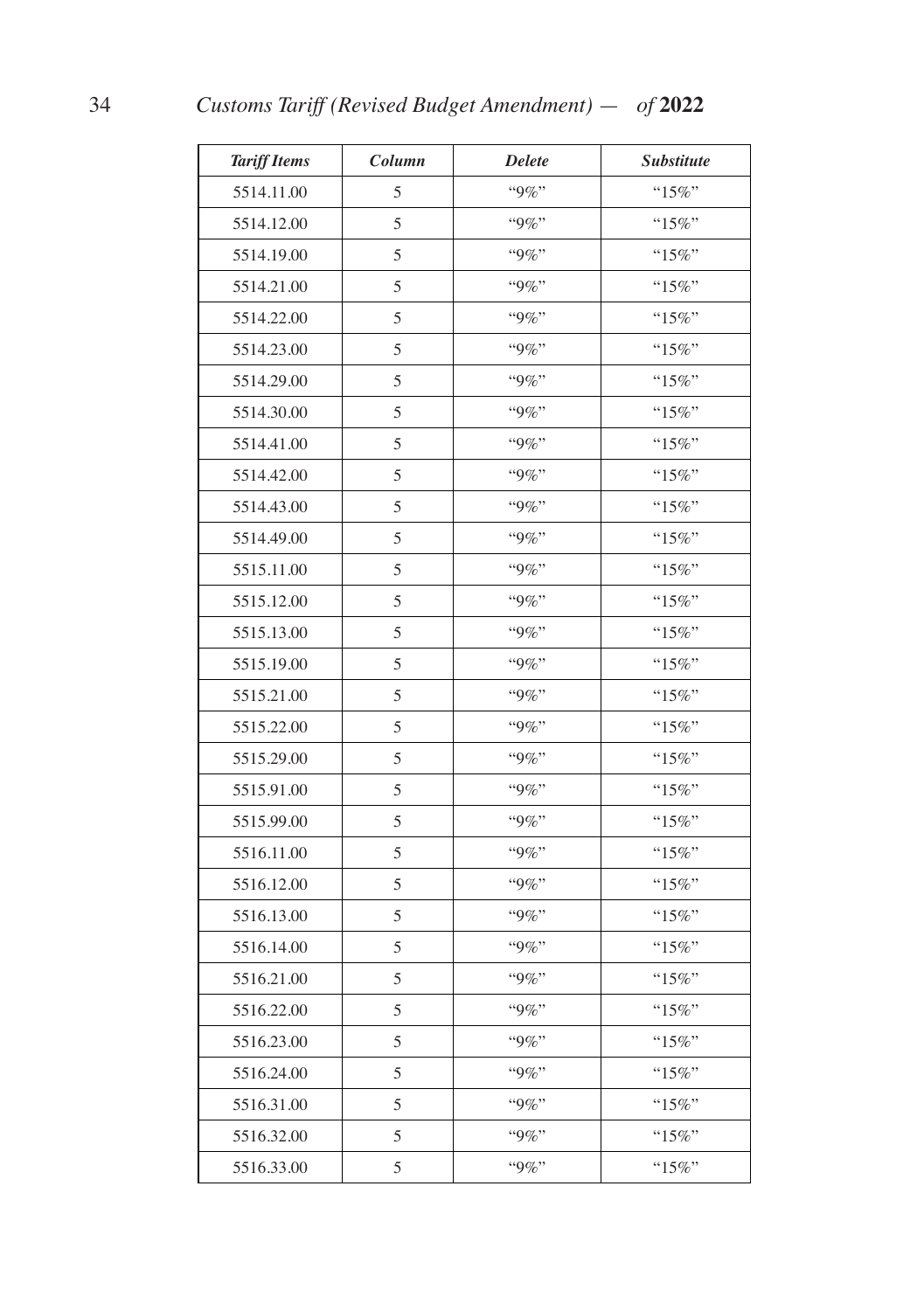| <b>Tariff Items</b> | Column | <b>Delete</b> | <b>Substitute</b> |
|---------------------|--------|---------------|-------------------|
| 5516.34.00          | 5      | "9%"          | "15%"             |
| 5516.41.00          | 5      | $"9\%"$       | " $15\%$ "        |
| 5516.42.00          | 5      | "9%"          | "15%"             |
| 5516.43.00          | 5      | $"9\%"$       | " $15\%$ "        |
| 5516.44.00          | 5      | "9%"          | " $15\%$ "        |
| 5516.91.00          | 5      | "9%"          | " $15\%$ "        |
| 5516.92.00          | 5      | $"9\%"$       | " $15\%$ "        |
| 5516.93.00          | 5      | "9%"          | " $15\%$ "        |
| 5516.94.00          | 5      | $"9\%"$       | " $15\%$ "        |
| 5601.21.10          | 5      | $"9\%"$       | "15%"             |
| 5601.21.90          | 5      | "9%"          | "15%"             |
| 5601.22.10          | 5      | $"9\%"$       | "15%"             |
| 5601.22.90          | 5      | $"9\%"$       | "15%"             |
| 5601.29.10          | 5      | $"9\%"$       | " $15\%$ "        |
| 5601.29.90          | 5      | "9%"          | "15%"             |
| 5601.30.00          | 5      | $"9\%"$       | " $15\%$ "        |
| 5602.10.00          | 5      | $"9\%"$       | " $15\%$ "        |
| 5602.21.00          | 5      | "9%"          | " $15\%$ "        |
| 5602.29.00          | 5      | $"9\%"$       | " $15\%$ "        |
| 5602.90.00          | 5      | "9%"          | "15%"             |
| 5603.11.00          | 5      | $"9\%"$       | " $15\%$ "        |
| 5603.12.00          | 5      | $"9\%"$       | " $15\%$ "        |
| 5603.13.00          | 5      | $"9\%"$       | "15%"             |
| 5603.14.00          | 5      | "9%"          | " $15\%$ "        |
| 5603.91.00          | 5      | "9%"          | " $15\%$ "        |
| 5603.92.00          | 5      | "9%"          | $"15\%"$          |
| 5603.93.00          | 5      | "9%"          | "15%"             |
| 5603.94.00          | 5      | "9%"          | "15%"             |
| 5604.10.00          | 5      | "9%"          | $"15\%"$          |
| 5604.90.00          | 5      | "9%"          | " $15\%$ "        |
| 5605.00.00          | 5      | "9%"          | $"15\%"$          |
| 5606.00.00          | 5      | "9%"          | " $15\%$ "        |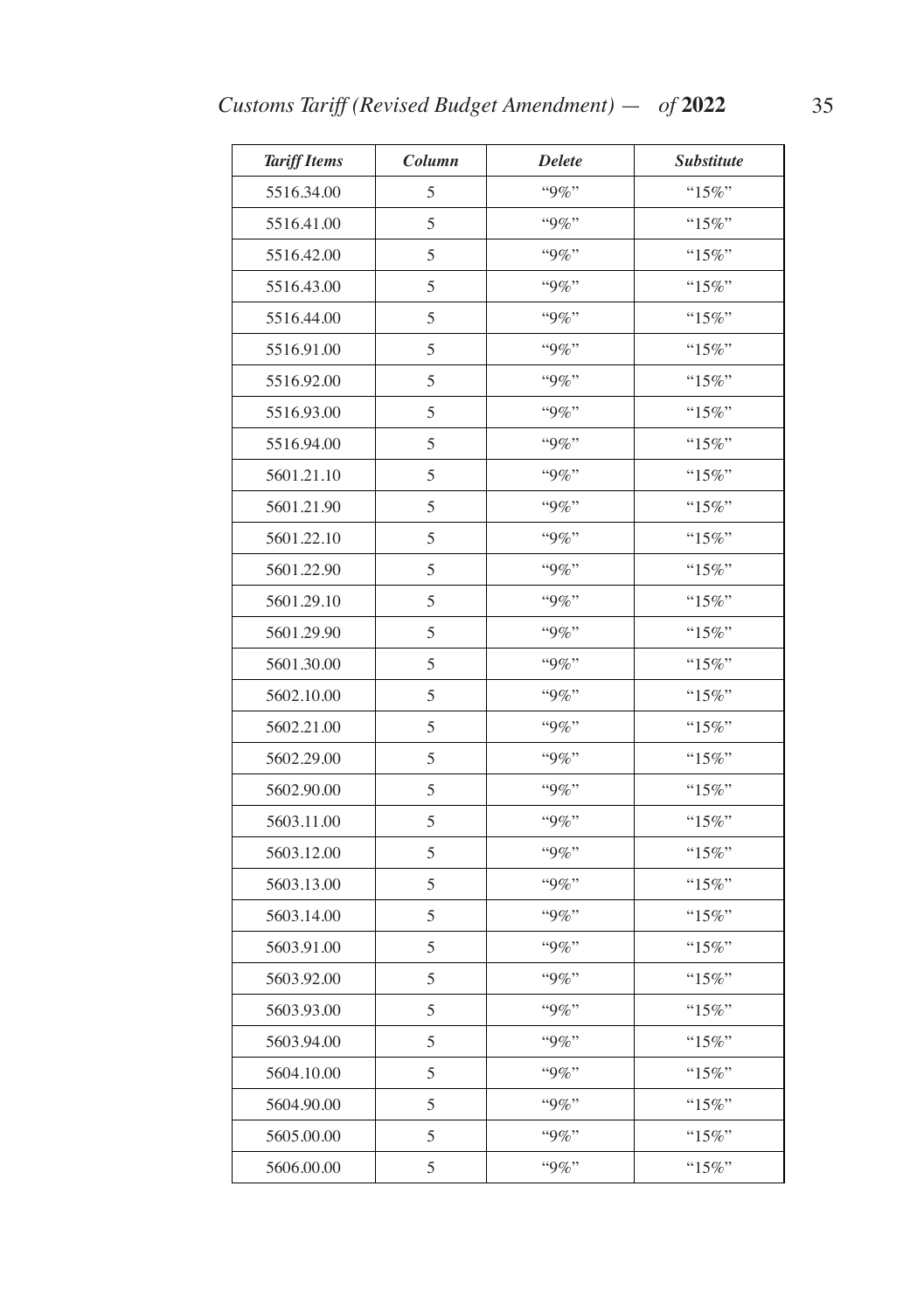| <b>Tariff Items</b> | Column | <b>Delete</b> | <b>Substitute</b> |
|---------------------|--------|---------------|-------------------|
| 5607.21.00          | 5      | "9%"          | " $15\%$ "        |
| 5607.29.00          | 5      | $"9\%"$       | " $15\%$ "        |
| 5607.41.00          | 5      | "9%"          | "15%"             |
| 5607.49.00          | 5      | "9%"          | "15%"             |
| 5607.50.00          | 5      | $"9\%"$       | "15%"             |
| 5607.90.10          | 5      | "9%"          | "15%"             |
| 5607.90.90          | 5      | "9%"          | " $15\%$ "        |
| 5608.11.00          | 5      | $"9\%"$       | "15%"             |
| 5608.19.00          | 5      | $"9\%"$       | "15%"             |
| 5608.90.00          | 5      | $"9\%"$       | "15%"             |
| 5609.00.00          | 5      | "9%"          | "15%"             |
| 5701.10.00          | 5      | $"9\%"$       | "15%"             |
| 5701.90.00          | 5      | "9%"          | "15%"             |
| 5702.10.00          | 5      | $"9\%"$       | " $15\%$ "        |
| 5702.20.00          | 5      | "9%"          | "15%"             |
| 5702.31.00          | 5      | "9%"          | "15%"             |
| 5702.32.00          | 5      | "9%"          | "15%"             |
| 5702.39.00          | 5      | "9%"          | "15%"             |
| 5702.41.00          | 5      | $"9\%"$       | " $15\%$ "        |
| 5702.42.00          | 5      | "9%"          | "15%"             |
| 5702.49.00          | 5      | $"9\%"$       | "15%"             |
| 5702.50.00          | 5      | $"9\%"$       | "15%"             |
| 5702.91.00          | 5      | "9%"          | "15%"             |
| 5702.92.00          | 5      | "9%"          | " $15\%$ "        |
| 5702.99.00          | 5      | "9%"          | "15%"             |
| 5703.10.00          | 5      | "9%"          | $"15\%"$          |
| 5703.21.00          | 5      | "9%"          | " $15\%$ "        |
| 5703.29.00          | 5      | "9%"          | " $15\%$ "        |
| 5703.31.00          | 5      | "9%"          | "15%"             |
| 5703.39.00          | 5      | "9%"          | " $15\%$ "        |
| 5703.90.00          | 5      | "9%"          | " $15\%$ "        |
| 5704.20.00          | 5      | "9%"          | "15%"             |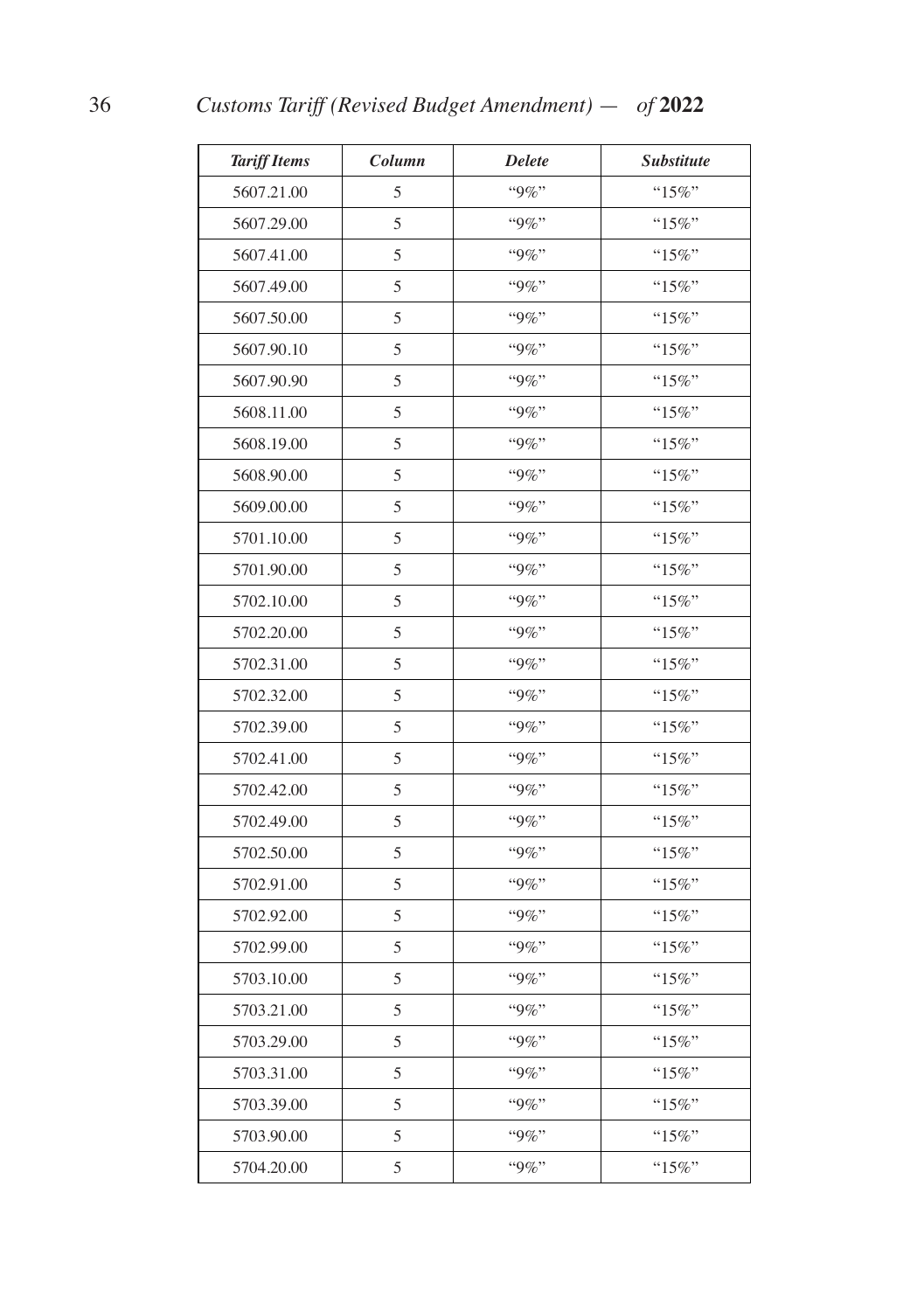| <b>Tariff Items</b> | Column | <b>Delete</b> | <b>Substitute</b> |
|---------------------|--------|---------------|-------------------|
| 5704.90.00          | 5      | "9%"          | "15%"             |
| 5705.00.00          | 5      | $"9\%"$       | " $15\%$ "        |
| 5801.10.00          | 5      | "9%"          | "15%"             |
| 5801.21.00          | 5      | $"9\%"$       | " $15\%$ "        |
| 5801.22.00          | 5      | "9%"          | " $15\%$ "        |
| 5801.23.00          | 5      | "9%"          | " $15\%$ "        |
| 5801.26.00          | 5      | $"9\%"$       | " $15\%$ "        |
| 5801.27.00          | 5      | "9%"          | " $15\%$ "        |
| 5801.31.00          | 5      | $"9\%"$       | " $15\%$ "        |
| 5801.32.00          | 5      | $"9\%"$       | "15%"             |
| 5801.33.00          | 5      | "9%"          | "15%"             |
| 5801.36.00          | 5      | "9%"          | "15%"             |
| 5801.37.00          | 5      | $"9\%"$       | "15%"             |
| 5801.90.00          | 5      | $"9\%"$       | "15%"             |
| 5802.10.00          | 5      | "9%"          | "15%"             |
| 5802.20.00          | 5      | $"9\%"$       | " $15\%$ "        |
| 5802.30.00          | 5      | $"9\%"$       | " $15\%$ "        |
| 5803.00.00          | 5      | "9%"          | " $15\%$ "        |
| 5804.10.00          | 5      | $"9\%"$       | " $15\%$ "        |
| 5804.21.00          | 5      | "9%"          | " $15\%$ "        |
| 5804.29.00          | 5      | $"9\%"$       | " $15\%$ "        |
| 5804.30.00          | 5      | $"9\%"$       | " $15\%$ "        |
| 5805.00.00          | 5      | "9%"          | "15%"             |
| 5806.10.00          | 5      | "9%"          | " $15\%$ "        |
| 5806.20.00          | 5      | "9%"          | " $15\%$ "        |
| 5806.31.00          | 5      | "9%"          | $"15\%"$          |
| 5806.32.00          | 5      | "9%"          | "15%"             |
| 5806.39.00          | 5      | "9%"          | "15%"             |
| 5806.40.00          | 5      | "9%"          | " $15\%$ "        |
| 5807.10.00          | 5      | "9%"          | " $15\%$ "        |
| 5807.90.00          | 5      | "9%"          | "15%"             |
| 5808.10.00          | 5      | "9%"          | " $15\%$ "        |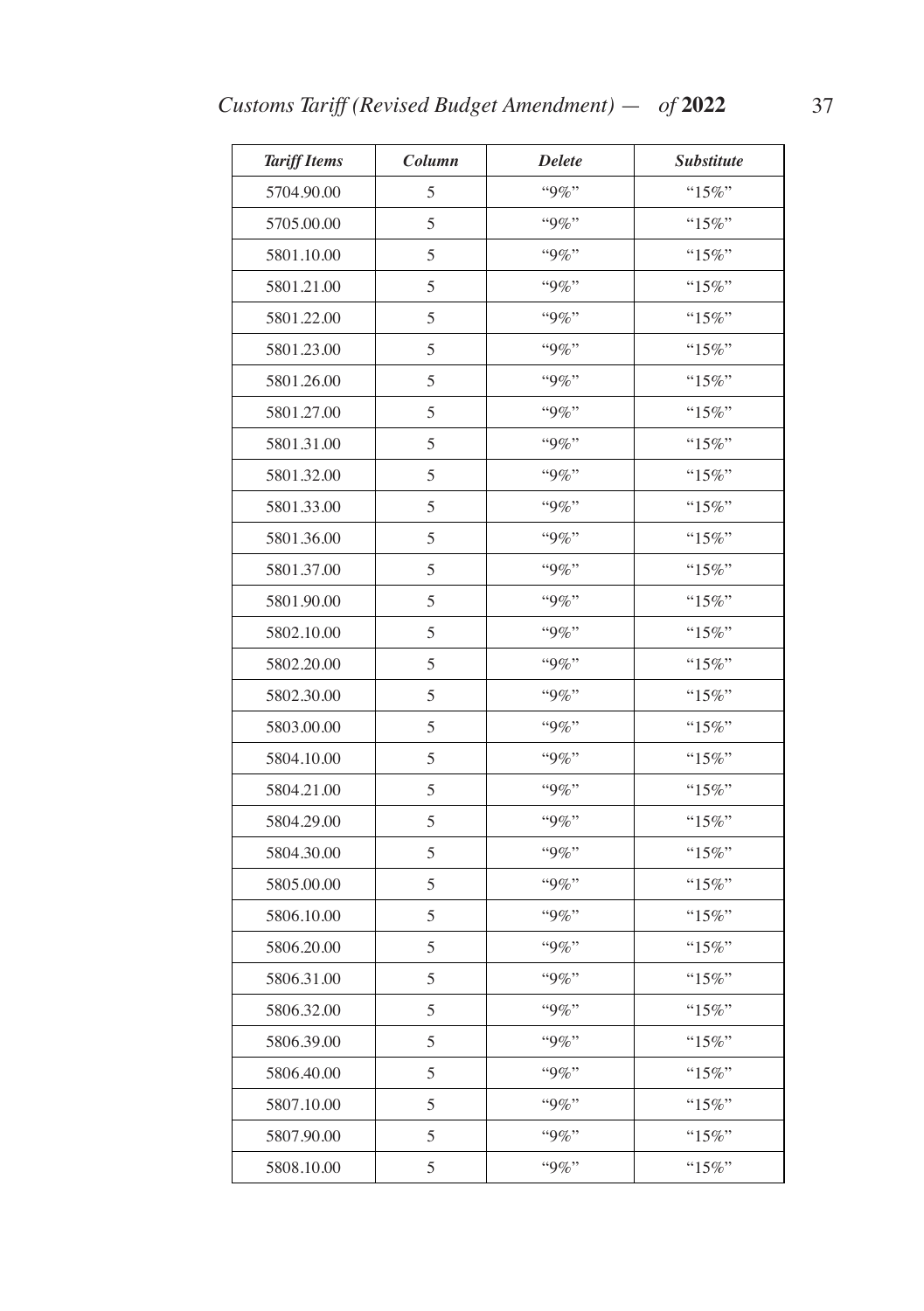| <b>Tariff Items</b> | Column | <b>Delete</b> | <b>Substitute</b> |
|---------------------|--------|---------------|-------------------|
| 5808.90.00          | 5      | "9%"          | "15%"             |
| 5809.00.00          | 5      | $"9\%"$       | "15%"             |
| 5810.10.10          | 5      | $"9\%"$       | " $15\%$ "        |
| 5810.10.90          | 5      | "9%"          | " $15\%$ "        |
| 5810.91.10          | 5      | "9%"          | "15%"             |
| 5810.91.90          | 5      | $"9\%"$       | "15%"             |
| 5810.92.10          | 5      | $"9\%"$       | " $15\%$ "        |
| 5810.92.90          | 5      | "9%"          | "15%"             |
| 5810.99.10          | 5      | $"9\%"$       | " $15\%$ "        |
| 5810.99.90          | 5      | $"9\%"$       | $"15\%"$          |
| 5811.00.00          | 5      | "9%"          | "15%"             |
| 5901.10.00          | 5      | $"9\%"$       | " $15\%$ "        |
| 5901.90.00          | 5      | "9%"          | " $15\%$ "        |
| 5902.10.00          | 5      | $"9\%"$       | "15%"             |
| 5902.20.00          | 5      | $"9\%"$       | "15%"             |
| 5902.90.00          | 5      | "9%"          | $"15\%"$          |
| 5903.10.00          | 5      | "9%"          | " $15\%$ "        |
| 5903.20.00          | 5      | $"9\%"$       | "15%"             |
| 5903.90.00          | 5      | $"9\%"$       | " $15\%$ "        |
| 5904.10.00          | 5      | $"9\%"$       | "15%"             |
| 5904.90.00          | 5      | $"9\%"$       | " $15\%$ "        |
| 5905.00.00          | 5      | $"9\%"$       | "15%"             |
| 5906.10.00          | 5      | $``9\%"$      | "15%"             |
| 5906.91.10          | 5      | $"9\%"$       | "15%"             |
| 5906.91.90          | 5      | $"9\%"$       | " $15\%$ "        |
| 5906.99.00          | 5      | "9%"          | " $15\%$ "        |
| 5907.00.00          | 5      | $"9\%"$       | " $15\%$ "        |
| 5908.00.00          | 5      | "9%"          | " $15\%$ "        |
| 5909.00.00          | 5      | $``9\%"$      | " $15\%$ "        |
| 5910.00.00          | 5      | $"9\%"$       | "15%"             |
| 5911.10.00          | 5      | "9%"          | " $15\%$ "        |
| 5911.20.00          | 5      | "9%"          | "15%"             |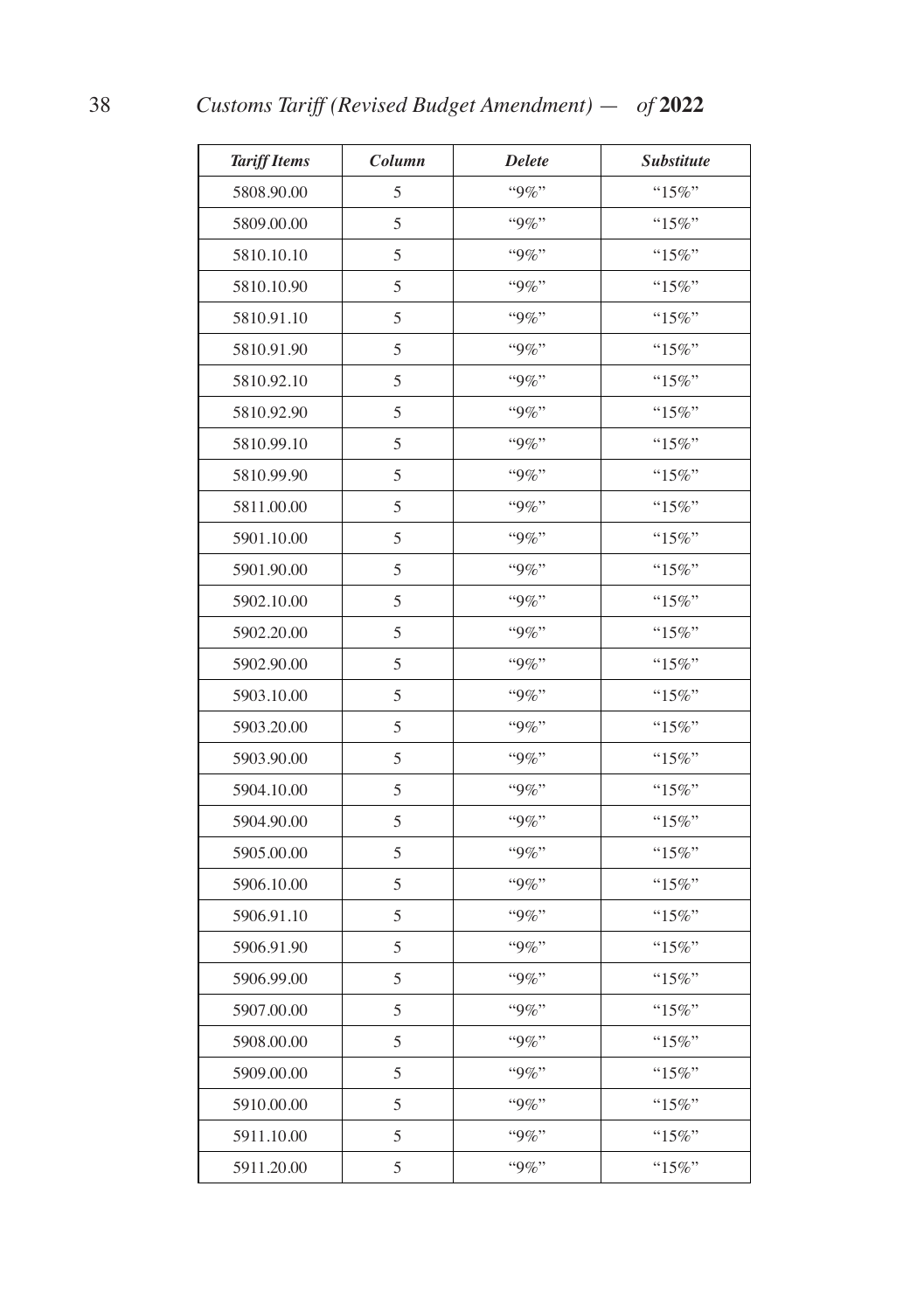| <b>Tariff Items</b> | Column | <b>Delete</b> | <b>Substitute</b> |
|---------------------|--------|---------------|-------------------|
| 5911.31.00          | 5      | "9%"          | "15%"             |
| 5911.32.00          | 5      | $"9\%"$       | " $15\%$ "        |
| 5911.40.00          | 5      | "9%"          | "15%"             |
| 5911.90.10          | 5      | $"9\%"$       | " $15\%$ "        |
| 5911.90.90          | 5      | "9%"          | " $15\%$ "        |
| 6001.10.00          | 5      | "9%"          | " $15\%$ "        |
| 6001.21.00          | 5      | $"9\%"$       | " $15\%$ "        |
| 6001.22.00          | 5      | "9%"          | " $15\%$ "        |
| 6001.29.00          | 5      | $"9\%"$       | " $15\%$ "        |
| 6001.91.00          | 5      | $"9\%"$       | "15%"             |
| 6001.92.00          | 5      | "9%"          | "15%"             |
| 6001.99.00          | 5      | "9%"          | "15%"             |
| 6002.40.00          | 5      | "9%"          | "15%"             |
| 6002.90.00          | 5      | $"9\%"$       | " $15\%$ "        |
| 6003.10.00          | 5      | $"9\%"$       | "15%"             |
| 6003.20.00          | 5      | $"9\%"$       | " $15\%$ "        |
| 6003.30.00          | 5      | $"9\%"$       | " $15\%$ "        |
| 6003.40.00          | 5      | "9%"          | " $15\%$ "        |
| 6003.90.00          | 5      | $"9\%"$       | " $15\%$ "        |
| 6004.10.00          | 5      | "9%"          | " $15\%$ "        |
| 6004.90.00          | 5      | $"9\%"$       | " $15\%$ "        |
| 6005.21.00          | 5      | $"9\%"$       | "15%"             |
| 6005.22.00          | 5      | "9%"          | "15%"             |
| 6005.23.00          | 5      | "9%"          | " $15\%$ "        |
| 6005.24.00          | 5      | $"9\%"$       | "15%"             |
| 6005.35.00          | 5      | "9%"          | $"15\%"$          |
| 6005.36.00          | 5      | "9%"          | "15%"             |
| 6005.37.00          | 5      | "9%"          | "15%"             |
| 6005.39.00          | 5      | "9%"          | $"15\%"$          |
| 6005.41.00          | 5      | "9%"          | " $15\%$ "        |
| 6005.42.00          | 5      | "9%"          | $"15\%"$          |
| 6005.43.00          | 5      | "9%"          | " $15\%$ "        |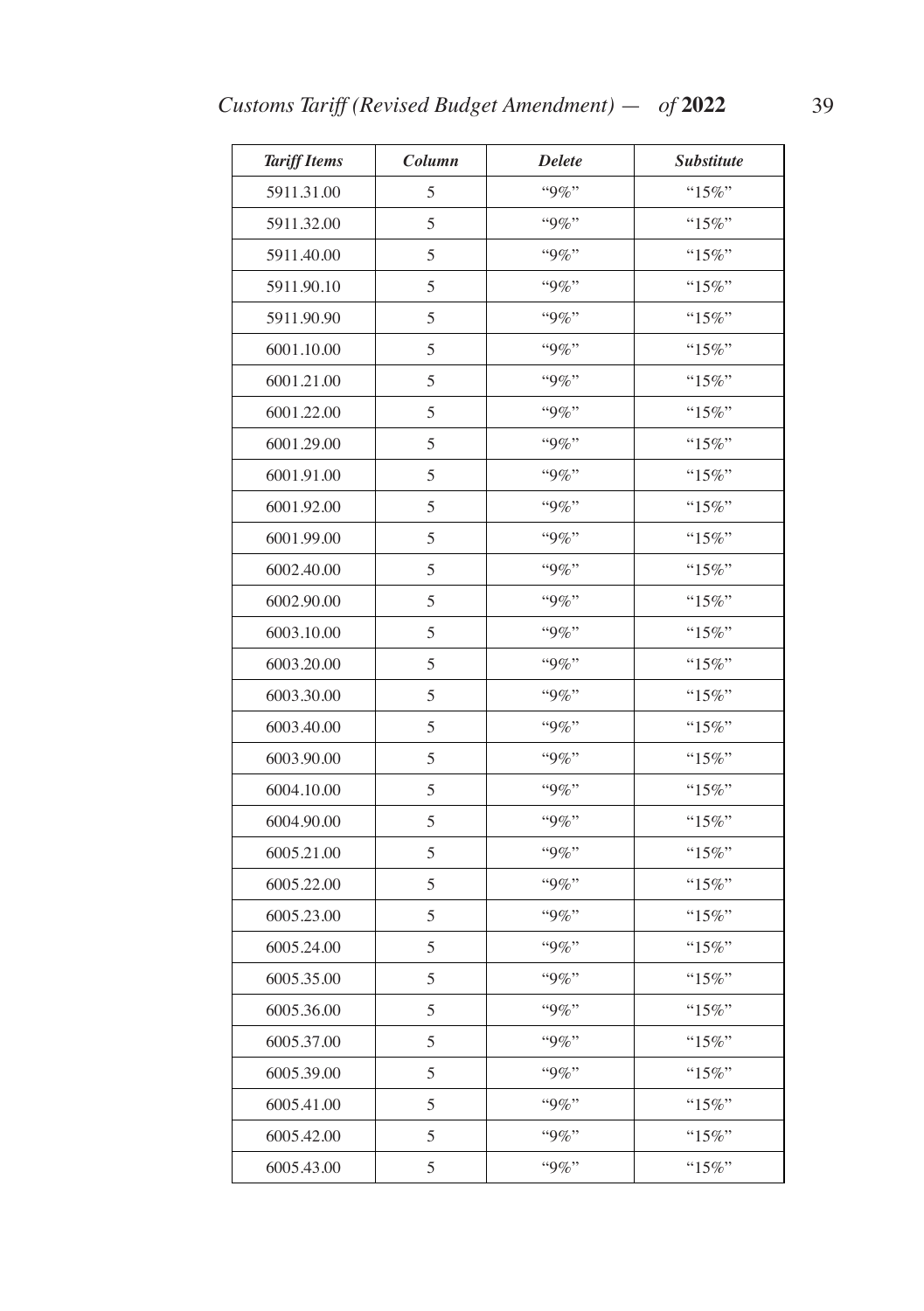| <b>Tariff Items</b> | Column | <b>Delete</b> | <i><b>Substitute</b></i> |
|---------------------|--------|---------------|--------------------------|
| 6005.44.00          | 5      | "9%"          | "15%"                    |
| 6005.90.00          | 5      | $"9\%"$       | "15%"                    |
| 6006.10.00          | 5      | "9%"          | "15%"                    |
| 6006.21.00          | 5      | "9%"          | " $15\%$ "               |
| 6006.22.00          | 5      | "9%"          | " $15\%$ "               |
| 6006.23.00          | 5      | $"9\%"$       | "15%"                    |
| 6006.24.00          | 5      | $"9\%"$       | " $15\%$ "               |
| 6006.31.00          | 5      | $"9\%"$       | "15%"                    |
| 6006.32.00          | 5      | $"9\%"$       | "15%"                    |
| 6006.33.00          | 5      | $"9\%"$       | $"15\%"$                 |
| 6006.34.00          | 5      | "9%"          | "15%"                    |
| 6006.41.00          | 5      | $"9\%"$       | " $15\%$ "               |
| 6006.42.00          | 5      | "9%"          | "15%"                    |
| 6006.43.00          | 5      | $"9\%"$       | "15%"                    |
| 6006.44.00          | 5      | $"9\%"$       | "15%"                    |
| 6006.90.00          | 5      | "9%"          | $"15\%"$                 |
| 6101.20.00          | 5      | "9%"          | " $15\%$ "               |
| 6101.30.00          | 5      | $"9\%"$       | "15%"                    |
| 6101.90.00          | 5      | $"9\%"$       | " $15\%$ "               |
| 6102.10.00          | 5      | "9%"          | "15%"                    |
| 6102.20.00          | 5      | $"9\%"$       | " $15\%$ "               |
| 6102.30.00          | 5      | $"9\%"$       | " $15\%$ "               |
| 6102.90.00          | 5      | $``9\%"$      | "15%"                    |
| 6103.10.00          | 5      | $"9\%"$       | " $15\%$ "               |
| 6103.22.00          | 5      | $"9\%"$       | " $15\%$ "               |
| 6103.23.00          | 5      | "9%"          | " $15\%$ "               |
| 6103.29.00          | 5      | $"9\%"$       | " $15\%$ "               |
| 6103.31.00          | 5      | "9%"          | " $15\%$ "               |
| 6103.32.00          | 5      | $``9\%"$      | " $15\%$ "               |
| 6103.33.00          | 5      | "9%"          | " $15\%$ "               |
| 6103.39.00          | 5      | "9%"          | " $15\%$ "               |
| 6103.41.00          | 5      | "9%"          | "15%"                    |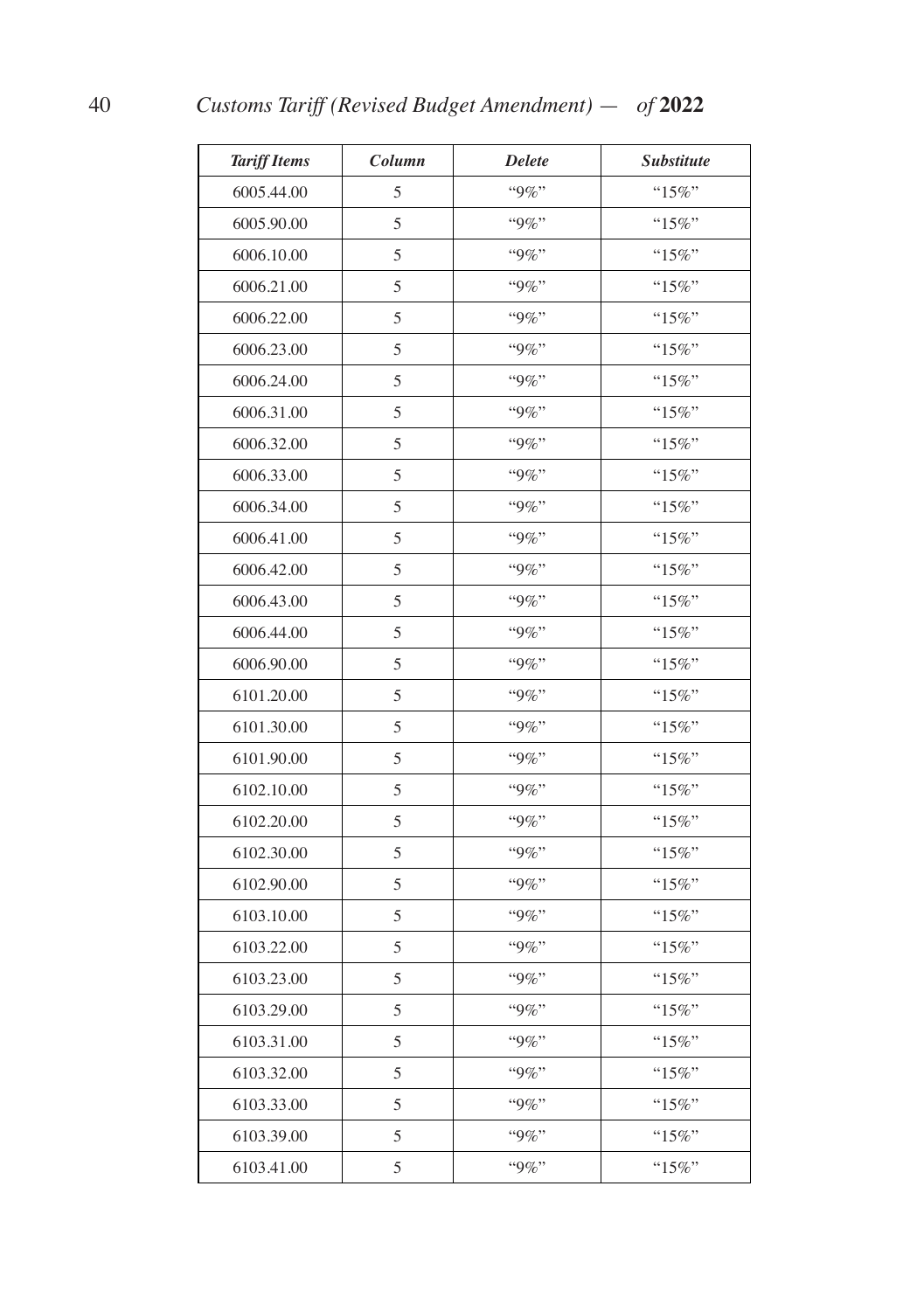| <b>Tariff Items</b> | Column | <b>Delete</b> | <b>Substitute</b> |
|---------------------|--------|---------------|-------------------|
| 6103.42.00          | 5      | "9%"          | "15%"             |
| 6103.43.00          | 5      | "9%"          | " $15\%$ "        |
| 6103.49.00          | 5      | "9%"          | "15%"             |
| 6104.13.00          | 5      | $"9\%"$       | " $15\%$ "        |
| 6104.19.00          | 5      | "9%"          | " $15\%$ "        |
| 6104.22.00          | 5      | $``9\%"$      | " $15\%$ "        |
| 6104.23.00          | 5      | $"9\%"$       | " $15\%$ "        |
| 6104.29.00          | 5      | "9%"          | $"15\%"$          |
| 6104.31.00          | 5      | $"9\%"$       | " $15\%$ "        |
| 6104.32.00          | 5      | $"9\%"$       | "15%"             |
| 6104.33.00          | 5      | "9%"          | " $15\%$ "        |
| 6104.39.00          | 5      | "9%"          | " $15\%$ "        |
| 6104.41.00          | 5      | $"9\%"$       | $"15\%"$          |
| 6104.42.00          | 5      | "9%"          | " $15\%$ "        |
| 6104.43.00          | 5      | "9%"          | "15%"             |
| 6104.44.00          | 5      | $"9\%"$       | " $15\%$ "        |
| 6104.49.00          | 5      | "9%"          | " $15\%$ "        |
| 6104.51.00          | 5      | $``9\%"$      | " $15\%$ "        |
| 6104.52.00          | 5      | $"9\%"$       | " $15\%$ "        |
| 6104.53.00          | 5      | "9%"          | "15%"             |
| 6104.59.00          | 5      | $"9\%"$       | " $15\%$ "        |
| 6104.61.00          | 5      | $"9\%"$       | " $15\%$ "        |
| 6104.62.00          | 5      | $"9\%"$       | "15%"             |
| 6104.63.00          | 5      | "9%"          | " $15\%$ "        |
| 6104.69.00          | 5      | "9%"          | $"15\%"$          |
| 6105.10.00          | 5      | "9%"          | " $15\%$ "        |
| 6105.20.00          | 5      | "9%"          | " $15\%$ "        |
| 6105.90.00          | 5      | "9%"          | "15%"             |
| 6106.10.00          | 5      | "9%"          | $"15\%"$          |
| 6106.20.00          | 5      | "9%"          | " $15\%$ "        |
| 6106.90.00          | 5      | $``9\%"$      | $"15\%"$          |
| 6107.11.00          | 5      | "9%"          | "15%"             |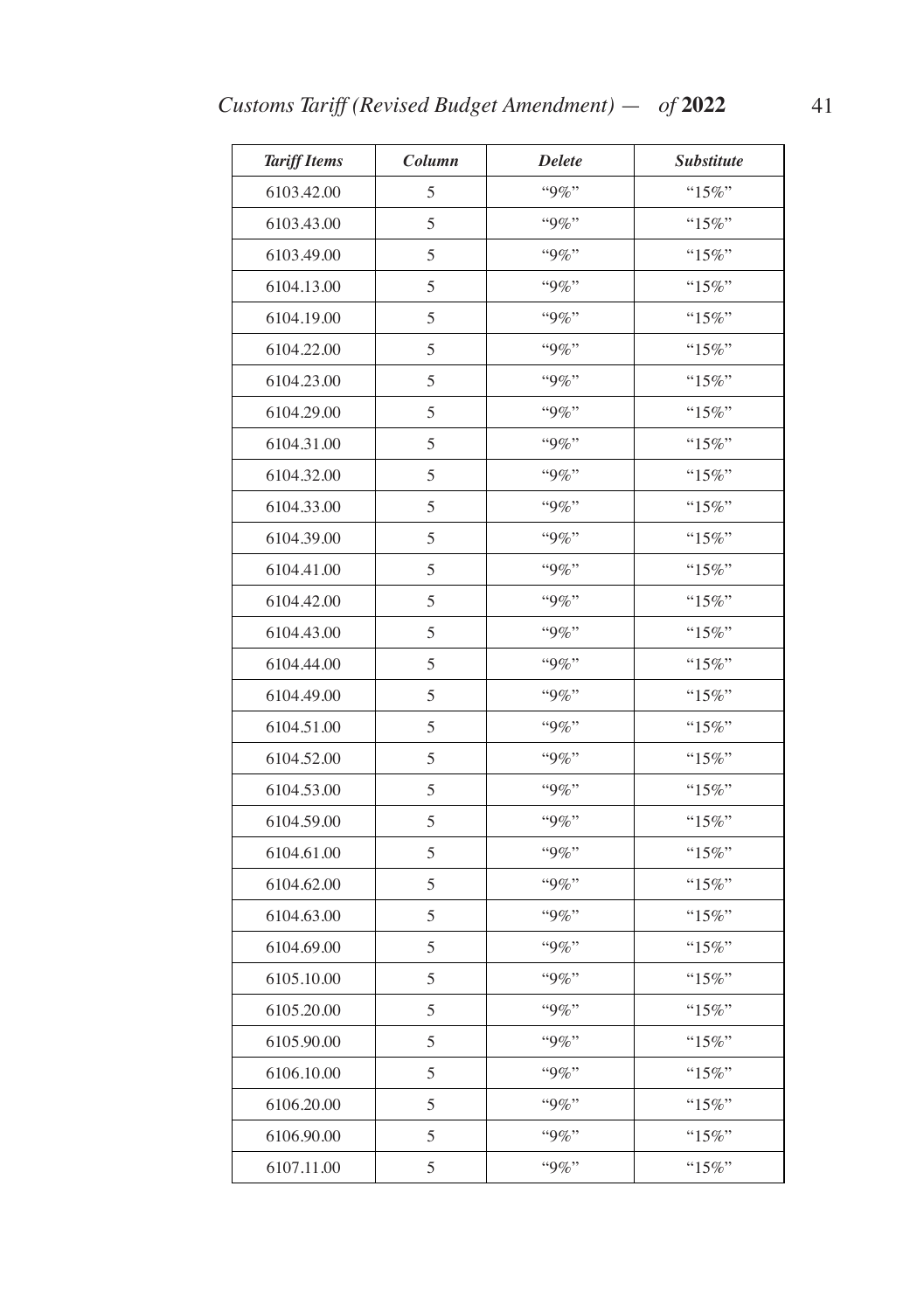| <b>Tariff Items</b> | Column | <b>Delete</b> | <b>Substitute</b> |
|---------------------|--------|---------------|-------------------|
| 6107.12.00          | 5      | $``9\%"$      | " $15\%$ "        |
| 6107.19.00          | 5      | "9%"          | " $15\%$ "        |
| 6107.21.00          | 5      | "9%"          | "15%"             |
| 6107.22.00          | 5      | $``9\%"$      | "15%"             |
| 6107.29.00          | 5      | "9%"          | "15%"             |
| 6107.91.00          | 5      | "9%"          | "15%"             |
| 6107.99.00          | 5      | "9%"          | " $15\%$ "        |
| 6108.11.00          | 5      | $"9\%"$       | "15%"             |
| 6108.19.00          | 5      | $"9\%"$       | "15%"             |
| 6108.21.00          | 5      | $"9\%"$       | "15%"             |
| 6108.22.00          | 5      | $``9\%"$      | "15%"             |
| 6108.29.00          | 5      | $"9\%"$       | "15%"             |
| 6108.31.00          | 5      | $``9\%"$      | "15%"             |
| 6108.32.00          | 5      | "9%"          | "15%"             |
| 6108.39.00          | 5      | "9%"          | "15%"             |
| 6108.91.00          | 5      | $``9\%"$      | "15%"             |
| 6108.92.00          | 5      | "9%"          | "15%"             |
| 6108.99.00          | 5      | "9%"          | "15%"             |
| 6109.10.10          | 5      | "9%"          | " $15\%$ "        |
| 6109.10.20          | 5      | "9%"          | "15%"             |
| 6109.90.10          | 5      | $"9\%"$       | "15%"             |
| 6109.90.20          | 5      | $"9\%"$       | " $15\%$ "        |
| 6110.11.00          | 5      | $``9\%"$      | "15%"             |
| 6110.12.00          | 5      | "9%"          | " $15\%$ "        |
| 6110.19.00          | 5      | "9%"          | "15%"             |
| 6110.20.00          | 5      | "9%"          | $"15\%"$          |
| 6110.30.00          | 5      | "9%"          | " $15\%$ "        |
| 6110.90.00          | 5      | "9%"          | " $15\%$ "        |
| 6111.20.00          | 5      | "9%"          | "15%"             |
| 6111.30.00          | 5      | "9%"          | $"15\%"$          |
| 6111.90.00          | 5      | "9%"          | " $15\%$ "        |
| 6112.11.00          | 5      | $``9\%"$      | $``15\%"$         |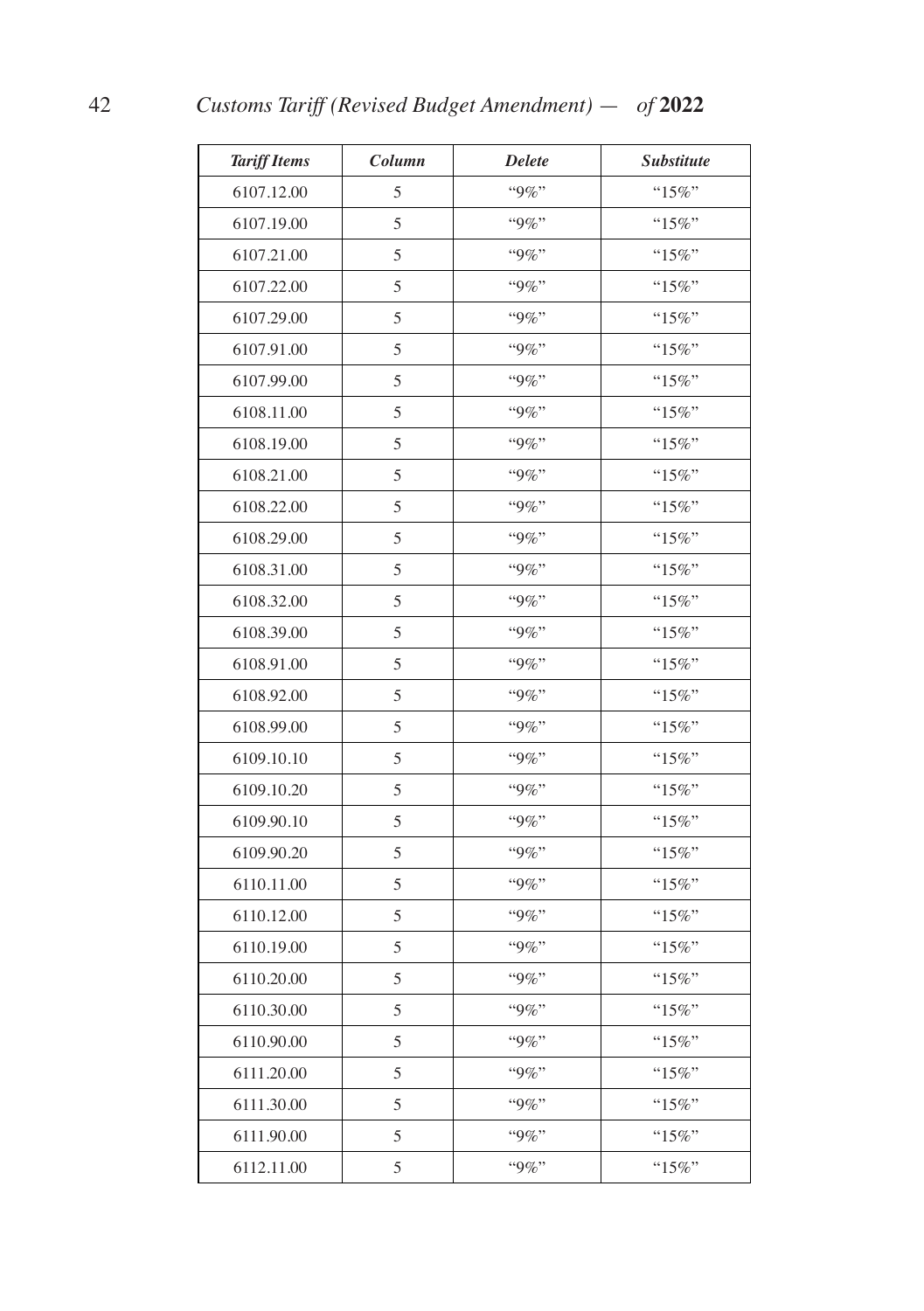| <b>Tariff Items</b> | Column | <b>Delete</b> | <b>Substitute</b> |
|---------------------|--------|---------------|-------------------|
| 6112.12.00          | 5      | "9%"          | "15%"             |
| 6112.19.00          | 5      | $``9\%"$      | " $15\%$ "        |
| 6112.20.00          | 5      | "9%"          | " $15\%$ "        |
| 6112.31.00          | 5      | "9%"          | " $15\%$ "        |
| 6112.39.00          | 5      | $"9\%"$       | $``15\%"$         |
| 6112.41.00          | 5      | "9%"          | " $15\%$ "        |
| 6112.49.00          | 5      | $"9\%"$       | " $15\%$ "        |
| 6113.00.10          | 5      | "9%"          | "15%"             |
| 6113.00.90          | 5      | $"9\%"$       | " $15\%$ "        |
| 6114.20.10          | 5      | $"9\%"$       | " $15\%$ "        |
| 6114.20.20          | 5      | $"9\%"$       | " $15\%$ "        |
| 6114.20.90          | 5      | "9%"          | " $15\%$ "        |
| 6114.30.10          | 5      | "9%"          | " $15\%$ "        |
| 6114.30.20          | 5      | "9%"          | " $15\%$ "        |
| 6114.30.90          | 5      | "9%"          | "15%"             |
| 6114.90.10          | 5      | "9%"          | " $15\%$ "        |
| 6114.90.20          | 5      | $"9\%"$       | "15%"             |
| 6114.90.90          | 5      | "9%"          | " $15\%$ "        |
| 6115.10.00          | 5      | $"9\%"$       | " $15\%$ "        |
| 6115.21.00          | 5      | $"9\%"$       | " $15\%$ "        |
| 6115.22.00          | 5      | $"9\%"$       | " $15\%$ "        |
| 6115.29.00          | 5      | $"9\%"$       | " $15\%$ "        |
| 6115.30.00          | 5      | $"9\%"$       | "15%"             |
| 6115.94.00          | 5      | "9%"          | " $15\%$ "        |
| 6115.95.00          | 5      | "9%"          | "15%"             |
| 6115.96.00          | 5      | "9%"          | $"15\%"$          |
| 6115.99.00          | 5      | "9%"          | "15%"             |
| 6116.10.00          | 5      | $"9\%"$       | "15%"             |
| 6116.91.00          | 5      | "9%"          | " $15\%$ "        |
| 6116.92.00          | 5      | $``9\%"$      | " $15\%$ "        |
| 6116.93.00          | 5      | "9%"          | "15%"             |
| 6116.99.00          | 5      | "9%"          | " $15\%$ "        |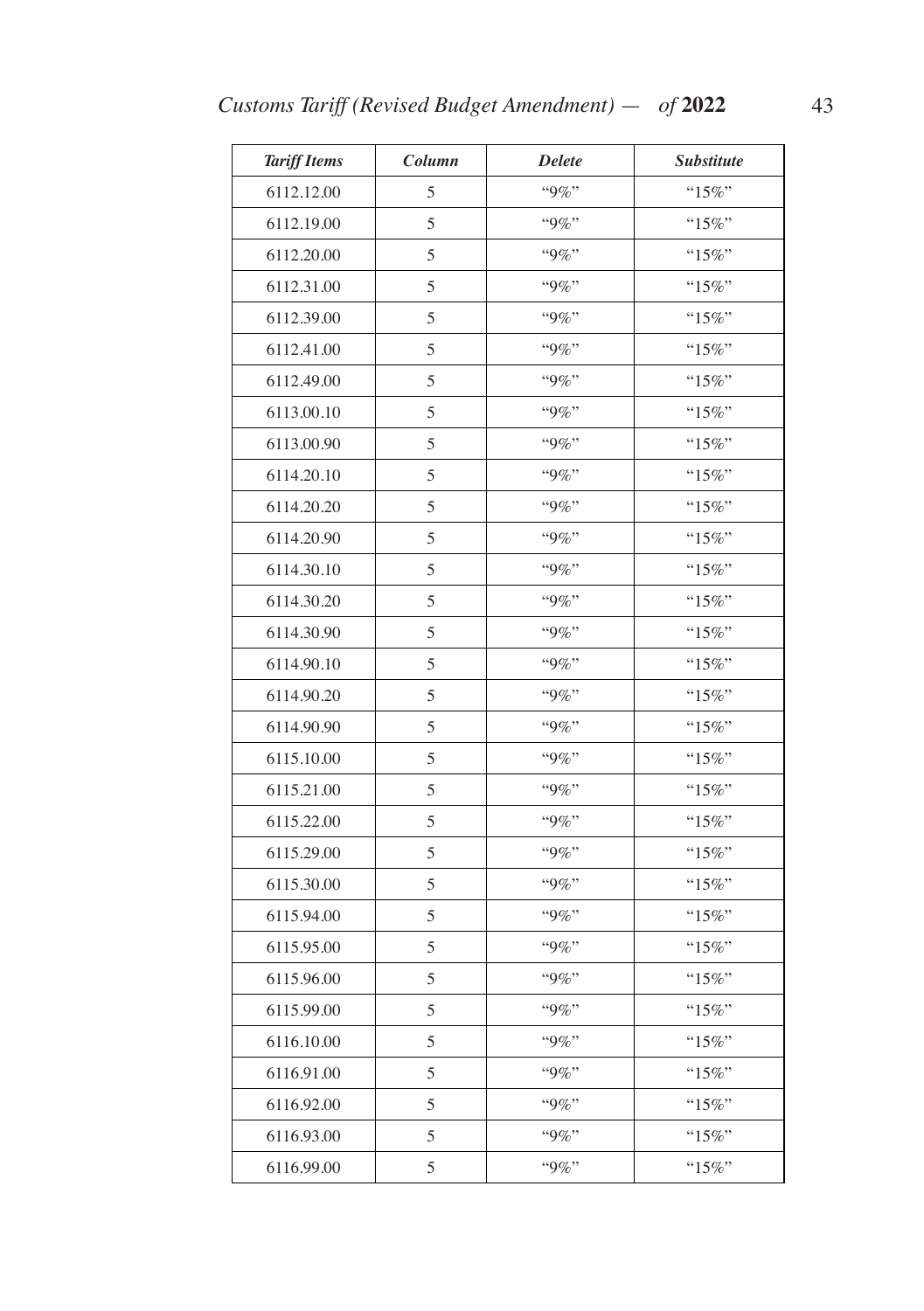| <b>Tariff Items</b> | Column | <b>Delete</b> | <b>Substitute</b> |
|---------------------|--------|---------------|-------------------|
| 6117.10.10          | 5      | "9%"          | "15%"             |
| 6117.10.90          | 5      | "9%"          | "15%"             |
| 6117.80.00          | 5      | $"9\%"$       | " $15\%$ "        |
| 6117.90.00          | 5      | "9%"          | " $15\%$ "        |
| 6201.20.00          | 5      | "9%"          | " $15\%$ "        |
| 6201.30.00          | 5      | "9%"          | "15%"             |
| 6201.40.00          | 5      | $"9\%"$       | " $15\%$ "        |
| 6201.90.00          | 5      | $"9\%"$       | "15%"             |
| 6201.91.00          | 5      | $"9\%"$       | " $15\%$ "        |
| 6201.92.00          | 5      | "9%"          | " $15\%$ "        |
| 6201.93.00          | 5      | "9%"          | " $15\%$ "        |
| 6201.99.00          | 5      | $"9\%"$       | " $15\%$ "        |
| 6202.20.00          | 5      | "9%"          | " $15\%$ "        |
| 6202.30.00          | 5      | $"9\%"$       | "15%"             |
| 6202.40.00          | 5      | $"9\%"$       | "15%"             |
| 6202.90.00          | 5      | "9%"          | $"15\%"$          |
| 6202.91.00          | 5      | "9%"          | " $15\%$ "        |
| 6202.92.00          | 5      | $"9\%"$       | "15%"             |
| 6202.93.00          | 5      | $"9\%"$       | " $15\%$ "        |
| 6202.99.00          | 5      | $"9\%"$       | "15%"             |
| 6203.11.00          | 5      | $"9\%"$       | " $15\%$ "        |
| 6203.12.00          | 5      | $"9\%"$       | " $15\%$ "        |
| 6203.19.00          | 5      | $``9\%"$      | "15%"             |
| 6203.22.00          | 5      | $"9\%"$       | " $15\%$ "        |
| 6203.23.00          | 5      | $"9\%"$       | " $15\%$ "        |
| 6203.29.00          | 5      | "9%"          | $"15\%"$          |
| 6203.31.00          | 5      | $"9\%"$       | "15%"             |
| 6203.32.00          | 5      | "9%"          | " $15\%$ "        |
| 6203.33.00          | 5      | "9%"          | "15%"             |
| 6203.39.00          | 5      | $"9\%"$       | " $15\%$ "        |
| 6203.41.00          | 5      | "9%"          | " $15\%$ "        |
| 6203.42.00          | 5      | $"9\%"$       | " $15\%$ "        |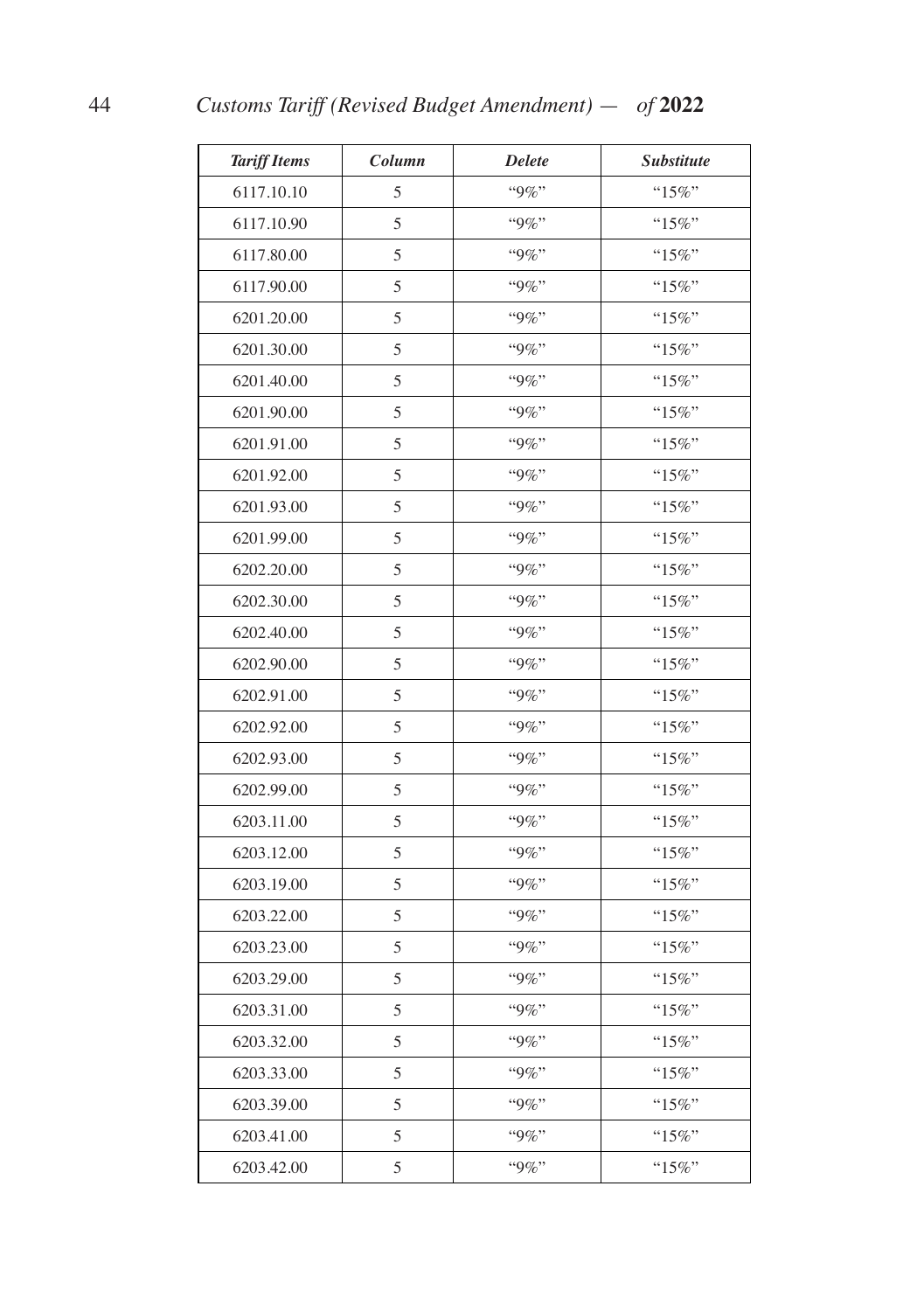| <b>Tariff Items</b> | Column | <b>Delete</b> | <b>Substitute</b> |
|---------------------|--------|---------------|-------------------|
| 6203.43.00          | 5      | "9%"          | $``15\%"$         |
| 6203.49.00          | 5      | "9%"          | " $15\%$ "        |
| 6204.11.00          | 5      | "9%"          | "15%"             |
| 6204.12.00          | 5      | $"9\%"$       | "15%"             |
| 6204.13.00          | 5      | "9%"          | " $15\%$ "        |
| 6204.19.00          | 5      | $``9\%"$      | "15%"             |
| 6204.21.00          | 5      | $"9\%"$       | " $15\%$ "        |
| 6204.22.00          | 5      | "9%"          | " $15\%$ "        |
| 6204.23.00          | 5      | "9%"          | " $15\%$ "        |
| 6204.29.00          | 5      | $"9\%"$       | "15%"             |
| 6204.31.00          | 5      | "9%"          | " $15\%$ "        |
| 6204.32.00          | 5      | "9%"          | "15%"             |
| 6204.33.00          | 5      | $"9\%"$       | "15%"             |
| 6204.39.00          | 5      | "9%"          | " $15\%$ "        |
| 6204.41.00          | 5      | "9%"          | "15%"             |
| 6204.42.00          | 5      | $"9\%"$       | " $15\%$ "        |
| 6204.43.00          | 5      | "9%"          | " $15\%$ "        |
| 6204.44.00          | 5      | "9%"          | " $15\%$ "        |
| 6204.49.00          | 5      | $"9\%"$       | " $15\%$ "        |
| 6204.51.00          | 5      | $"9\%"$       | "15%"             |
| 6204.52.00          | 5      | $"9\%"$       | " $15\%$ "        |
| 6204.53.00          | 5      | $"9\%"$       | " $15\%$ "        |
| 6204.59.00          | 5      | $"9\%"$       | $"15\%"$          |
| 6204.61.00          | 5      | "9%"          | " $15\%$ "        |
| 6204.62.00          | 5      | "9%"          | "15%"             |
| 6204.63.00          | 5      | "9%"          | $"15\%"$          |
| 6204.69.00          | 5      | "9%"          | "15%"             |
| 6205.20.00          | 5      | "9%"          | "15%"             |
| 6205.30.00          | 5      | "9%"          | $"15\%"$          |
| 6205.90.00          | 5      | "9%"          | " $15\%$ "        |
| 6206.10.00          | 5      | "9%"          | " $15\%$ "        |
| 6206.20.00          | 5      | "9%"          | "15%"             |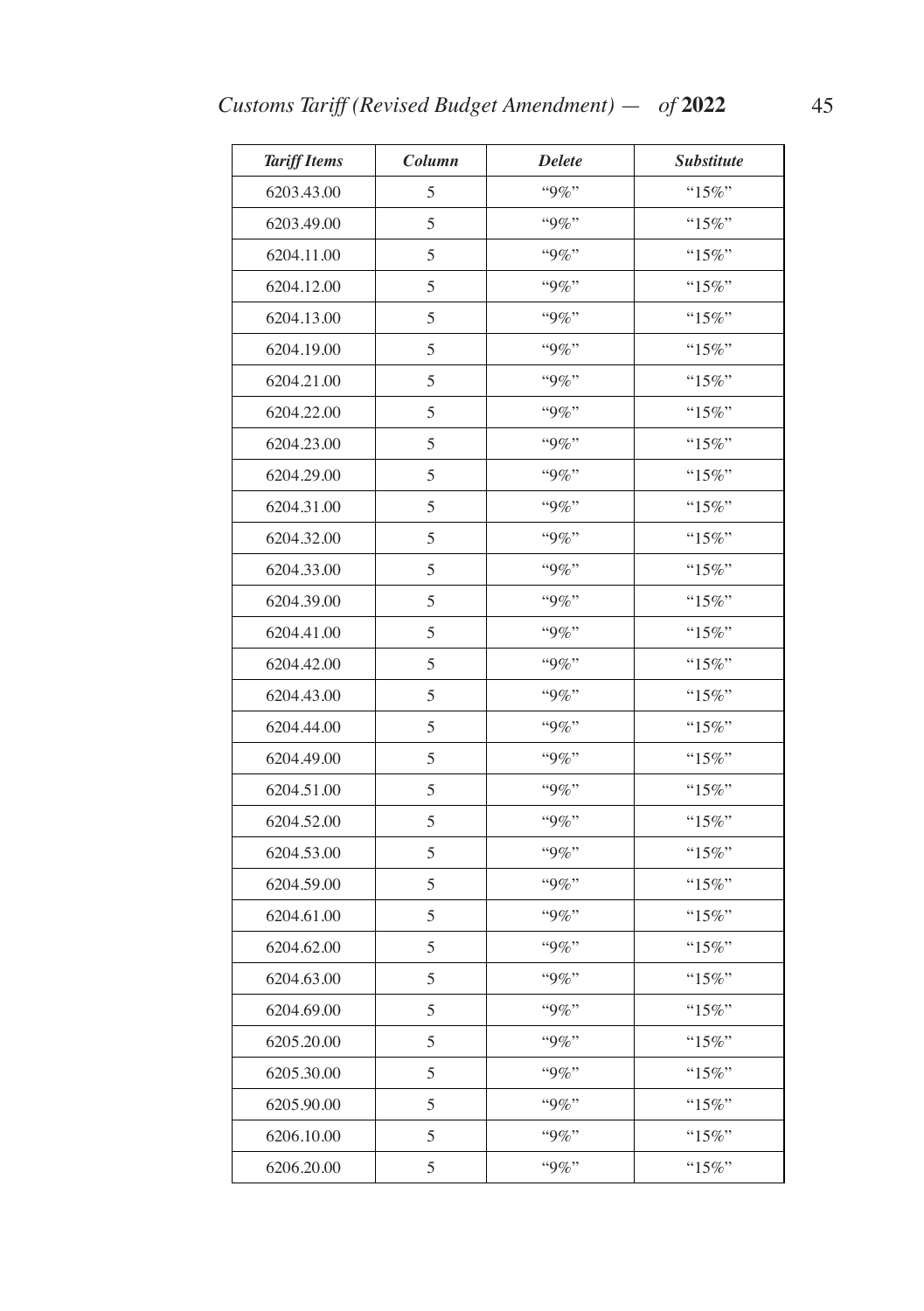| <b>Tariff Items</b> | Column | <b>Delete</b> | <b>Substitute</b> |
|---------------------|--------|---------------|-------------------|
| 6206.30.00          | 5      | "9%"          | " $15\%$ "        |
| 6206.40.00          | 5      | "9%"          | " $15\%$ "        |
| 6206.90.00          | 5      | "9%"          | "15%"             |
| 6207.11.00          | 5      | "9%"          | "15%"             |
| 6207.19.00          | 5      | $"9\%"$       | " $15\%$ "        |
| 6207.21.00          | 5      | "9%"          | "15%"             |
| 6207.22.00          | 5      | "9%"          | " $15\%$ "        |
| 6207.29.00          | 5      | "9%"          | "15%"             |
| 6207.91.10          | 5      | $"9\%"$       | "15%"             |
| 6207.91.90          | 5      | $"9\%"$       | " $15\%$ "        |
| 6207.99.10          | 5      | $``9\%"$      | "15%"             |
| 6207.99.90          | 5      | $"9\%"$       | "15%"             |
| 6208.11.00          | 5      | "9%"          | "15%"             |
| 6208.19.00          | 5      | $"9\%"$       | " $15\%$ "        |
| 6208.21.00          | 5      | $"9\%"$       | "15%"             |
| 6208.22.00          | 5      | "9%"          | $"15\%"$          |
| 6208.29.00          | 5      | "9%"          | $"15\%"$          |
| 6208.91.00          | 5      | "9%"          | "15%"             |
| 6208.91.10          | 5      | $"9\%"$       | " $15\%$ "        |
| 6208.91.20          | 5      | "9%"          | "15%"             |
| 6208.92.00          | 5      | $"9\%"$       | "15%"             |
| 6208.92.10          | 5      | $"9\%"$       | $"15\%"$          |
| 6208.92.20          | 5      | $``9\%"$      | "15%"             |
| 6208.99.00          | 5      | "9%"          | " $15\%$ "        |
| 6208.99.10          | 5      | "9%"          | " $15\%$ "        |
| 6208.99.20          | 5      | "9%"          | $"15\%"$          |
| 6209.20.00          | 5      | "9%"          | "15%"             |
| 6209.30.00          | 5      | "9%"          | " $15\%$ "        |
| 6209.90.00          | 5      | $``9\%"$      | "15%"             |
| 6210.10.00          | 5      | "9%"          | " $15\%$ "        |
| 6210.20.00          | 5      | "9%"          | $"15\%"$          |
| 6210.30.00          | 5      | "9%"          | " $15\%$ "        |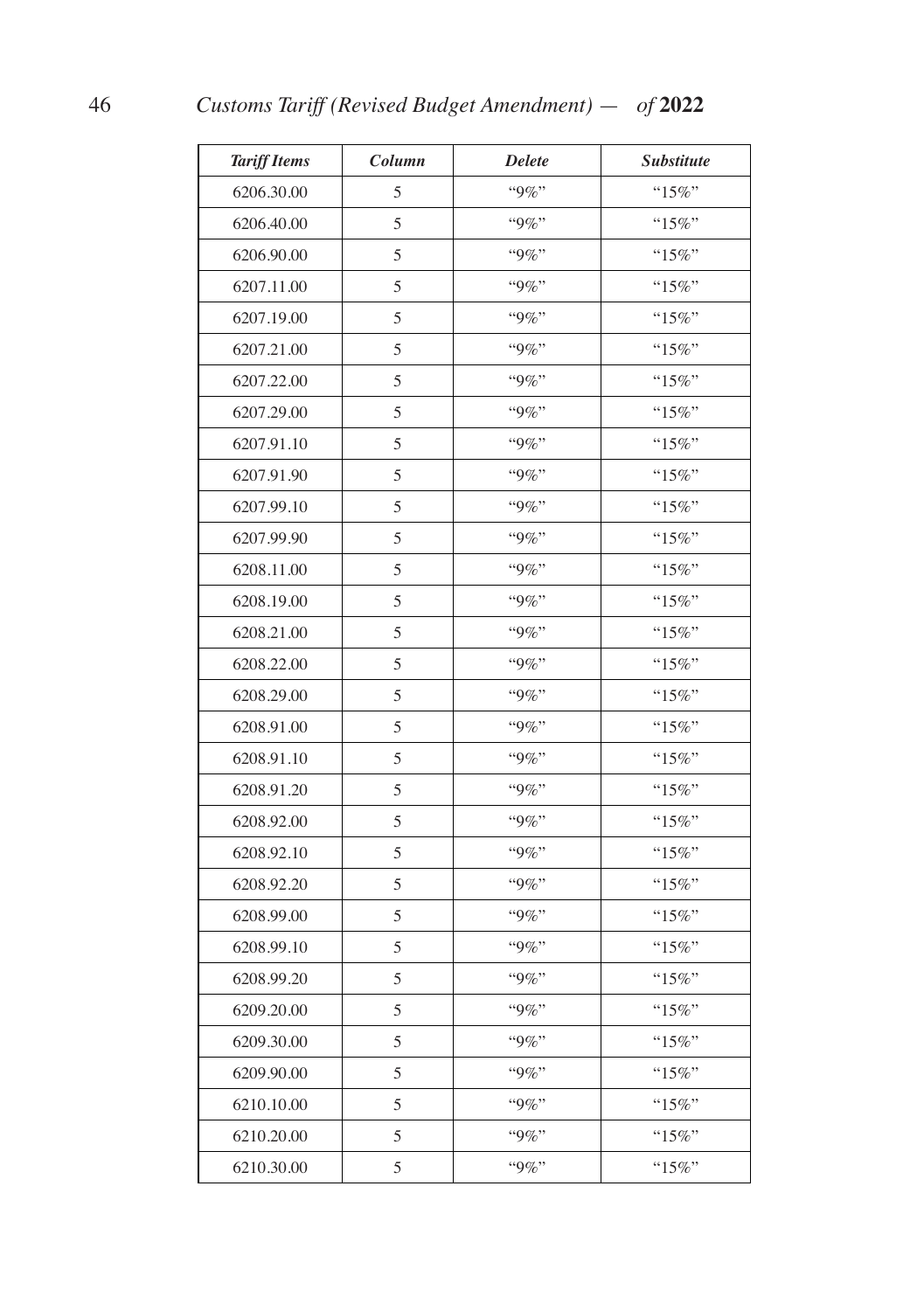| <b>Tariff Items</b> | Column | <b>Delete</b> | Substitute |
|---------------------|--------|---------------|------------|
| 6210.40.00          | 5      | "9%"          | "15%"      |
| 6210.50.00          | 5      | "9%"          | $"15\%"$   |
| 6211.11.00          | 5      | "9%"          | " $15\%$ " |
| 6211.12.00          | 5      | $"9\%"$       | " $15\%$ " |
| 6211.20.00          | 5      | "9%"          | " $15\%$ " |
| 6211.32.10          | 5      | "9%"          | " $15\%$ " |
| 6211.32.90          | 5      | "9%"          | " $15\%$ " |
| 6211.33.10          | 5      | "9%"          | " $15\%$ " |
| 6211.33.90          | 5      | $"9\%"$       | " $15\%$ " |
| 6211.39.10          | 5      | $"9\%"$       | "15%"      |
| 6211.39.90          | 5      | "9%"          | "15%"      |
| 6211.42.10          | 5      | "9%"          | " $15\%$ " |
| 6211.42.20          | 5      | "9%"          | " $15\%$ " |
| 6211.42.90          | 5      | "9%"          | " $15\%$ " |
| 6211.43.10          | 5      | "9%"          | " $15\%$ " |
| 6211.43.20          | 5      | $"9\%"$       | " $15\%$ " |
| 6211.43.90          | 5      | "9%"          | " $15\%$ " |
| 6211.49.10          | 5      | "9%"          | " $15\%$ " |
| 6211.49.20          | 5      | $"9\%"$       | " $15\%$ " |
| 6211.49.90          | 5      | "9%"          | "15%"      |
| 6212.10.00          | 5      | $"9\%"$       | " $15\%$ " |
| 6212.20.00          | 5      | $"9\%"$       | $``15\%"$  |
| 6212.30.00          | 5      | "9%"          | " $15\%$ " |
| 6212.90.00          | 5      | "9%"          | " $15\%$ " |
| 6213.20.00          | 5      | "9%"          | " $15\%$ " |
| 6213.90.00          | 5      | "9%"          | " $15\%$ " |
| 6214.10.10          | 5      | "9%"          | " $15\%$ " |
| 6214.10.90          | 5      | "9%"          | "15%"      |
| 6214.20.10          | 5      | "9%"          | "15%"      |
| 6214.20.90          | 5      | "9%"          | " $15\%$ " |
| 6214.30.10          | 5      | "9%"          | $"15\%"$   |
| 6214.30.90          | 5      | "9%"          | " $15\%$ " |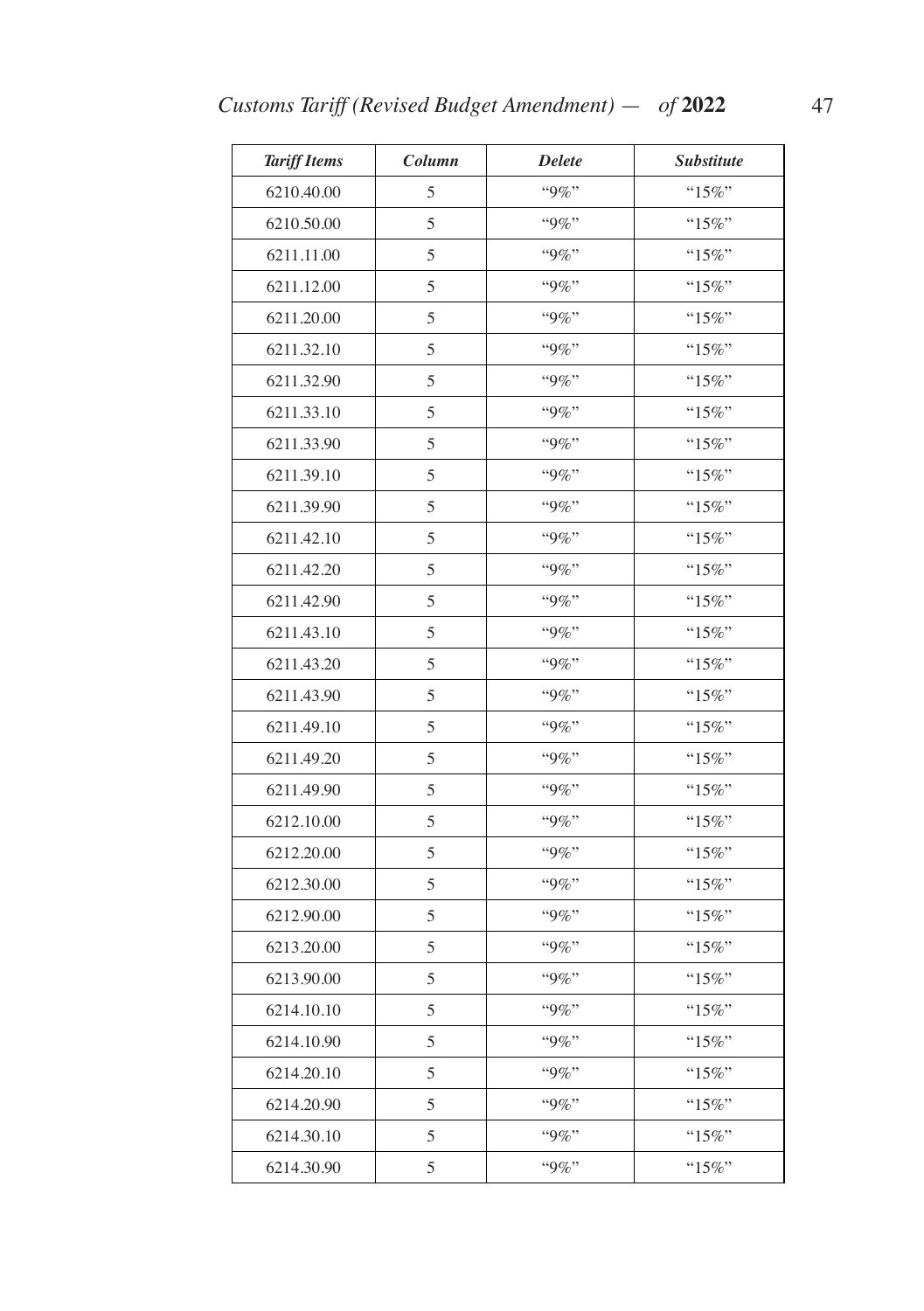| <b>Tariff Items</b> | Column | <b>Delete</b> | <b>Substitute</b> |
|---------------------|--------|---------------|-------------------|
| 6214.40.10          | 5      | "9%"          | "15%"             |
| 6214.40.90          | 5      | $"9\%"$       | " $15\%$ "        |
| 6214.90.10          | 5      | $"9\%"$       | " $15\%$ "        |
| 6214.90.90          | 5      | "9%"          | " $15\%$ "        |
| 6215.10.00          | 5      | "9%"          | "15%"             |
| 6215.20.00          | 5      | "9%"          | " $15\%$ "        |
| 6215.90.00          | 5      | "9%"          | " $15\%$ "        |
| 6216.00.00          | 5      | "9%"          | "15%"             |
| 6217.10.10          | 5      | $"9\%"$       | " $15\%$ "        |
| 6217.10.20          | 5      | "9%"          | " $15\%$ "        |
| 6217.10.30          | 5      | "9%"          | "15%"             |
| 6217.10.40          | 5      | $"9\%"$       | " $15\%$ "        |
| 6217.10.90          | 5      | "9%"          | " $15\%$ "        |
| 6217.90.00          | 5      | "9%"          | "15%"             |
| 6301.10.00          | 5      | "9%"          | "15%"             |
| 6301.20.00          | 5      | "9%"          | $"15\%"$          |
| 6301.30.00          | 5      | "9%"          | " $15\%$ "        |
| 6301.40.00          | 5      | $"9\%"$       | " $15\%$ "        |
| 6301.90.00          | 5      | $"9\%"$       | " $15\%$ "        |
| 6302.10.00          | 5      | $"9\%"$       | "15%"             |
| 6302.21.00          | 5      | $"9\%"$       | "15%"             |
| 6302.22.00          | 5      | $"9\%"$       | " $15\%$ "        |
| 6302.29.00          | 5      | "9%"          | "15%"             |
| 6302.31.00          | 5      | "9%"          | " $15\%$ "        |
| 6302.32.00          | 5      | $"9\%"$       | " $15\%$ "        |
| 6302.39.00          | 5      | "9%"          | " $15\%$ "        |
| 6302.40.00          | 5      | $"9\%"$       | "15%"             |
| 6302.51.00          | 5      | "9%"          | " $15\%$ "        |
| 6302.53.00          | 5      | "9%"          | "15%"             |
| 6302.59.00          | 5      | $"9\%"$       | " $15\%$ "        |
| 6302.60.00          | 5      | "9%"          | " $15\%$ "        |
| 6302.91.00          | 5      | $"9\%"$       | "15%"             |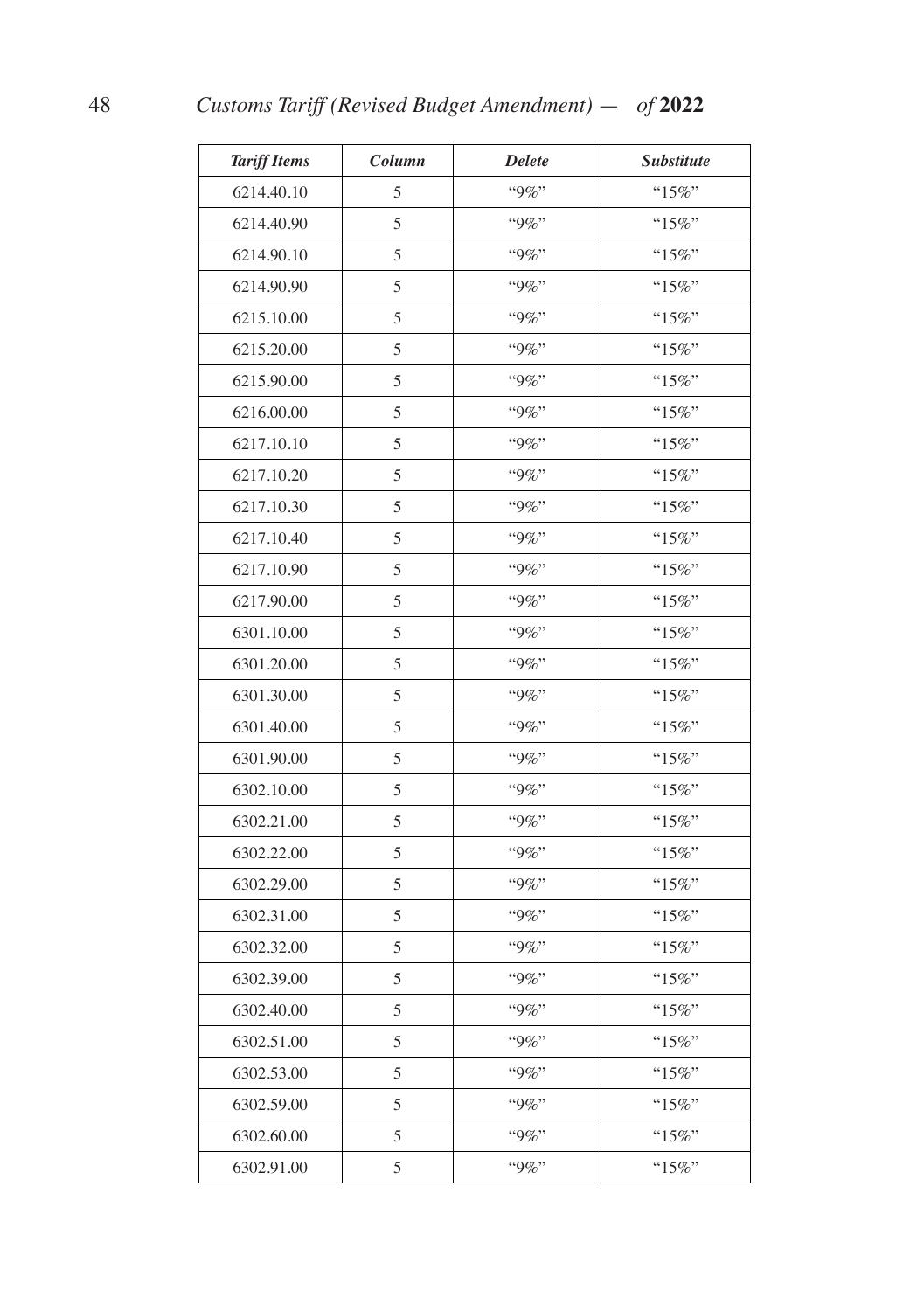| <b>Tariff Items</b> | Column | <b>Delete</b> | <b>Substitute</b> |
|---------------------|--------|---------------|-------------------|
| 6302.93.00          | 5      | "9%"          | "15%"             |
| 6302.99.00          | 5      | $"9\%"$       | " $15\%$ "        |
| 6303.12.00          | 5      | $"9\%"$       | "15%"             |
| 6303.19.00          | 5      | $"9\%"$       | " $15\%$ "        |
| 6303.91.00          | 5      | "9%"          | " $15\%$ "        |
| 6303.92.00          | 5      | "9%"          | " $15\%$ "        |
| 6303.99.00          | 5      | $"9\%"$       | " $15\%$ "        |
| 6304.11.00          | 5      | "9%"          | $"15\%"$          |
| 6304.19.00          | 5      | $"9\%"$       | " $15\%$ "        |
| 6304.20.00          | 5      | $"9\%"$       | "15%"             |
| 6304.91.00          | 5      | "9%"          | " $15\%$ "        |
| 6304.92.00          | 5      | $"9\%"$       | "15%"             |
| 6304.93.00          | 5      | $"9\%"$       | " $15\%$ "        |
| 6304.99.00          | 5      | "9%"          | " $15\%$ "        |
| 6305.10.00          | 5      | $"9\%"$       | "15%"             |
| 6305.20.00          | 5      | $"9\%"$       | " $15\%$ "        |
| 6305.32.00          | 5      | "9%"          | " $15\%$ "        |
| 6305.33.00          | 5      | "9%"          | "15%"             |
| 6305.39.00          | 5      | $"9\%"$       | " $15\%$ "        |
| 6305.90.10          | 5      | "9%"          | "15%"             |
| 6305.90.90          | 5      | $"9\%"$       | " $15\%$ "        |
| 6306.12.00          | 5      | $"9\%"$       | "15%"             |
| 6306.19.00          | 5      | $"9\%"$       | $"15\%"$          |
| 6306.22.00          | 5      | "9%"          | " $15\%$ "        |
| 6306.29.00          | 5      | "9%"          | "15%"             |
| 6306.30.00          | 5      | "9%"          | " $15\%$ "        |
| 6306.40.00          | 5      | "9%"          | " $15\%$ "        |
| 6306.90.00          | 5      | "9%"          | " $15\%$ "        |
| 6307.10.00          | 5      | "9%"          | $"15\%"$          |
| 6307.20.00          | 5      | "9%"          | " $15\%$ "        |
| 6307.90.10          | 5      | "9%"          | " $15\%$ "        |
| 6307.90.90          | 5      | "9%"          | " $15\%$ "        |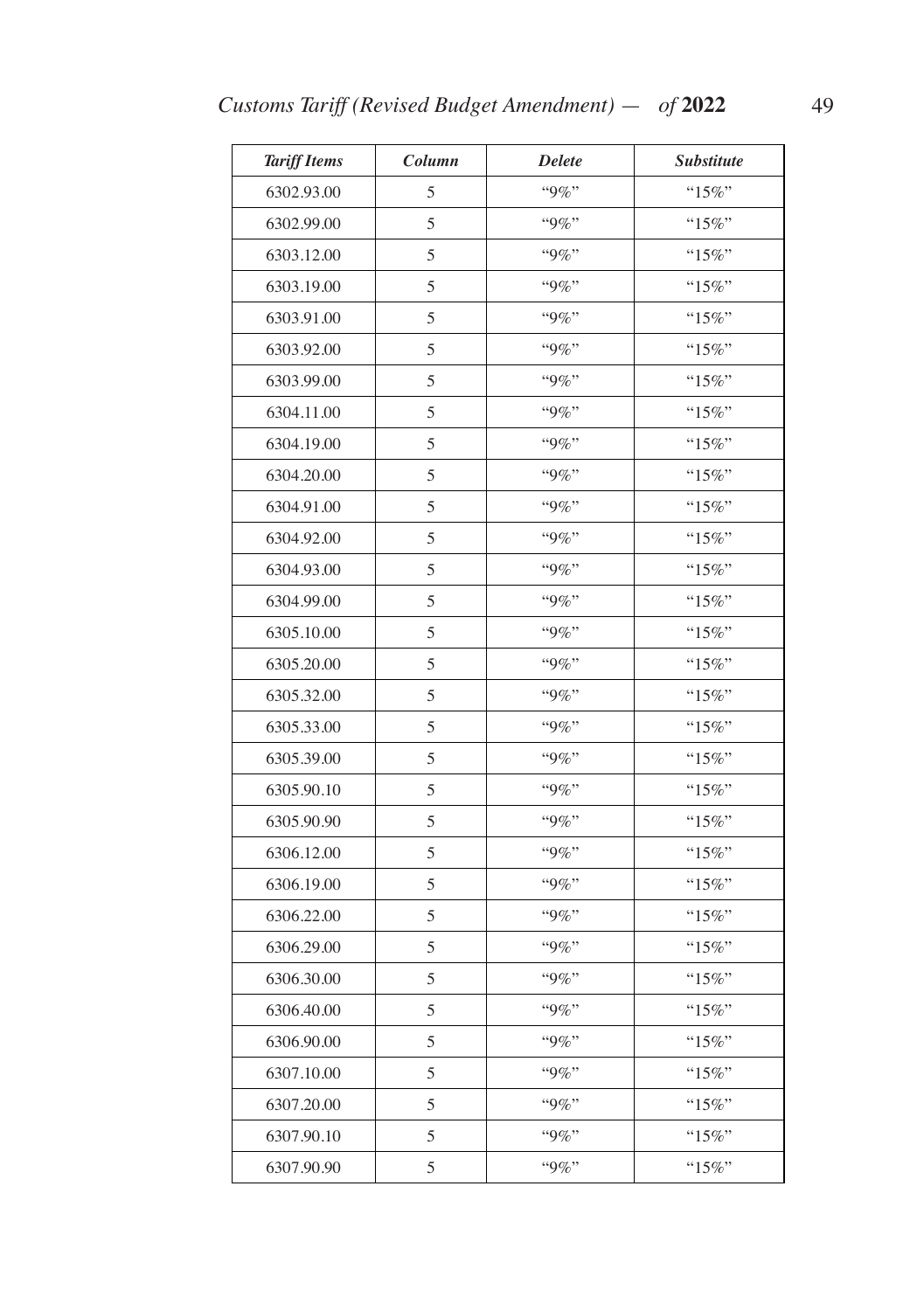| <b>Tariff Items</b> | Column | <b>Delete</b> | <b>Substitute</b> |
|---------------------|--------|---------------|-------------------|
| 6308.00.00          | 5      | "9%"          | "15%"             |
| 6309.00.00          | 5      | $"9\%"$       | "15%"             |
| 6310.10.00          | 5      | $"9\%"$       | " $15\%$ "        |
| 6310.90.00          | 5      | "9%"          | " $15\%$ "        |
| 6401.10.00          | 5      | "9%"          | " $15\%$ "        |
| 6401.92.00          | 5      | "9%"          | "15%"             |
| 6401.99.00          | 5      | $"9\%"$       | " $15\%$ "        |
| 6402.12.00          | 5      | $"9\%"$       | "15%"             |
| 6402.19.00          | 5      | $"9\%"$       | " $15\%$ "        |
| 6402.20.00          | 5      | "9%"          | " $15\%$ "        |
| 6402.91.00          | 5      | $``9\%"$      | "15%"             |
| 6402.99.00          | 5      | $"9\%"$       | "15%"             |
| 6403.12.00          | 5      | "9%"          | " $15\%$ "        |
| 6403.19.00          | 5      | $"9\%"$       | " $15\%$ "        |
| 6403.20.00          | 5      | $"9\%"$       | "15%"             |
| 6403.40.00          | 5      | "9%"          | $"15\%"$          |
| 6403.51.00          | 5      | "9%"          | " $15\%$ "        |
| 6403.59.00          | 5      | $"9\%"$       | "15%"             |
| 6403.91.00          | 5      | $"9\%"$       | " $15\%$ "        |
| 6403.99.00          | 5      | "9%"          | "15%"             |
| 6404.11.00          | 5      | $"9\%"$       | " $15\%$ "        |
| 6404.19.00          | 5      | $"9\%"$       | " $15\%$ "        |
| 6404.20.00          | 5      | $``9\%"$      | " $15\%$ "        |
| 6405.10.00          | 5      | $"9\%"$       | " $15\%$ "        |
| 6405.20.00          | 5      | $"9\%"$       | " $15\%$ "        |
| 6405.90.00          | 5      | "9%"          | " $15\%$ "        |
| 6406.10.00          | 5      | $"9\%"$       | " $15\%$ "        |
| 6406.20.00          | 5      | "9%"          | " $15\%$ "        |
| 6406.90.00          | 5      | $``9\%"$      | " $15\%$ "        |
| 7101.10.00          | 5      | $"9\%"$       | " $15\%$ "        |
| 7101.21.00          | 5      | "9%"          | " $15\%$ "        |
| 7101.22.00          | 5      | "9%"          | "15%"             |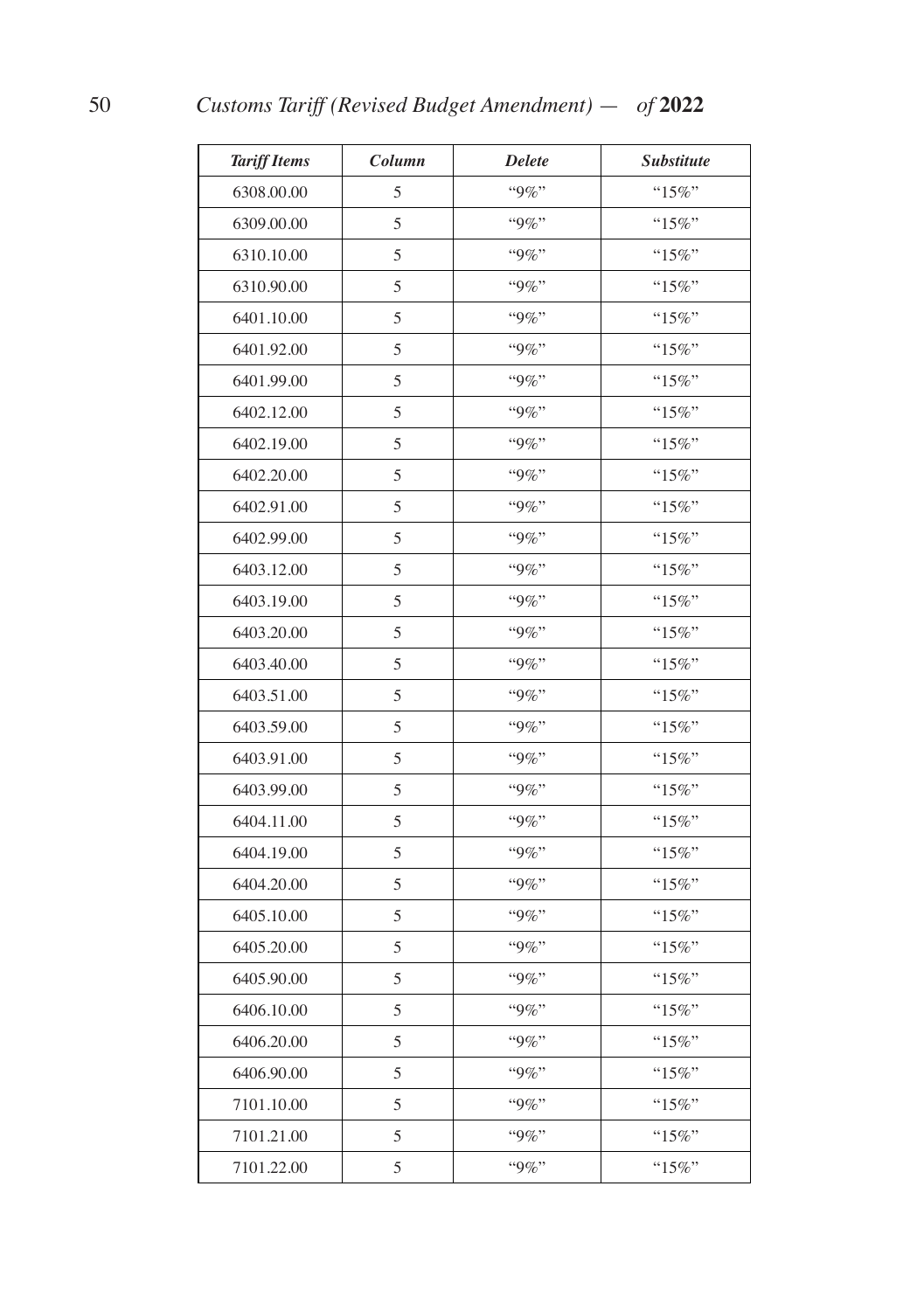| <b>Tariff Items</b> | Column | <b>Delete</b> | <b>Substitute</b> |
|---------------------|--------|---------------|-------------------|
| 7102.10.00          | 5      | "9%"          | $``15\%"$         |
| 7102.21.00          | 5      | "9%"          | " $15\%$ "        |
| 7102.29.00          | 5      | $``9\%"$      | "15%"             |
| 7102.31.00          | 5      | $"9\%"$       | "15%"             |
| 7102.39.00          | 5      | "9%"          | " $15\%$ "        |
| 7103.10.00          | 5      | $``9\%"$      | "15%"             |
| 7103.91.00          | 5      | $"9\%"$       | "15%"             |
| 7103.99.00          | 5      | "9%"          | $"15\%"$          |
| 7104.10.00          | 5      | "9%"          | " $15\%$ "        |
| 7104.21.00          | 5      | $"9\%"$       | "15%"             |
| 7104.29.00          | 5      | "9%"          | $"15\%"$          |
| 7104.91.00          | 5      | "9%"          | "15%"             |
| 7104.99.00          | 5      | "9%"          | "15%"             |
| 7105.10.00          | 5      | $"9\%"$       | " $15\%$ "        |
| 7105.90.00          | 5      | $``9\%"$      | "15%"             |
| 7106.10.00          | 5      | $"9\%"$       | " $15\%$ "        |
| 7106.91.00          | 5      | $"9\%"$       | $"15\%"$          |
| 7106.92.00          | 5      | "9%"          | " $15\%$ "        |
| 7107.00.00          | 5      | $"9\%"$       | "15%"             |
| 7108.11.00          | 5      | "9%"          | "15%"             |
| 7108.12.00          | 5      | $"9\%"$       | " $15\%$ "        |
| 7108.13.00          | 5      | "9%"          | "15%"             |
| 7108.20.00          | 5      | "9%"          | $"15\%"$          |
| 7109.00.00          | 5      | "9%"          | "15%"             |
| 7110.11.00          | 5      | $9\%$         | 15%               |
| 7110.19.00          | 5      | $9\%$         | $15\%$            |
| 7110.21.00          | 5      | $9\%$         | 15%               |
| 7110.29.00          | 5      | $9\%$         | 15%               |
| 7110.31.00          | 5      | $9\%$         | 15%               |
| 7110.39.00          | 5      | $9\%$         | $15\%$            |
| 7110.41.00          | 5      | $9\%$         | $15\%$            |
| 7110.49.00          | 5      | $9\%$         | $15\%$            |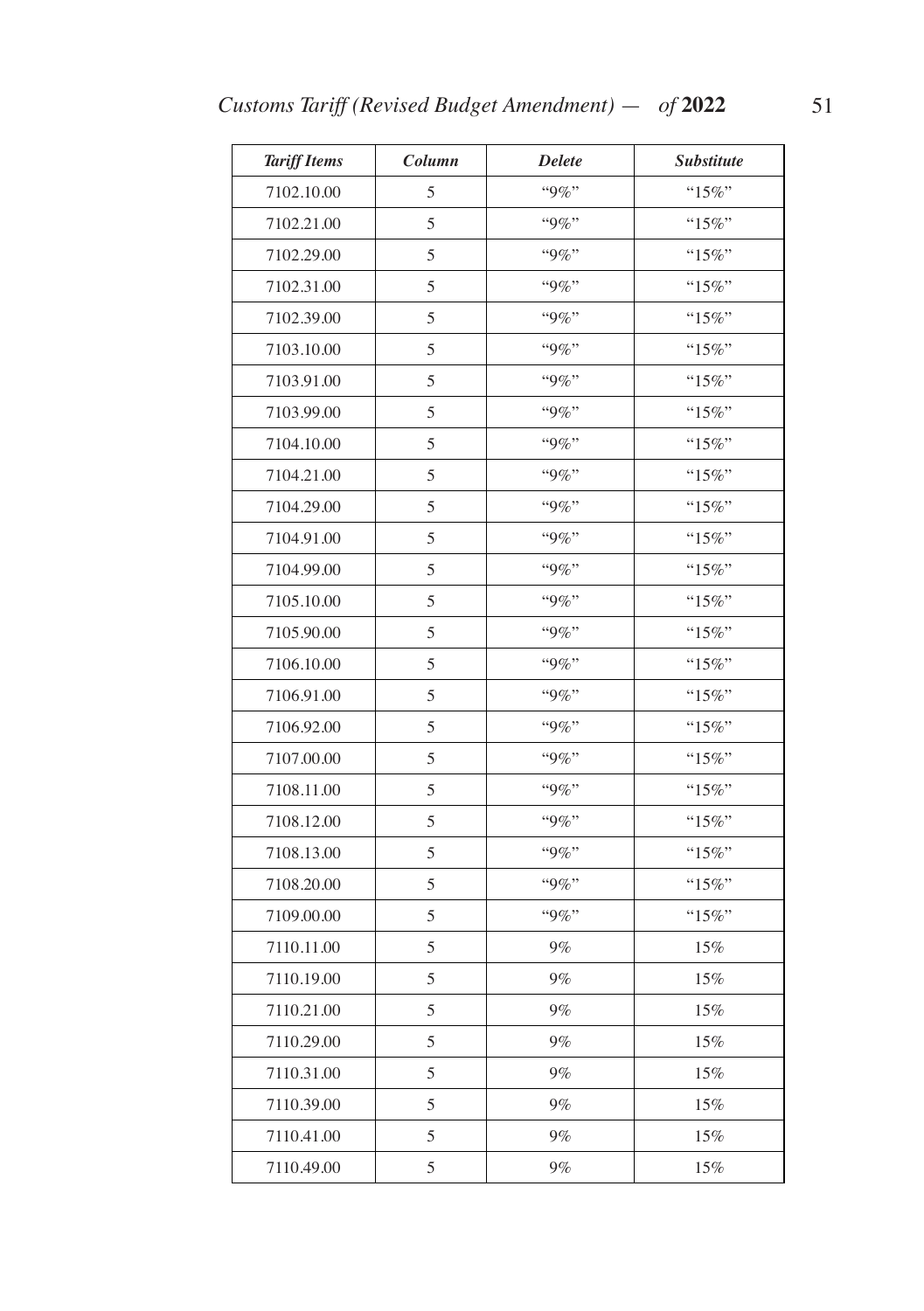| <b>Tariff Items</b> | Column        | <b>Delete</b> | <b>Substitute</b> |
|---------------------|---------------|---------------|-------------------|
| 7111.00.00          | 5             | 9%            | 15%               |
| 7112.30.00          | 5             | 9%            | $15\%$            |
| 7112.91.00          | 5             | $9\%$         | 15%               |
| 7112.92.00          | 5             | 9%            | 15%               |
| 7112.99.00          | 5             | $9\%$         | $15\%$            |
| 7113.11.10          | 5             | 9%            | 15%               |
| 7113.11.90          | 5             | 9%            | 15%               |
| 7113.19.10          | 5             | $9\%$         | 15%               |
| 7113.19.90          | 5             | $9\%$         | 15%               |
| 7113.20.10          | 5             | 9%            | 15%               |
| 7113.20.90          | 5             | $9\%$         | $15\%$            |
| 7114.11.00          | 5             | $9\%$         | 15%               |
| 7114.19.00          | 5             | 9%            | 15%               |
| 7114.20.00          | 5             | $9\%$         | 15%               |
| 7115.10.00          | 5             | 9%            | 15%               |
| 7115.90.10          | 5             | 9%            | 15%               |
| 7115.90.90          | 5             | $9\%$         | $15\%$            |
| 7116.10.00          | 5             | $9\%$         | 15%               |
| 7116.20.00          | 5             | $9\%$         | $15\%$            |
| 7117.11.00          | 5             | 9%            | 15%               |
| 7117.19.00          | 5             | $9\%$         | 15%               |
| 7118.10.00          | 5             | $9\%$         | 15%               |
| 7118.90.90          | 5             | $9\%$         | $15\%$            |
| 7321.11.10          | $\mathfrak s$ | $``9\%"$      | "15%"             |
| 7321.11.90          | 5             | "9%"          | " $15\%$ "        |
| 7323.81.00          | 5             | "9%"          | $"15\%"$          |
| 7419.99.52          | 5             | "9%"          | " $15\%$ "        |
| 8415.10.00          | 5             | $``9\%"$      | " $15\%$ "        |
| 8415.20.00          | 5             | "9%"          | " $15\%$ "        |
| 8415.81.00          | 5             | "9%"          | " $15\%$ "        |
| 8415.82.00          | 5             | "9%"          | $"15\%"$          |
| 8415.83.00          | 5             | "9%"          | " $15\%$ "        |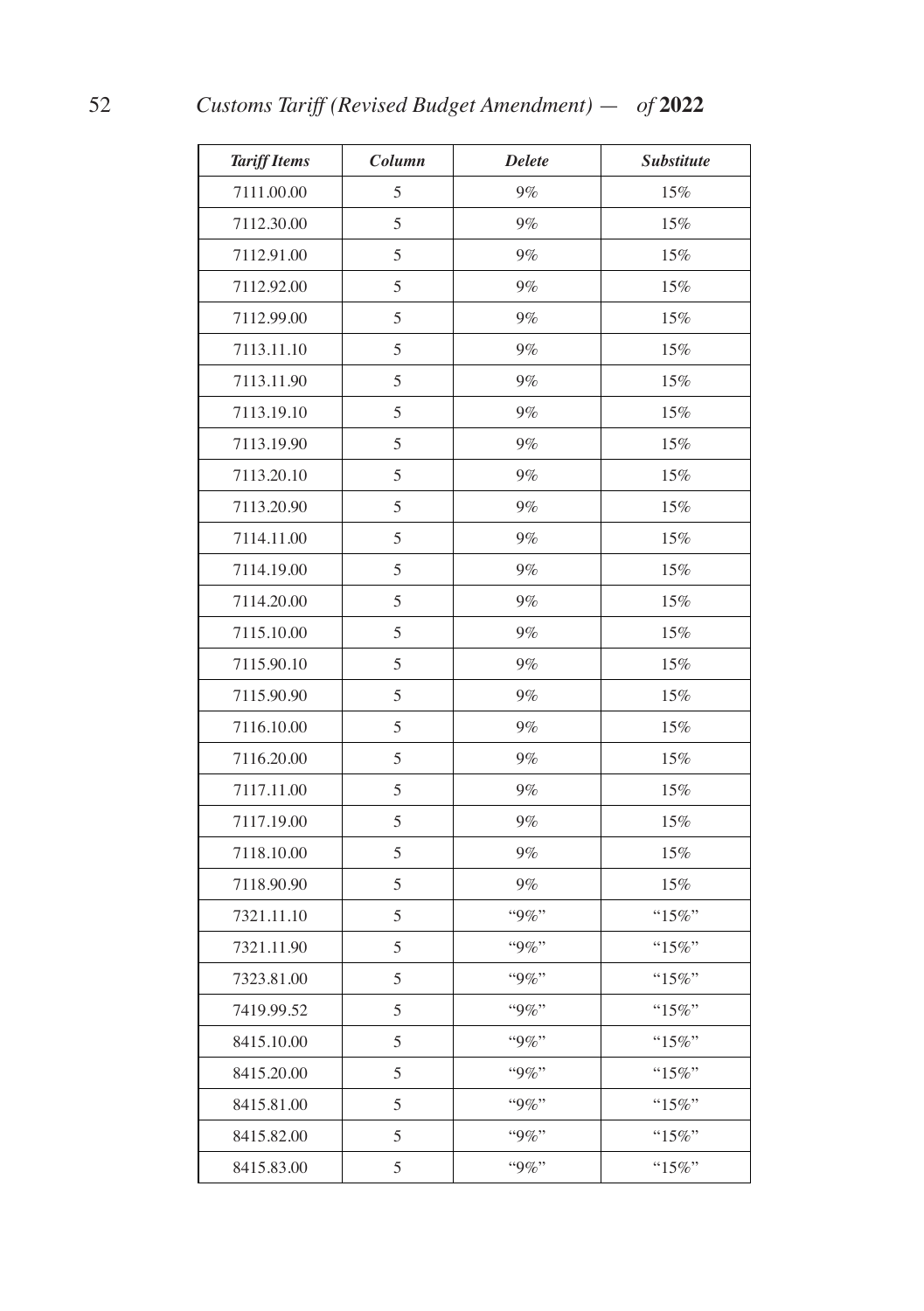| <b>Tariff Items</b> | Column | <b>Delete</b> | <b>Substitute</b> |
|---------------------|--------|---------------|-------------------|
| 8418.10.00          | 5      | "9%"          | "15%"             |
| 8418.21.00          | 5      | $``9\%"$      | " $15\%$ "        |
| 8418.29.00          | 5      | "9%"          | " $15\%$ "        |
| 8418.30.00          | 5      | "9%"          | " $15\%$ "        |
| 8418.40.00          | 5      | $"9\%"$       | "15%"             |
| 8418.50.10          | 5      | "9%"          | " $15\%$ "        |
| 8418.50.90          | 5      | $"9\%"$       | " $15\%$ "        |
| 8418.69.10          | 5      | "9%"          | "15%"             |
| 8418.69.90          | 5      | $"9\%"$       | " $15\%$ "        |
| 8421.12.00          | 5      | $"9\%"$       | $``15\%"$         |
| 8422.11.00          | 5      | $"9\%"$       | " $15\%$ "        |
| 8422.19.00          | 5      | "9%"          | "15%"             |
| 8433.11.00          | 5      | "9%"          | " $15\%$ "        |
| 8433.19.10          | 5      | "9%"          | " $15\%$ "        |
| 8450.11.00          | 5      | "9%"          | " $15\%$ "        |
| 8450.12.00          | 5      | "9%"          | " $15\%$ "        |
| 8450.19.00          | 5      | $"9\%"$       | "15%"             |
| 8450.20.00          | 5      | "9%"          | " $15\%$ "        |
| 8451.10.00          | 5      | $"9\%"$       | " $15\%$ "        |
| 8451.21.00          | 5      | "9%"          | "15%"             |
| 8451.29.00          | 5      | $"9\%"$       | " $15\%$ "        |
| 8501.10.00          | 5      | $"9\%"$       | " $15\%$ "        |
| 8501.20.00          | 5      | $"9\%"$       | " $15\%$ "        |
| 8501.31.10          | 5      | "9%"          | "15%"             |
| 8501.31.90          | 5      | $``9\%"$      | "15%"             |
| 8501.32.10          | 5      | "9%"          | $"15\%"$          |
| 8501.32.90          | 5      | "9%"          | "15%"             |
| 8501.33.10          | 5      | $"9\%"$       | "15%"             |
| 8501.33.90          | 5      | "9%"          | " $15\%$ "        |
| 8501.34.10          | 5      | $"9\%"$       | " $15\%$ "        |
| 8501.34.90          | 5      | "9%"          | "15%"             |
| 8501.40.00          | 5      | $``9\%"$      | " $15\%$ "        |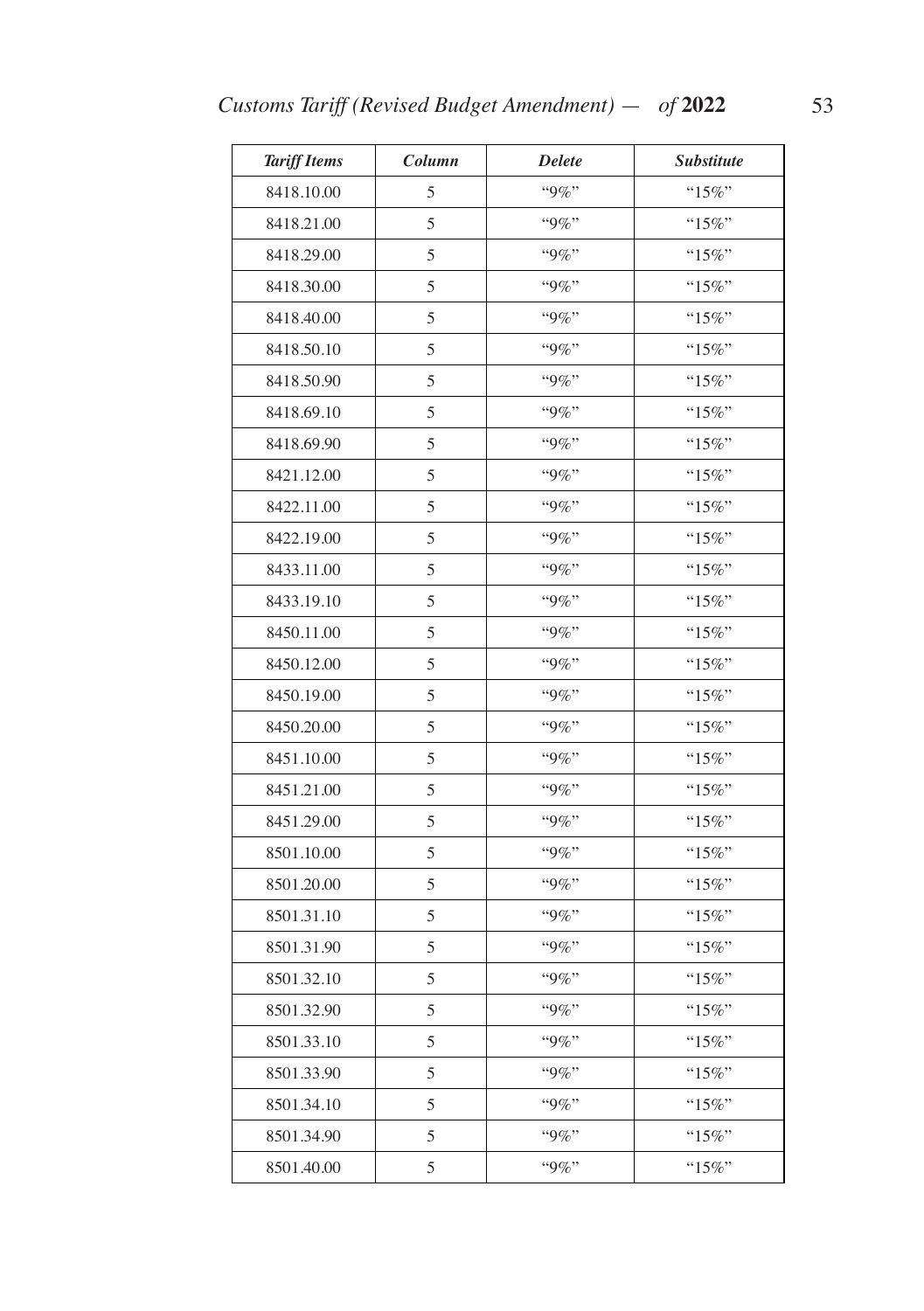| <b>Tariff Items</b> | Column | <b>Delete</b> | <b>Substitute</b> |
|---------------------|--------|---------------|-------------------|
| 8501.51.00          | 5      | "9%"          | "15%"             |
| 8501.52.00          | 5      | $"9\%"$       | " $15\%$ "        |
| 8501.53.00          | 5      | $"9\%"$       | " $15\%$ "        |
| 8501.61.10          | 5      | "9%"          | " $15\%$ "        |
| 8501.61.90          | 5      | "9%"          | "15%"             |
| 8501.62.10          | 5      | "9%"          | " $15\%$ "        |
| 8501.62.90          | 5      | "9%"          | " $15\%$ "        |
| 8501.63.10          | 5      | "9%"          | "15%"             |
| 8501.63.90          | 5      | $"9\%"$       | " $15\%$ "        |
| 8501.64.10          | 5      | "9%"          | " $15\%$ "        |
| 8501.64.90          | 5      | "9%"          | "15%"             |
| 8501.71.00          | 5      | $"9\%"$       | " $15\%$ "        |
| 8501.72.00          | 5      | "9%"          | " $15\%$ "        |
| 8501.80.00          | 5      | "9%"          | " $15\%$ "        |
| 8502.11.00          | 5      | "9%"          | "15%"             |
| 8502.12.00          | 5      | "9%"          | $"15\%"$          |
| 8502.13.00          | 5      | "9%"          | " $15\%$ "        |
| 8502.20.00          | 5      | $"9\%"$       | " $15\%$ "        |
| 8502.31.00          | 5      | $"9\%"$       | " $15\%$ "        |
| 8502.39.00          | 5      | $"9\%"$       | "15%"             |
| 8502.40.00          | 5      | $"9\%"$       | " $15\%$ "        |
| 8503.00.00          | 5      | $"9\%"$       | " $15\%$ "        |
| 8504.10.00          | 5      | "9%"          | "15%"             |
| 8504.21.00          | 5      | "9%"          | " $15\%$ "        |
| 8504.22.00          | 5      | $"9\%"$       | " $15\%$ "        |
| 8504.23.00          | 5      | "9%"          | $"15\%"$          |
| 8504.31.00          | 5      | $"9\%"$       | " $15\%$ "        |
| 8504.32.00          | 5      | "9%"          | " $15\%$ "        |
| 8504.33.00          | 5      | "9%"          | " $15\%$ "        |
| 8504.34.00          | 5      | "9%"          | " $15\%$ "        |
| 8504.40.00          | 5      | "9%"          | " $15\%$ "        |
| 8504.50.00          | 5      | $"9\%"$       | " $15\%$ "        |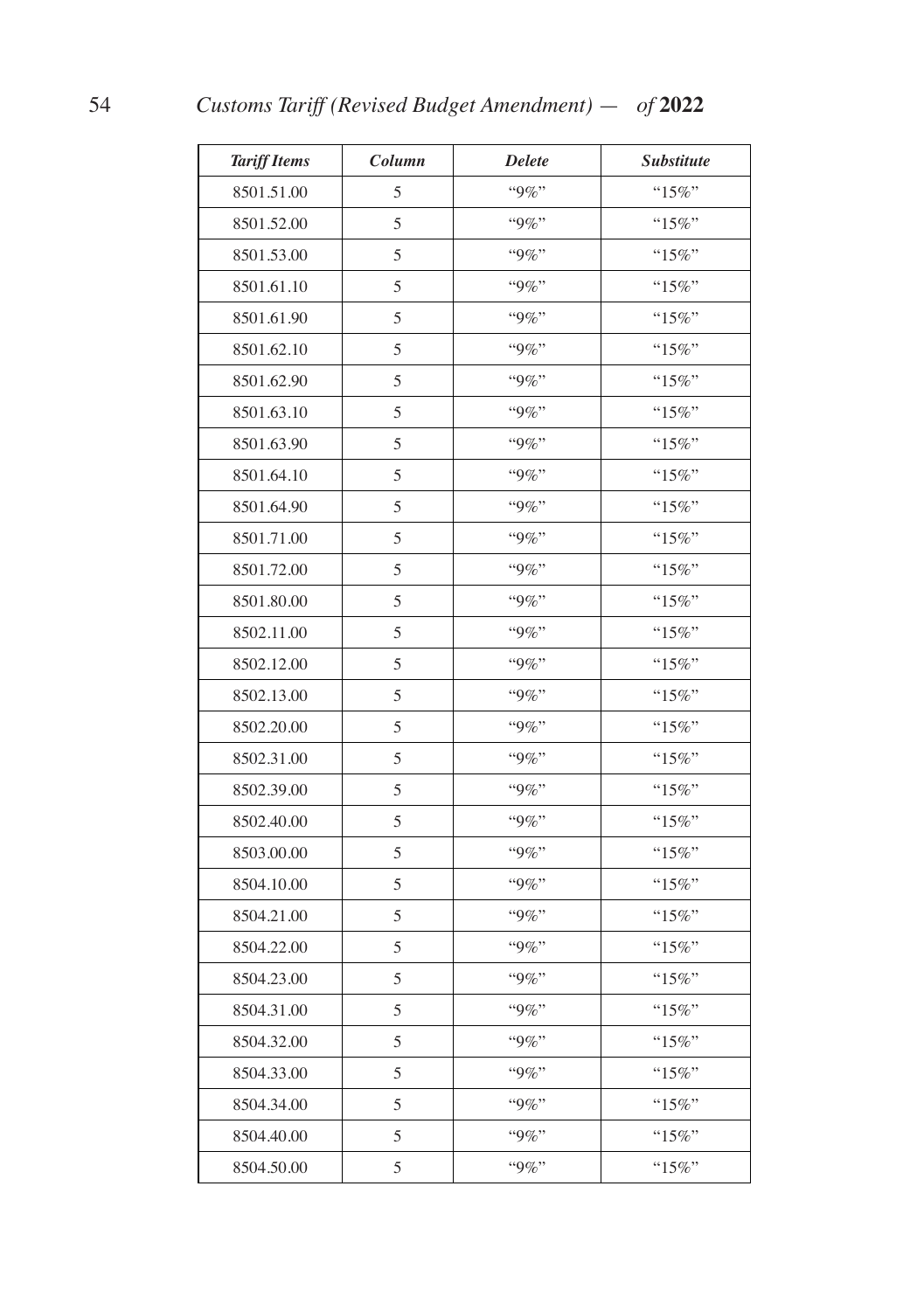| <b>Tariff Items</b> | Column | <b>Delete</b> | <b>Substitute</b> |
|---------------------|--------|---------------|-------------------|
| 8504.90.00          | 5      | "9%"          | "15%"             |
| 8505.11.00          | 5      | "9%"          | " $15\%$ "        |
| 8505.19.00          | 5      | "9%"          | "15%"             |
| 8505.20.00          | 5      | "9%"          | "15%"             |
| 8505.90.00          | 5      | $"9\%"$       | "15%"             |
| 8506.10.00          | 5      | "9%"          | $"15\%"$          |
| 8506.30.00          | 5      | $"9\%"$       | " $15\%$ "        |
| 8506.40.00          | 5      | "9%"          | "15%"             |
| 8506.50.00          | 5      | $"9\%"$       | " $15\%$ "        |
| 8506.60.00          | 5      | "9%"          | "15%"             |
| 8506.80.00          | 5      | "9%"          | "15%"             |
| 8506.90.00          | 5      | $"9\%"$       | " $15\%$ "        |
| 8507.10.00          | 5      | "9%"          | " $15\%$ "        |
| 8507.20.00          | 5      | $"9\%"$       | " $15\%$ "        |
| 8507.30.00          | 5      | "9%"          | " $15\%$ "        |
| 8507.50.00          | 5      | $"9\%"$       | " $15\%$ "        |
| 8507.60.00          | 5      | $"9\%"$       | "15%"             |
| 8507.80.00          | 5      | "9%"          | $"15\%"$          |
| 8507.90.00          | 5      | $"9\%"$       | " $15\%$ "        |
| 8508.11.00          | 5      | $"9\%"$       | " $15\%$ "        |
| 8508.19.10          | 5      | $"9\%"$       | " $15\%$ "        |
| 8508.19.90          | 5      | "9%"          | "15%"             |
| 8508.60.10          | 5      | $"9\%"$       | " $15\%$ "        |
| 8508.60.90          | 5      | $"9\%"$       | " $15\%$ "        |
| 8508.70.10          | 5      | "9%"          | " $15\%$ "        |
| 8508.70.90          | 5      | "9%"          | "15%"             |
| 8509.40.00          | 5      | "9%"          | " $15\%$ "        |
| 8509.80.00          | 5      | "9%"          | " $15\%$ "        |
| 8509.90.00          | 5      | $"9\%"$       | " $15\%$ "        |
| 8510.10.00          | 5      | "9%"          | " $15\%$ "        |
| 8510.20.00          | 5      | "9%"          | "15%"             |
| 8510.30.00          | 5      | $"9\%"$       | " $15\%$ "        |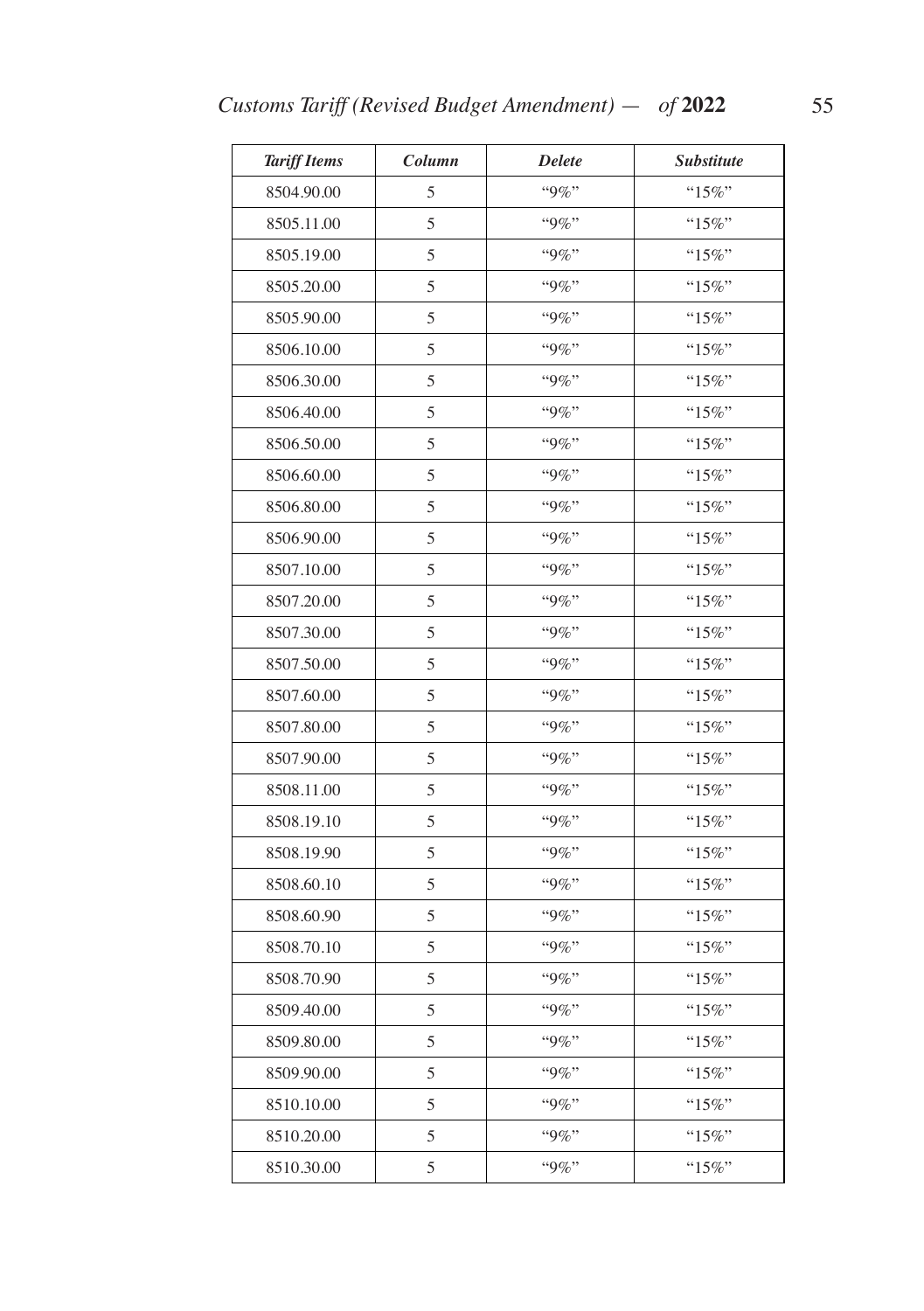| <b>Tariff Items</b> | Column | <b>Delete</b> | <b>Substitute</b> |
|---------------------|--------|---------------|-------------------|
| 8510.90.00          | 5      | "9%"          | "15%"             |
| 8511.10.00          | 5      | $"9\%"$       | "15%"             |
| 8511.20.00          | 5      | $"9\%"$       | " $15\%$ "        |
| 8511.30.00          | 5      | "9%"          | " $15\%$ "        |
| 8511.40.00          | 5      | "9%"          | " $15\%$ "        |
| 8511.50.00          | 5      | $"9\%"$       | "15%"             |
| 8511.80.00          | 5      | "9%"          | " $15\%$ "        |
| 8511.90.00          | 5      | $"9\%"$       | "15%"             |
| 8512.10.00          | 5      | $"9\%"$       | " $15\%$ "        |
| 8512.20.00          | 5      | "9%"          | " $15\%$ "        |
| 8512.30.00          | 5      | $``9\%"$      | "15%"             |
| 8512.40.00          | 5      | $"9\%"$       | "15%"             |
| 8512.90.00          | 5      | "9%"          | " $15\%$ "        |
| 8513.10.00          | 5      | "9%"          | " $15\%$ "        |
| 8513.90.00          | 5      | "9%"          | "15%"             |
| 8514.11.00          | 5      | "9%"          | $"15\%"$          |
| 8514.19.00          | 5      | "9%"          | " $15\%$ "        |
| 8514.20.00          | 5      | "9%"          | " $15\%$ "        |
| 8514.31.00          | 5      | $"9\%"$       | " $15\%$ "        |
| 8514.32.00          | 5      | $"9\%"$       | "15%"             |
| 8514.39.00          | 5      | $"9\%"$       | " $15\%$ "        |
| 8514.40.00          | 5      | $"9\%"$       | " $15\%$ "        |
| 8514.90.00          | 5      | "9%"          | "15%"             |
| 8515.11.00          | 5      | "9%"          | " $15\%$ "        |
| 8515.19.00          | 5      | $"9\%"$       | " $15\%$ "        |
| 8515.21.10          | 5      | "9%"          | " $15\%$ "        |
| 8515.21.90          | 5      | "9%"          | "15%"             |
| 8515.29.00          | 5      | "9%"          | " $15\%$ "        |
| 8515.31.10          | 5      | "9%"          | "15%"             |
| 8515.31.90          | 5      | "9%"          | " $15\%$ "        |
| 8515.39.00          | 5      | "9%"          | " $15\%$ "        |
| 8515.80.00          | 5      | $"9\%"$       | "15%"             |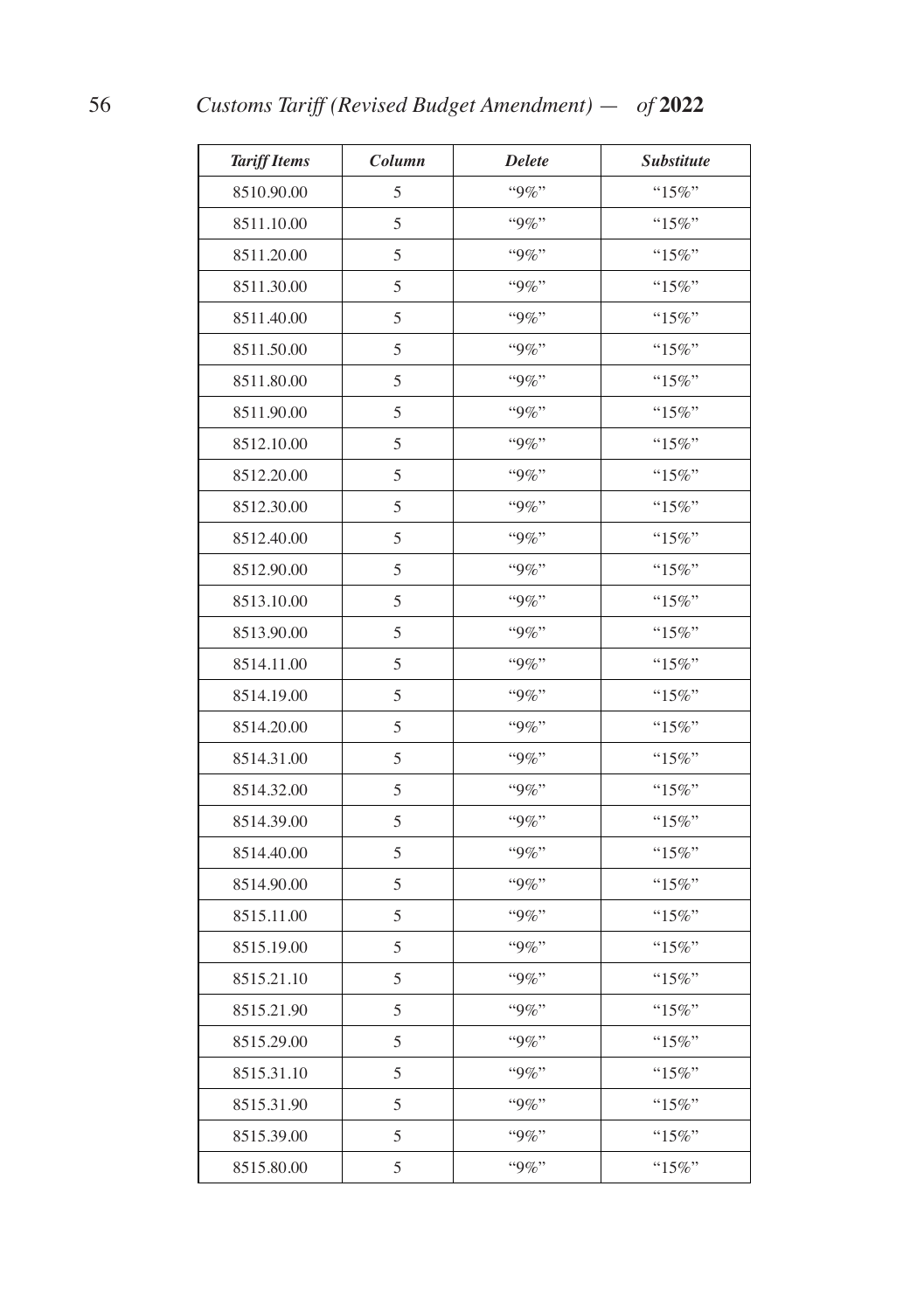| <b>Tariff Items</b> | Column | <b>Delete</b> | <b>Substitute</b> |
|---------------------|--------|---------------|-------------------|
| 8515.90.00          | 5      | "9%"          | "15%"             |
| 8516.10.10          | 5      | "9%"          | " $15\%$ "        |
| 8516.10.20          | 5      | "9%"          | "15%"             |
| 8516.10.90          | 5      | $"9\%"$       | " $15\%$ "        |
| 8516.21.00          | 5      | "9%"          | " $15\%$ "        |
| 8516.29.00          | 5      | "9%"          | " $15\%$ "        |
| 8516.31.10          | 5      | $"9\%"$       | " $15\%$ "        |
| 8516.31.90          | 5      | "9%"          | " $15\%$ "        |
| 8516.32.10          | 5      | $"9\%"$       | " $15\%$ "        |
| 8516.32.90          | 5      | $"9\%"$       | "15%"             |
| 8516.33.00          | 5      | "9%"          | "15%"             |
| 8516.40.00          | 5      | $"9\%"$       | "15%"             |
| 8516.50.00          | 5      | $"9\%"$       | " $15\%$ "        |
| 8516.60.10          | 5      | "9%"          | " $15\%$ "        |
| 8516.60.90          | 5      | "9%"          | "15%"             |
| 8516.71.00          | 5      | $"9\%"$       | " $15\%$ "        |
| 8516.72.00          | 5      | $"9\%"$       | " $15\%$ "        |
| 8516.79.00          | 5      | "9%"          | " $15\%$ "        |
| 8516.80.00          | 5      | $"9\%"$       | " $15\%$ "        |
| 8516.90.10          | 5      | "9%"          | "15%"             |
| 8516.90.90          | 5      | $"9\%"$       | " $15\%$ "        |
| 8517.11.00          | 5      | $"9\%"$       | " $15\%$ "        |
| 8517.12.00          | 5      | $"9\%"$       | "15%"             |
| 8517.13.00          | 5      | "9%"          | " $15\%$ "        |
| 8517.14.00          | 5      | "9%"          | "15%"             |
| 8517.18.00          | 5      | "9%"          | $"15\%"$          |
| 8517.61.00          | 5      | "9%"          | "15%"             |
| 8517.62.10          | 5      | "9%"          | "15%"             |
| 8517.62.90          | 5      | "9%"          | " $15\%$ "        |
| 8517.69.00          | 5      | "9%"          | " $15\%$ "        |
| 8517.71.00          | 5      | "9%"          | $"15\%"$          |
| 8517.79.00          | 5      | "9%"          | "15%"             |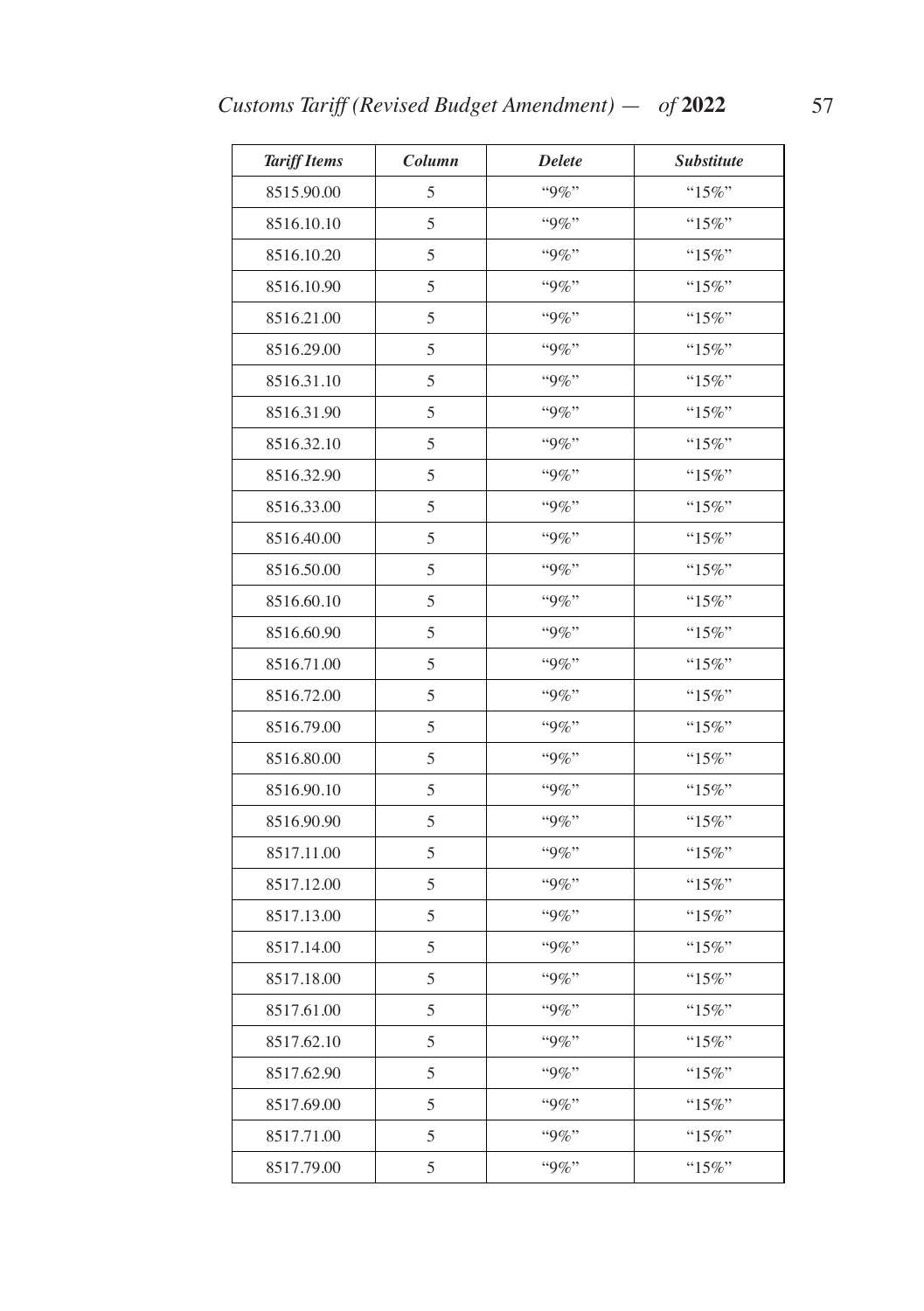| <b>Tariff Items</b> | Column | <b>Delete</b> | <b>Substitute</b> |
|---------------------|--------|---------------|-------------------|
| 8518.10.00          | 5      | "9%"          | "15%"             |
| 8518.21.00          | 5      | $"9\%"$       | "15%"             |
| 8518.22.00          | 5      | $"9\%"$       | " $15\%$ "        |
| 8518.29.00          | 5      | "9%"          | " $15\%$ "        |
| 8518.30.00          | 5      | "9%"          | " $15\%$ "        |
| 8518.40.00          | 5      | $"9\%"$       | " $15\%$ "        |
| 8518.50.00          | 5      | $"9\%"$       | " $15\%$ "        |
| 8518.90.00          | 5      | $"9\%"$       | "15%"             |
| 8519.20.00          | 5      | $"9\%"$       | " $15\%$ "        |
| 8519.30.00          | 5      | "9%"          | " $15\%$ "        |
| 8519.81.00          | 5      | $``9\%"$      | "15%"             |
| 8519.89.10          | 5      | $"9\%"$       | " $15\%$ "        |
| 8519.89.90          | 5      | "9%"          | " $15\%$ "        |
| 8521.10.00          | 5      | $"9\%"$       | "15%"             |
| 8521.90.00          | 5      | $"9\%"$       | "15%"             |
| 8522.10.00          | 5      | "9%"          | $"15\%"$          |
| 8522.90.10          | 5      | "9%"          | " $15\%$ "        |
| 8522.90.20          | 5      | $"9\%"$       | " $15\%$ "        |
| 8522.90.90          | 5      | $"9\%"$       | " $15\%$ "        |
| 8523.21.00          | 5      | $"9\%"$       | "15%"             |
| 8523.29.00          | 5      | $"9\%"$       | " $15\%$ "        |
| 8523.41.00          | 5      | $"9\%"$       | " $15\%$ "        |
| 8523.49.00          | 5      | "9%"          | " $15\%$ "        |
| 8523.51.00          | 5      | $"9\%"$       | " $15\%$ "        |
| 8523.52.00          | 5      | $"9\%"$       | " $15\%$ "        |
| 8523.59.00          | 5      | "9%"          | " $15\%$ "        |
| 8523.80.00          | 5      | $"9\%"$       | " $15\%$ "        |
| 8524.11.00          | 5      | "9%"          | " $15\%$ "        |
| 8524.12.00          | 5      | "9%"          | "15%"             |
| 8524.19.00          | 5      | $"9\%"$       | " $15\%$ "        |
| 8524.91.00          | 5      | "9%"          | " $15\%$ "        |
| 8524.92.00          | 5      | $"9\%"$       | "15%"             |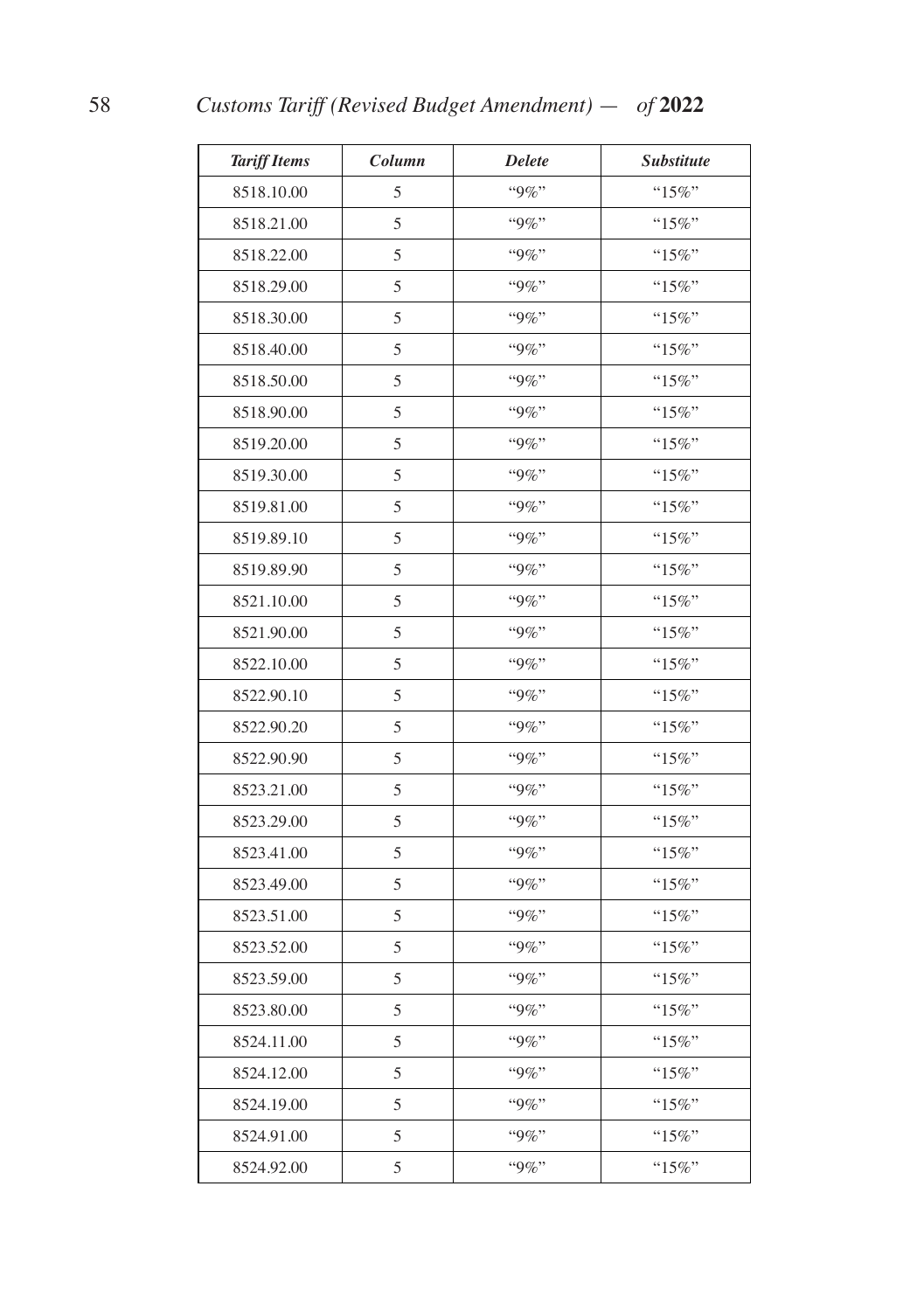| <b>Tariff Items</b> | Column | <b>Delete</b> | <b>Substitute</b> |
|---------------------|--------|---------------|-------------------|
| 8524.99.00          | 5      | "9%"          | "15%"             |
| 8525.50.00          | 5      | "9%"          | " $15\%$ "        |
| 8525.60.10          | 5      | $"9\%"$       | "15%"             |
| 8525.60.90          | 5      | $"9\%"$       | " $15\%$ "        |
| 8525.81.00          | 3      | "5%"          | "Free"            |
| 8525.81.00          | 5      | "9%"          | "15%"             |
| 8525.82.00          | 3      | "5%"          | "Free"            |
| 8525.82.00          | 5      | "9%"          | $"15\%"$          |
| 8525.83.00          | 3      | "5%"          | "Free"            |
| 8525.83.00          | 5      | $"9\%"$       | " $15\%$ "        |
| 8525.89.00          | 3      | "5%"          | "Free"            |
| 8525.89.00          | 5      | $"9\%"$       | " $15\%$ "        |
| 8526.10.00          | 5      | $"9\%"$       | " $15\%$ "        |
| 8526.91.00          | 5      | "9%"          | " $15\%$ "        |
| 8526.92.00          | 5      | $"9\%"$       | "15%"             |
| 8527.12.00          | 5      | $"9\%"$       | " $15\%$ "        |
| 8527.13.10          | 5      | "9%"          | " $15\%$ "        |
| 8527.13.90          | 5      | "9%"          | " $15\%$ "        |
| 8527.19.10          | 5      | $"9\%"$       | " $15\%$ "        |
| 8527.19.90          | 5      | $"9\%"$       | " $15\%$ "        |
| 8527.21.10          | 5      | $"9\%"$       | " $15\%$ "        |
| 8527.21.90          | 5      | $"9\%"$       | "15%"             |
| 8527.29.10          | 5      | $"9\%"$       | "15%"             |
| 8527.29.90          | 5      | "9%"          | " $15\%$ "        |
| 8527.91.10          | 5      | "9%"          | " $15\%$ "        |
| 8527.91.90          | 5      | "9%"          | " $15\%$ "        |
| 8527.92.10          | 5      | "9%"          | " $15\%$ "        |
| 8527.92.90          | 5      | $"9\%"$       | " $15\%$ "        |
| 8527.99.10          | 5      | "9%"          | " $15\%$ "        |
| 8527.99.90          | 5      | "9%"          | " $15\%$ "        |
| 8528.42.00          | 5      | "9%"          | " $15\%$ "        |
| 8528.49.00          | 5      | $"9\%"$       | " $15\%$ "        |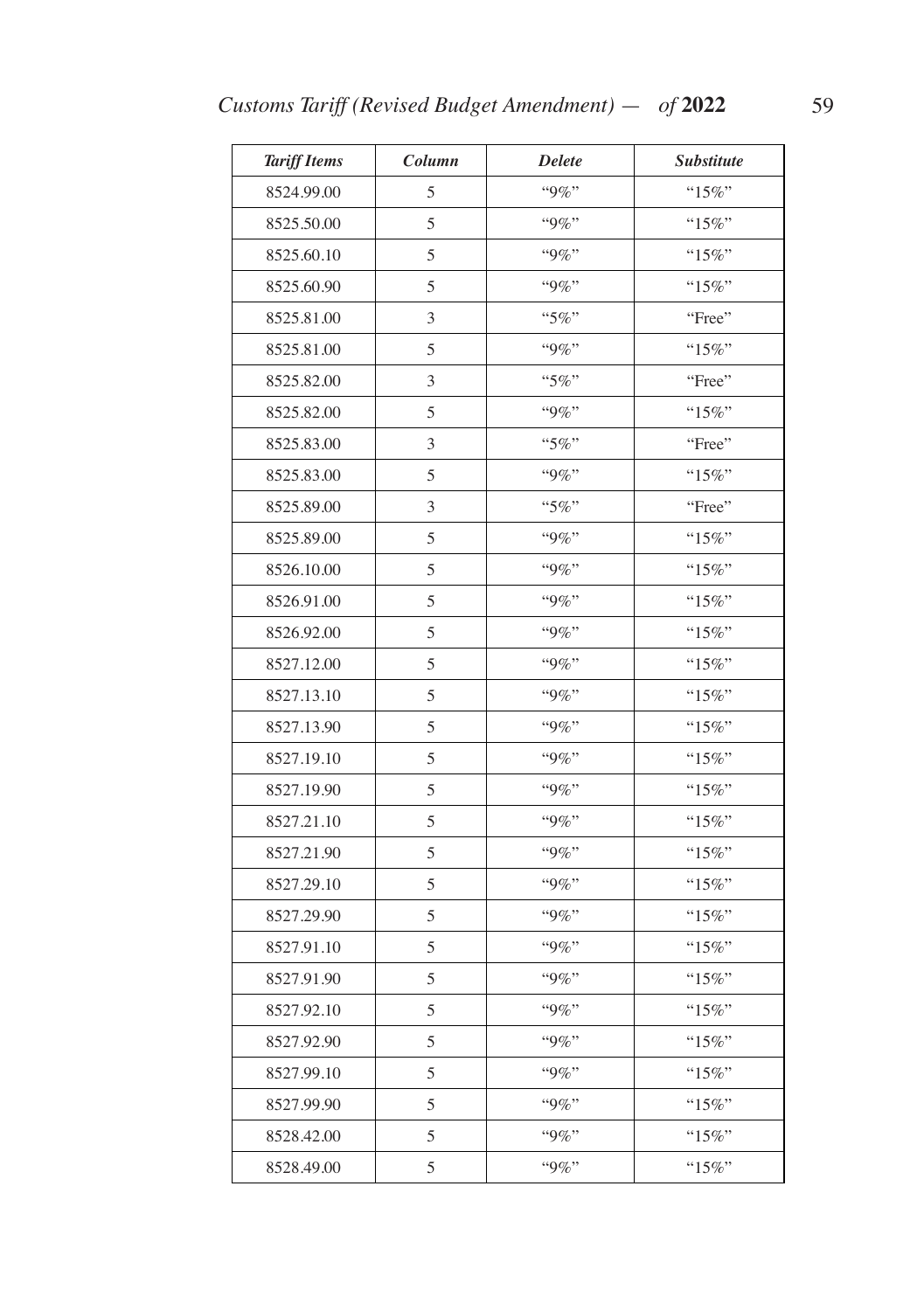| <b>Tariff Items</b> | Column | <b>Delete</b> | <i><b>Substitute</b></i> |
|---------------------|--------|---------------|--------------------------|
| 8528.52.00          | 5      | "9%"          | "15%"                    |
| 8528.59.00          | 5      | $"9\%"$       | " $15\%$ "               |
| 8528.62.00          | 5      | $"9\%"$       | " $15\%$ "               |
| 8528.69.00          | 5      | "9%"          | " $15\%$ "               |
| 8528.71.00          | 5      | "9%"          | " $15\%$ "               |
| 8528.72.00          | 5      | $"9\%"$       | "15%"                    |
| 8528.73.00          | 5      | $"9\%"$       | " $15\%$ "               |
| 8529.10.00          | 5      | $"9\%"$       | "15%"                    |
| 8529.90.00          | 5      | $"9\%"$       | " $15\%$ "               |
| 8530.10.00          | 5      | "9%"          | " $15\%$ "               |
| 8530.80.00          | 5      | "9%"          | "15%"                    |
| 8530.90.00          | 5      | $"9\%"$       | "15%"                    |
| 8531.10.00          | 5      | "9%"          | " $15\%$ "               |
| 8531.20.00          | 5      | $"9\%"$       | "15%"                    |
| 8531.80.00          | 5      | $"9\%"$       | "15%"                    |
| 8531.90.00          | 5      | "9%"          | $"15\%"$                 |
| 8532.10.00          | 5      | "9%"          | " $15\%$ "               |
| 8532.21.00          | 5      | $"9\%"$       | "15%"                    |
| 8532.22.00          | 5      | $"9\%"$       | " $15\%$ "               |
| 8532.23.00          | 5      | $"9\%"$       | "15%"                    |
| 8532.24.00          | 5      | $"9\%"$       | " $15\%$ "               |
| 8532.25.00          | 5      | $"9\%"$       | " $15\%$ "               |
| 8532.29.00          | 5      | "9%"          | "15%"                    |
| 8532.30.00          | 5      | $"9\%"$       | " $15\%$ "               |
| 8532.90.00          | 5      | $"9\%"$       | " $15\%$ "               |
| 8533.10.00          | 5      | "9%"          | " $15\%$ "               |
| 8533.21.00          | 5      | $"9\%"$       | "15%"                    |
| 8533.29.00          | 5      | "9%"          | " $15\%$ "               |
| 8533.31.00          | 5      | "9%"          | "15%"                    |
| 8533.39.00          | 5      | $"9\%"$       | " $15\%$ "               |
| 8533.40.00          | 5      | "9%"          | " $15\%$ "               |
| 8533.90.00          | 5      | $"9\%"$       | " $15\%$ "               |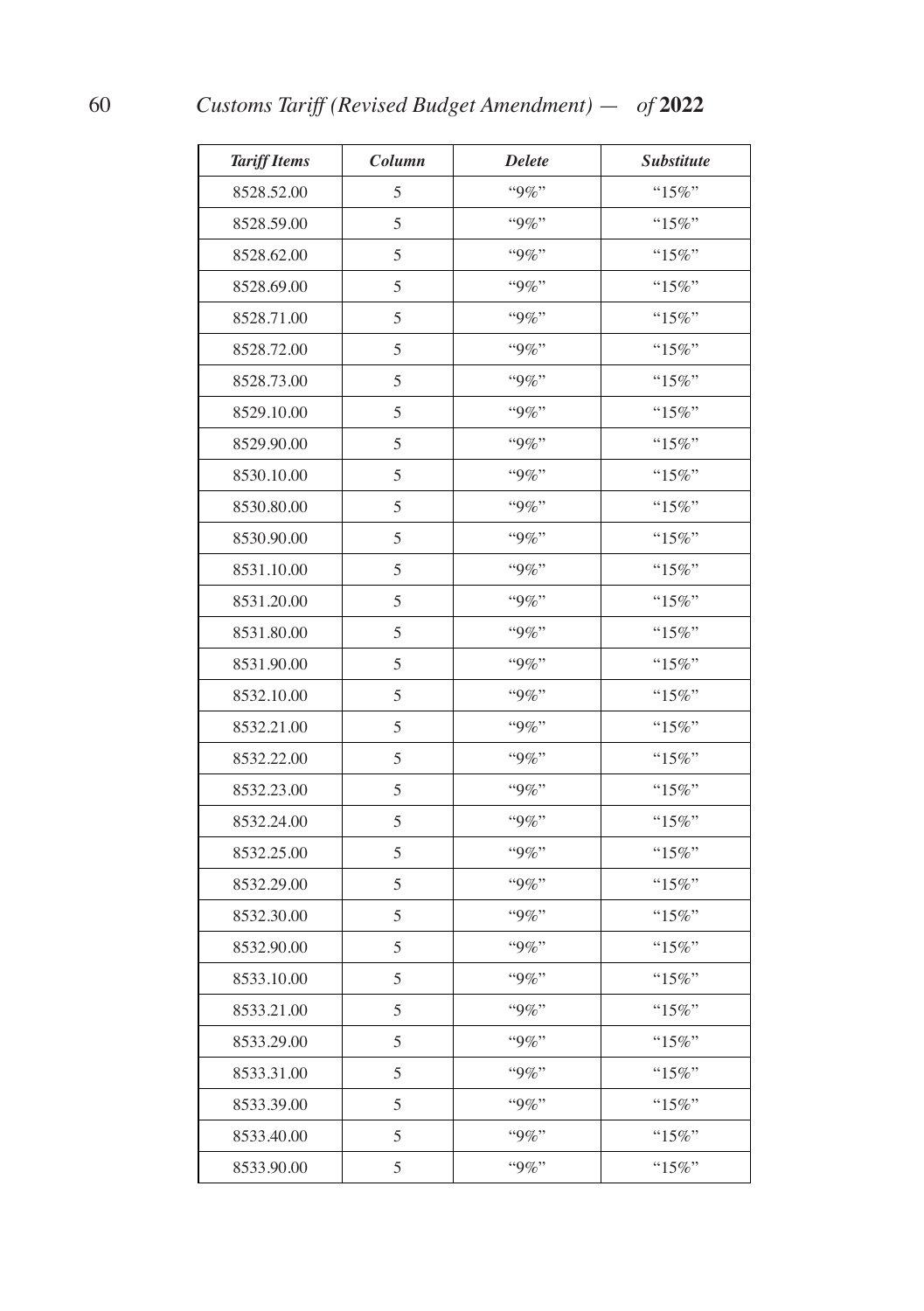| <b>Tariff Items</b> | Column | <b>Delete</b> | <b>Substitute</b> |
|---------------------|--------|---------------|-------------------|
| 8534.00.00          | 5      | "9%"          | " $15\%$ "        |
| 8535.10.00          | 5      | $"9\%"$       | " $15\%$ "        |
| 8535.21.00          | 5      | "9%"          | "15%"             |
| 8535.29.00          | 5      | $"9\%"$       | " $15\%$ "        |
| 8535.30.00          | 5      | "9%"          | " $15\%$ "        |
| 8535.40.00          | 5      | "9%"          | "15%"             |
| 8535.90.10          | 5      | $"9\%"$       | " $15\%$ "        |
| 8535.90.90          | 5      | "9%"          | " $15\%$ "        |
| 8536.10.00          | 5      | $"9\%"$       | "15%"             |
| 8536.20.00          | 5      | $"9\%"$       | " $15\%$ "        |
| 8536.30.00          | 5      | "9%"          | " $15\%$ "        |
| 8536.41.00          | 5      | "9%"          | " $15\%$ "        |
| 8536.49.00          | 5      | "9%"          | "15%"             |
| 8536.50.00          | 5      | $"9\%"$       | " $15\%$ "        |
| 8536.61.00          | 5      | "9%"          | "15%"             |
| 8536.69.00          | 5      | $"9\%"$       | " $15\%$ "        |
| 8536.70.10          | 5      | $"9\%"$       | " $15\%$ "        |
| 8536.70.90          | 5      | "9%"          | "15%"             |
| 8536.90.00          | 5      | $"9\%"$       | " $15\%$ "        |
| 8537.10.00          | 5      | "9%"          | "15%"             |
| 8537.20.00          | 5      | $"9\%"$       | " $15\%$ "        |
| 8538.10.00          | 5      | $"9\%"$       | "15%"             |
| 8538.90.00          | 5      | "9%"          | "15%"             |
| 8539.10.00          | 5      | "9%"          | " $15\%$ "        |
| 8539.21.00          | 5      | "9%"          | "15%"             |
| 8539.22.00          | 5      | "9%"          | "15%"             |
| 8539.29.00          | 5      | "9%"          | " $15\%$ "        |
| 8539.31.00          | 5      | "9%"          | " $15\%$ "        |
| 8539.32.00          | 5      | $``9\%"$      | " $15\%$ "        |
| 8539.39.10          | 5      | "9%"          | " $15\%$ "        |
| 8539.39.90          | 5      | "9%"          | " $15\%$ "        |
| 8539.41.00          | 5      | $"9\%"$       | " $15\%$ "        |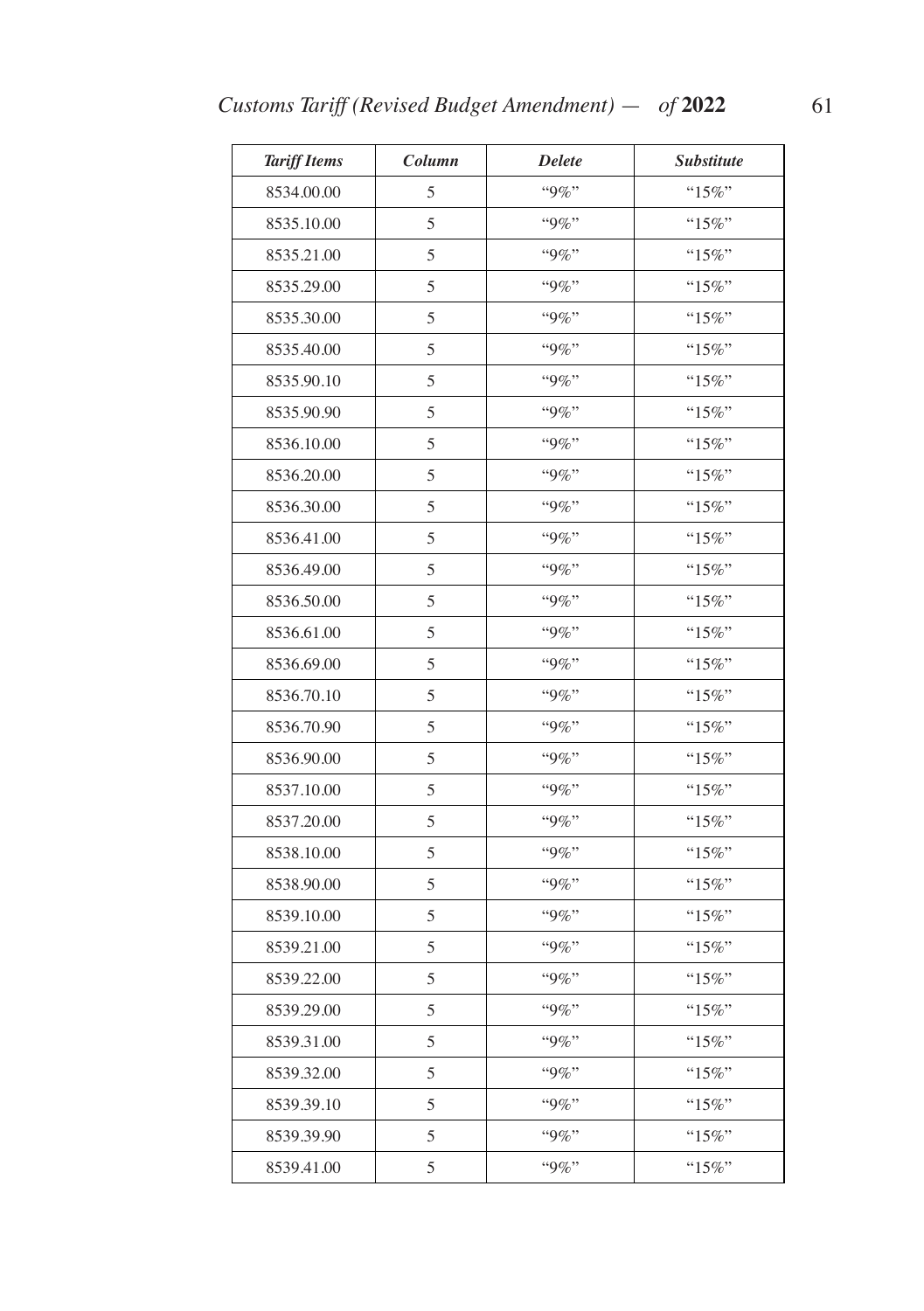| <b>Tariff Items</b> | Column | <b>Delete</b> | <b>Substitute</b> |
|---------------------|--------|---------------|-------------------|
| 8539.49.00          | 5      | "9%"          | "15%"             |
| 8539.51.00          | 5      | $"9\%"$       | "15%"             |
| 8539.52.00          | 5      | $"9\%"$       | " $15\%$ "        |
| 8539.90.00          | 5      | "9%"          | " $15\%$ "        |
| 8540.11.00          | 5      | "9%"          | "15%"             |
| 8540.12.00          | 5      | "9%"          | " $15\%$ "        |
| 8540.20.00          | 5      | "9%"          | "15%"             |
| 8540.40.00          | 5      | $"9\%"$       | "15%"             |
| 8540.60.00          | 5      | $"9\%"$       | " $15\%$ "        |
| 8540.71.00          | 5      | "9%"          | " $15\%$ "        |
| 8540.79.00          | 5      | "9%"          | "15%"             |
| 8540.81.00          | 5      | $"9\%"$       | " $15\%$ "        |
| 8540.89.00          | 5      | "9%"          | " $15\%$ "        |
| 8540.91.00          | 5      | $"9\%"$       | "15%"             |
| 8540.99.00          | 5      | $"9\%"$       | "15%"             |
| 8541.10.00          | 5      | "9%"          | " $15\%$ "        |
| 8541.21.00          | 5      | "9%"          | " $15\%$ "        |
| 8541.29.00          | 5      | "9%"          | " $15\%$ "        |
| 8541.30.00          | 5      | $"9\%"$       | " $15\%$ "        |
| 8541.41.00          | 5      | $"9\%"$       | "15%"             |
| 8541.42.00          | 5      | $"9\%"$       | " $15\%$ "        |
| 8541.43.00          | 5      | $"9\%"$       | " $15\%$ "        |
| 8541.49.00          | 5      | "9%"          | "15%"             |
| 8541.50.00          | 5      | "9%"          | " $15\%$ "        |
| 8541.51.00          | 5      | $"9\%"$       | " $15\%$ "        |
| 8541.59.00          | 5      | "9%"          | " $15\%$ "        |
| 8541.60.00          | 5      | $"9\%"$       | " $15\%$ "        |
| 8541.90.00          | 5      | "9%"          | " $15\%$ "        |
| 8542.31.00          | 5      | "9%"          | "15%"             |
| 8542.32.00          | 5      | $"9\%"$       | " $15\%$ "        |
| 8542.33.00          | 5      | "9%"          | "15%"             |
| 8542.39.00          | 5      | $"9\%"$       | " $15\%$ "        |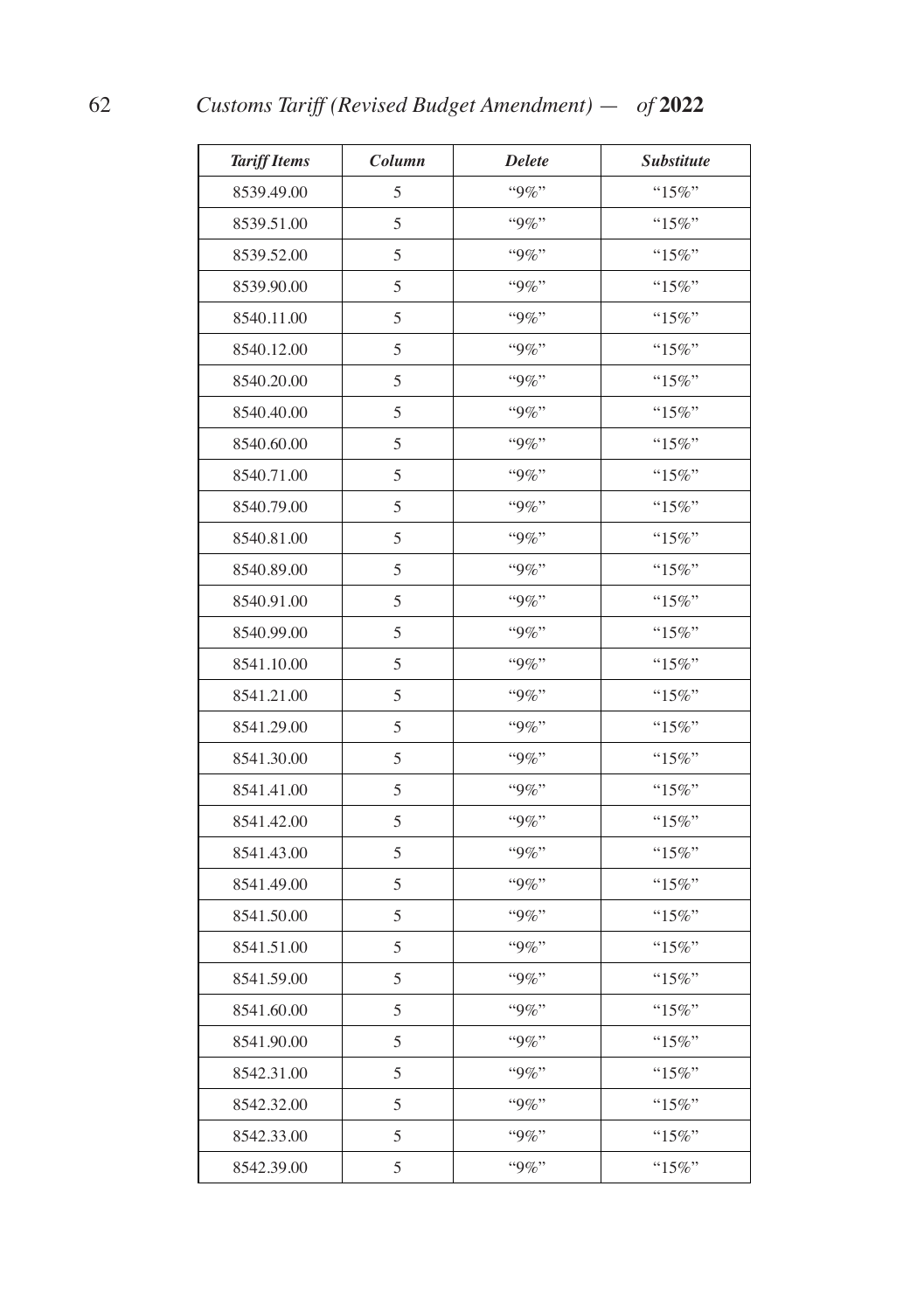| <b>Tariff Items</b> | Column | <b>Delete</b> | Substitute |
|---------------------|--------|---------------|------------|
| 8542.90.00          | 5      | $``9\%"$      | " $15\%$ " |
| 8543.10.00          | 5      | $"9\%"$       | " $15\%$ " |
| 8543.20.00          | 5      | $9\%$         | 15%        |
| 8543.30.00          | 5      | $9\%$         | 15%        |
| 8543.40.00          | 5      | $9\%$         | 15%        |
| 8543.70.00          | 5      | $9\%$         | 15%        |
| 8543.90.00          | 5      | $9\%$         | 15%        |
| 8544.11.00          | 5      | "9%"          | $"15\%"$   |
| 8544.19.00          | 5      | $"9\%"$       | $"15\%"$   |
| 8544.20.00          | 5      | $"9\%"$       | " $15\%$ " |
| 8544.30.00          | 5      | "9%"          | " $15\%$ " |
| 8544.42.10          | 5      | "9%"          | " $15\%$ " |
| 8544.42.20          | 5      | "9%"          | "15%"      |
| 8544.49.10          | 5      | "9%"          | $"15\%"$   |
| 8544.49.20          | 5      | "9%"          | "15%"      |
| 8544.60.00          | 5      | $"9\%"$       | "15%"      |
| 8544.70.00          | 5      | "9%"          | " $15\%$ " |
| 8545.11.00          | 5      | "9%"          | " $15\%$ " |
| 8545.19.00          | 5      | $"9\%"$       | " $15\%$ " |
| 8545.20.00          | 5      | "9%"          | " $15\%$ " |
| 8545.90.00          | 5      | $"9\%"$       | $"15\%"$   |
| 8546.10.00          | 5      | $"9\%"$       | " $15\%$ " |
| 8546.20.00          | 5      | "9%"          | " $15\%$ " |
| 8546.90.00          | 5      | "9%"          | " $15\%$ " |
| 8547.10.00          | 5      | "9%"          | $"15\%"$   |
| 8547.20.00          | 5      | "9%"          | " $15\%$ " |
| 8547.90.00          | 5      | $"9\%"$       | "15%"      |
| 8548.10.00          | 5      | $"9\%"$       | "15%"      |
| 8548.90.00          | 5      | "9%"          | " $15\%$ " |
| 8549.11.00          | 5      | "9%"          | " $15\%$ " |
| 8549.12.00          | 5      | "9%"          | " $15\%$ " |
| 8549.13.00          | 5      | $"9\%"$       | " $15\%$ " |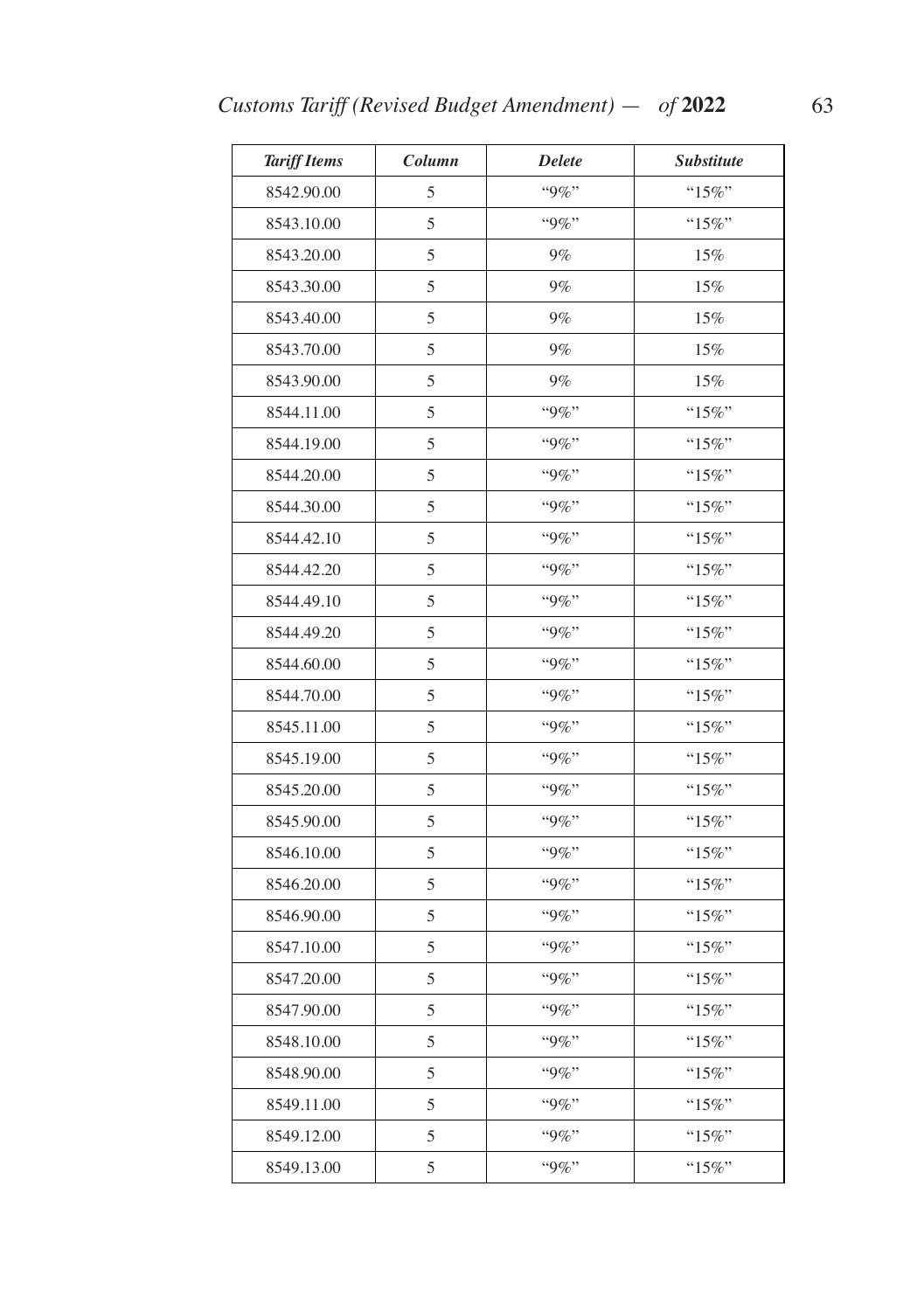| <b>Tariff Items</b> | Column | <b>Delete</b> | <b>Substitute</b> |
|---------------------|--------|---------------|-------------------|
| 8549.14.00          | 5      | $``9\%"$      | " $15\%$ "        |
| 8549.19.00          | 5      | "9%"          | " $15\%$ "        |
| 8549.21.00          | 5      | "9%"          | "15%"             |
| 8549.29.00          | 5      | $``9\%"$      | "15%"             |
| 8549.31.00          | 5      | $"9\%"$       | " $15\%$ "        |
| 8549.39.00          | 5      | "9%"          | "15%"             |
| 8549.91.00          | 5      | "9%"          | " $15\%$ "        |
| 8549.99.00          | 5      | "9%"          | "15%"             |
| 8703.21.40          | 5      | $"9\%"$       | "15%"             |
| 8703.21.50          | 5      | $"9\%"$       | " $15\%$ "        |
| 8703.21.60          | 5      | $``9\%"$      | "15%"             |
| 8703.21.90          | 5      | $"9\%"$       | " $15\%$ "        |
| 8703.22.40          | 5      | "9%"          | "15%"             |
| 8703.22.50          | 5      | $"9\%"$       | " $15\%$ "        |
| 8703.22.60          | 5      | $"9\%"$       | "15%"             |
| 8703.22.90          | 5      | "9%"          | " $15\%$ "        |
| 8703.23.14          | 5      | $"9\%"$       | " $15\%$ "        |
| 8703.23.15          | 5      | "9%"          | "15%"             |
| 8703.23.16          | 5      | $"9\%"$       | " $15\%$ "        |
| 8703.23.19          | 5      | "9%"          | "15%"             |
| 8703.23.24          | 5      | $"9\%"$       | " $15\%$ "        |
| 8703.23.25          | 5      | $"9\%"$       | " $15\%$ "        |
| 8703.23.26          | 5      | $``9\%"$      | "15%"             |
| 8703.23.29          | 5      | "9%"          | " $15\%$ "        |
| 8703.24.40          | 5      | "9%"          | " $15\%$ "        |
| 8703.24.50          | 5      | "9%"          | $"15\%"$          |
| 8703.24.60          | 5      | "9%"          | " $15\%$ "        |
| 8703.24.90          | 5      | "9%"          | "15%"             |
| 8703.31.40          | 5      | $``9\%"$      | "15%"             |
| 8703.31.50          | 5      | "9%"          | " $15\%$ "        |
| 8703.31.60          | 5      | "9%"          | " $15\%$ "        |
| 8703.31.90          | 5      | "9%"          | " $15\%$ "        |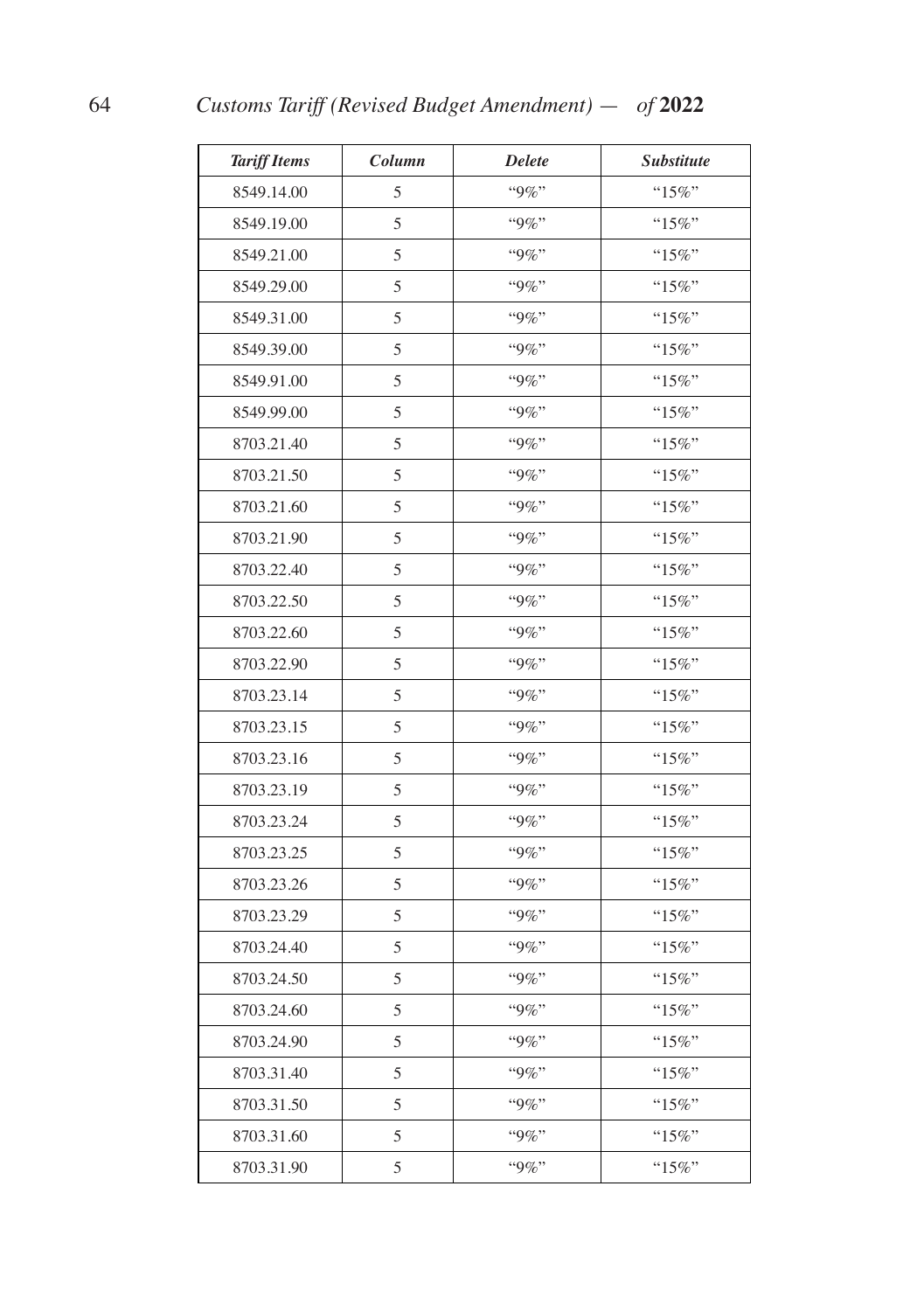| <b>Tariff Items</b> | Column | <b>Delete</b> | <b>Substitute</b> |
|---------------------|--------|---------------|-------------------|
| 8703.32.40          | 5      | "9%"          | "15%"             |
| 8703.32.50          | 5      | "9%"          | " $15\%$ "        |
| 8703.32.60          | 5      | "9%"          | "15%"             |
| 8703.32.90          | 5      | $"9\%"$       | " $15\%$ "        |
| 8703.33.14          | 5      | $"9\%"$       | " $15\%$ "        |
| 8703.33.15          | 5      | "9%"          | "15%"             |
| 8703.33.16          | 5      | "9%"          | " $15\%$ "        |
| 8703.33.19          | 5      | "9%"          | "15%"             |
| 8703.33.24          | 5      | $"9\%"$       | " $15\%$ "        |
| 8703.33.25          | 5      | $"9\%"$       | " $15\%$ "        |
| 8703.33.26          | 5      | "9%"          | "15%"             |
| 8703.33.29          | 5      | "9%"          | "15%"             |
| 8703.40.10          | 5      | "9%"          | "15%"             |
| 8703.40.20          | 5      | "9%"          | " $15\%$ "        |
| 8703.40.30          | 5      | "9%"          | "15%"             |
| 8703.40.40          | 5      | $"9\%"$       | " $15\%$ "        |
| 8703.40.50          | 5      | $"9\%"$       | "15%"             |
| 8703.40.60          | 5      | "9%"          | $``15\%"$         |
| 8703.40.70          | 5      | "9%"          | " $15\%$ "        |
| 8703.40.80          | 5      | "9%"          | "15%"             |
| 8703.40.91          | 5      | "9%"          | " $15\%$ "        |
| 8703.40.99          | 5      | "9%"          | " $15\%$ "        |
| 8703.50.10          | 5      | $"9\%"$       | "15%"             |
| 8703.50.20          | 5      | "9%"          | "15%"             |
| 8703.50.30          | 5      | "9%"          | "15%"             |
| 8703.50.40          | 5      | "9%"          | $``15\%"$         |
| 8703.50.50          | 5      | $9\%$         | 15%               |
| 8703.50.60          | 5      | "9%"          | "15%"             |
| 8703.50.70          | 5      | "9%"          | " $15\%$ "        |
| 8703.50.80          | 5      | "9%"          | "15%"             |
| 8703.50.91          | 5      | "9%"          | "15%"             |
| 8703.50.99          | 5      | "9%"          | " $15\%$ "        |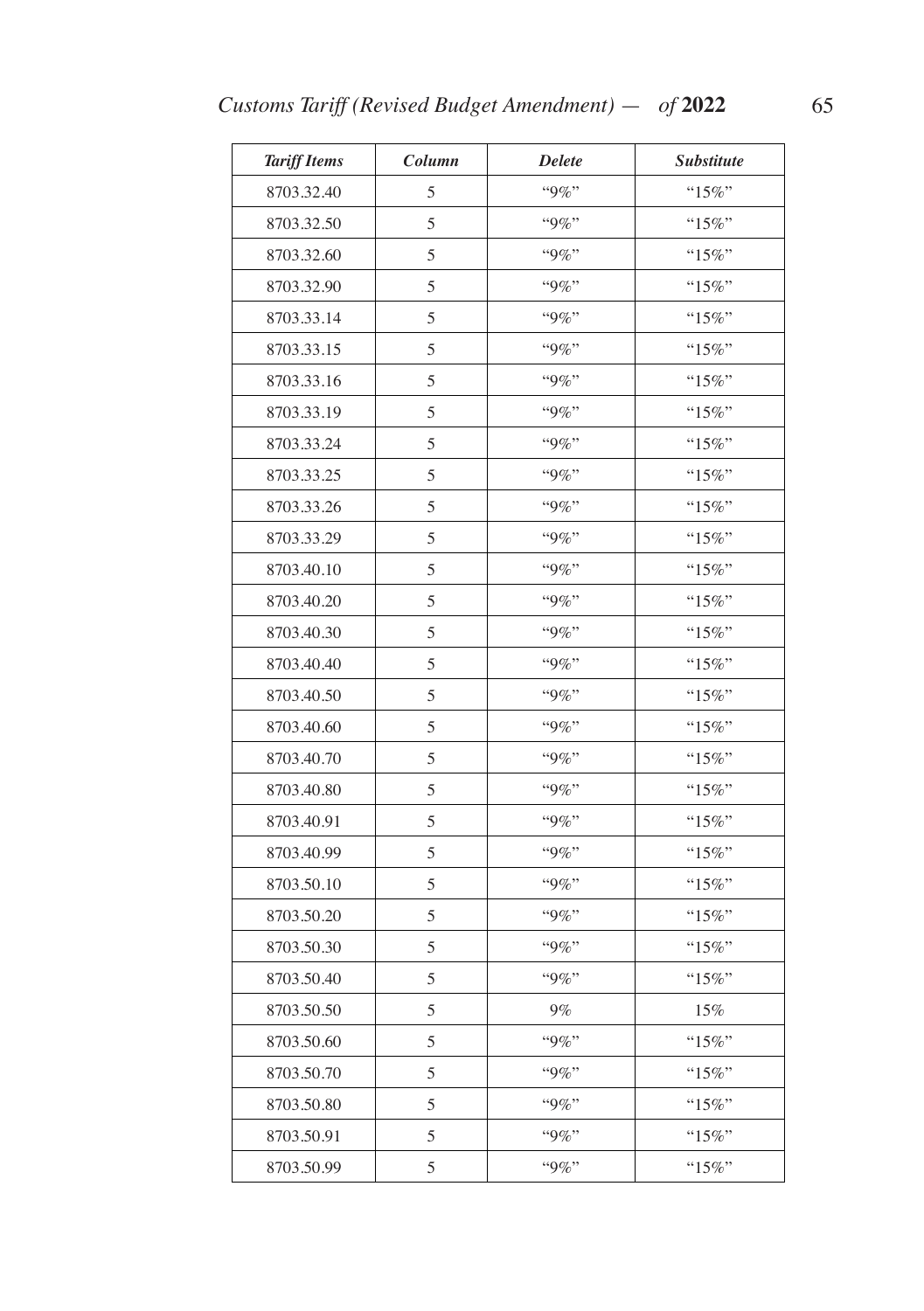| <b>Tariff Items</b> | Column | <b>Delete</b> | <b>Substitute</b> |
|---------------------|--------|---------------|-------------------|
| 8703.60.10          | 5      | $``9\%"$      | "15%"             |
| 8703.60.11          | 5      | "9%"          | "15%"             |
| 8703.60.14          | 5      | $"9\%"$       | " $15\%$ "        |
| 8703.60.15          | 5      | "9%"          | " $15\%$ "        |
| 8703.60.18          | 5      | "9%"          | " $15\%$ "        |
| 8703.60.19          | 5      | "9%"          | " $15\%$ "        |
| 8703.60.22          | 5      | "9%"          | " $15\%$ "        |
| 8703.60.23          | 5      | "9%"          | "15%"             |
| 8703.60.26          | 5      | $"9\%"$       | " $15\%$ "        |
| 8703.60.27          | 5      | "9%"          | " $15\%$ "        |
| 8703.60.28          | 5      | "9%"          | "15%"             |
| 8703.60.29          | 5      | "9%"          | " $15\%$ "        |
| 8703.70.10          | 5      | "9%"          | " $15\%$ "        |
| 8703.70.11          | 5      | "9%"          | " $15\%$ "        |
| 8703.70.14          | 5      | "9%"          | "15%"             |
| 8703.70.15          | 5      | "9%"          | " $15\%$ "        |
| 8703.70.18          | 5      | "9%"          | $"15\%"$          |
| 8703.70.19          | 5      | $``9\%"$      | "15%"             |
| 8703.70.22          | 5      | "9%"          | " $15\%$ "        |
| 8703.70.23          | 5      | "9%"          | "15%"             |
| 8703.70.26          | 5      | $"9\%"$       | "15%"             |
| 8703.70.29          | 5      | $"9\%"$       | " $15\%$ "        |
| 8703.80.10          | 5      | $9\%$         | 15%               |
| 8703.80.11          | 5      | $9\%$         | 15%               |
| 8703.80.14          | 5      | $9\%$         | 15%               |
| 8703.80.15          | 5      | 9%            | 15%               |
| 8703.80.18          | 5      | 9%            | 15%               |
| 8703.80.19          | 5      | 9%            | $15\%$            |
| 8703.80.22          | 5      | $9\%$         | $15\%$            |
| 8703.80.23          | 5      | $9\%$         | $15\%$            |
| 8703.80.26          | 5      | $9\%$         | 15%               |
| 8703.80.29          | 5      | $9\%$         | $15\%$            |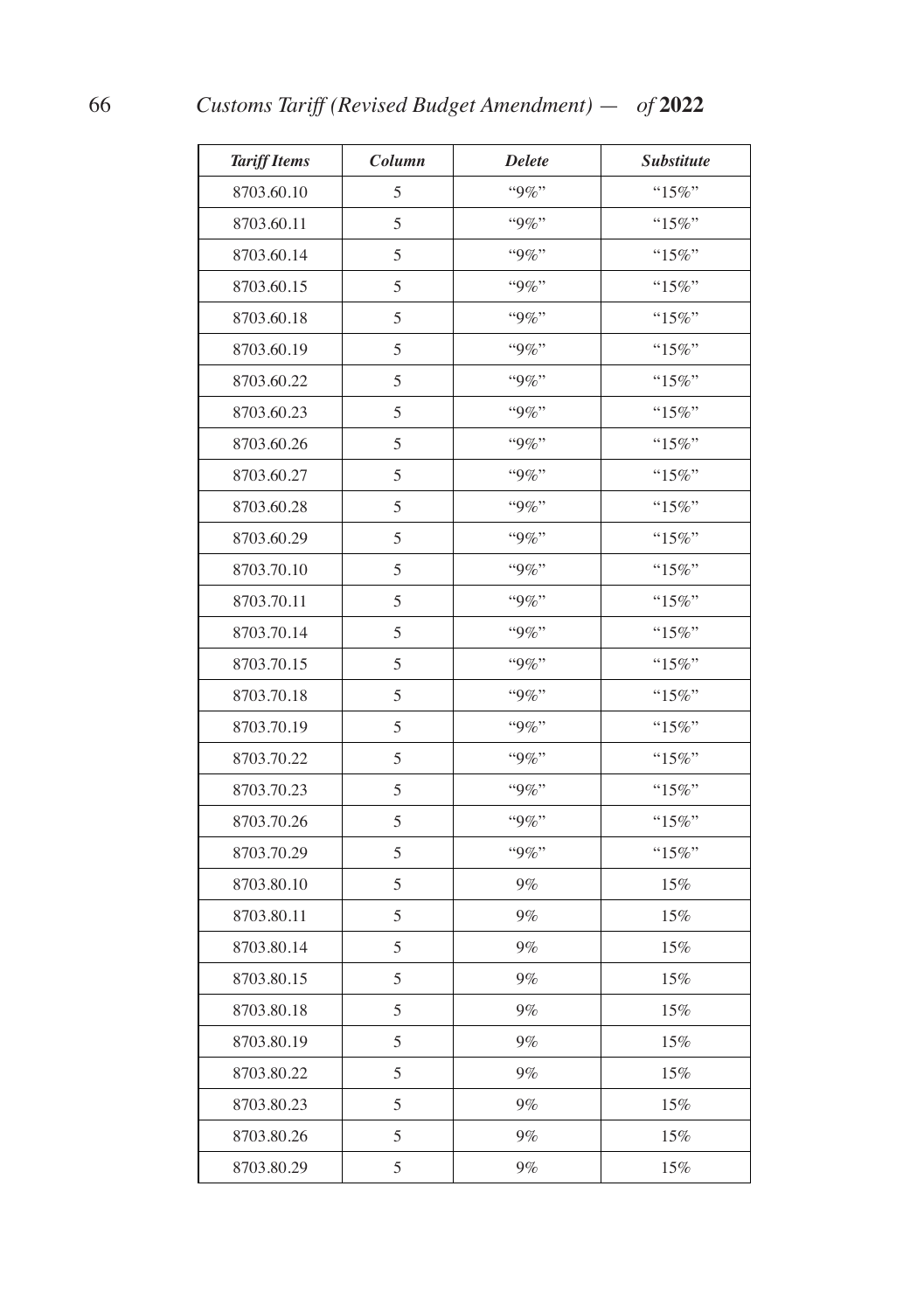| <b>Tariff Items</b> | Column | <b>Delete</b> | <i><u><b>Substitute</b></u></i> |
|---------------------|--------|---------------|---------------------------------|
| 8703.90.00          | 5      | $9\%$         | 15%                             |
| 9101.11.00          | 5      | $"9\%"$       | " $15\%$ "                      |
| 9101.19.00          | 5      | $"9\%"$       | " $15\%$ "                      |
| 9101.21.00          | 5      | $"9\%"$       | " $15\%$ "                      |
| 9101.29.00          | 5      | $"9\%"$       | " $15\%$ "                      |
| 9101.91.00          | 5      | $"9\%"$       | " $15\%$ "                      |
| 9101.99.00          | 5      | $"9\%"$       | " $15\%$ "                      |
| 9102.11.00          | 5      | $"9\%"$       | " $15\%$ "                      |
| 9102.12.00          | 5      | $"9\%"$       | " $15\%$ "                      |
| 9102.19.00          | 5      | $"9\%"$       | " $15\%$ "                      |
| 9102.21.00          | 5      | $"9\%"$       | " $15\%$ "                      |
| 9102.29.00          | 5      | "9%"          | " $15\%$ "                      |
| 9102.91.00          | 5      | $"9\%"$       | " $15\%$ "                      |
| 9102.99.00          | 5      | $"9\%"$       | " $15\%$ "                      |

# *(b)* deleting tariff item 9619.00.00 and substituting the following—

| <b>Item No</b> | <b>Description</b>                                                                                                        | <b>Import Duty</b> |        | <i>Export</i><br>Duty | <b>Statistical</b> |        |       |
|----------------|---------------------------------------------------------------------------------------------------------------------------|--------------------|--------|-----------------------|--------------------|--------|-------|
|                |                                                                                                                           | Fiscal             | Excise | <b>VAT</b>            |                    | Code   | Unit  |
| 9619.00        | Sanitary towels<br>(pads) and tampons,<br>napkins (diapers),<br>napkin liners and<br>similar articles, of<br>any material |                    |        |                       |                    |        |       |
| 9619.00.10     | - - - Sanitary towels<br>(pads), tampons and<br>the like                                                                  | Free               | Free   | Free                  | Free               | 899.88 | $k$ g |
| 9619.00.20     | Napkins<br>(diapers)                                                                                                      | Free               | Free   | $9\%$                 | Free               | 899.88 | kg    |
| 9619.00.30     | - - - Napkin liners<br>and similar articles,<br>of any material                                                           | Free               | Free   | $9\%$                 | Free               | 899.88 | kg    |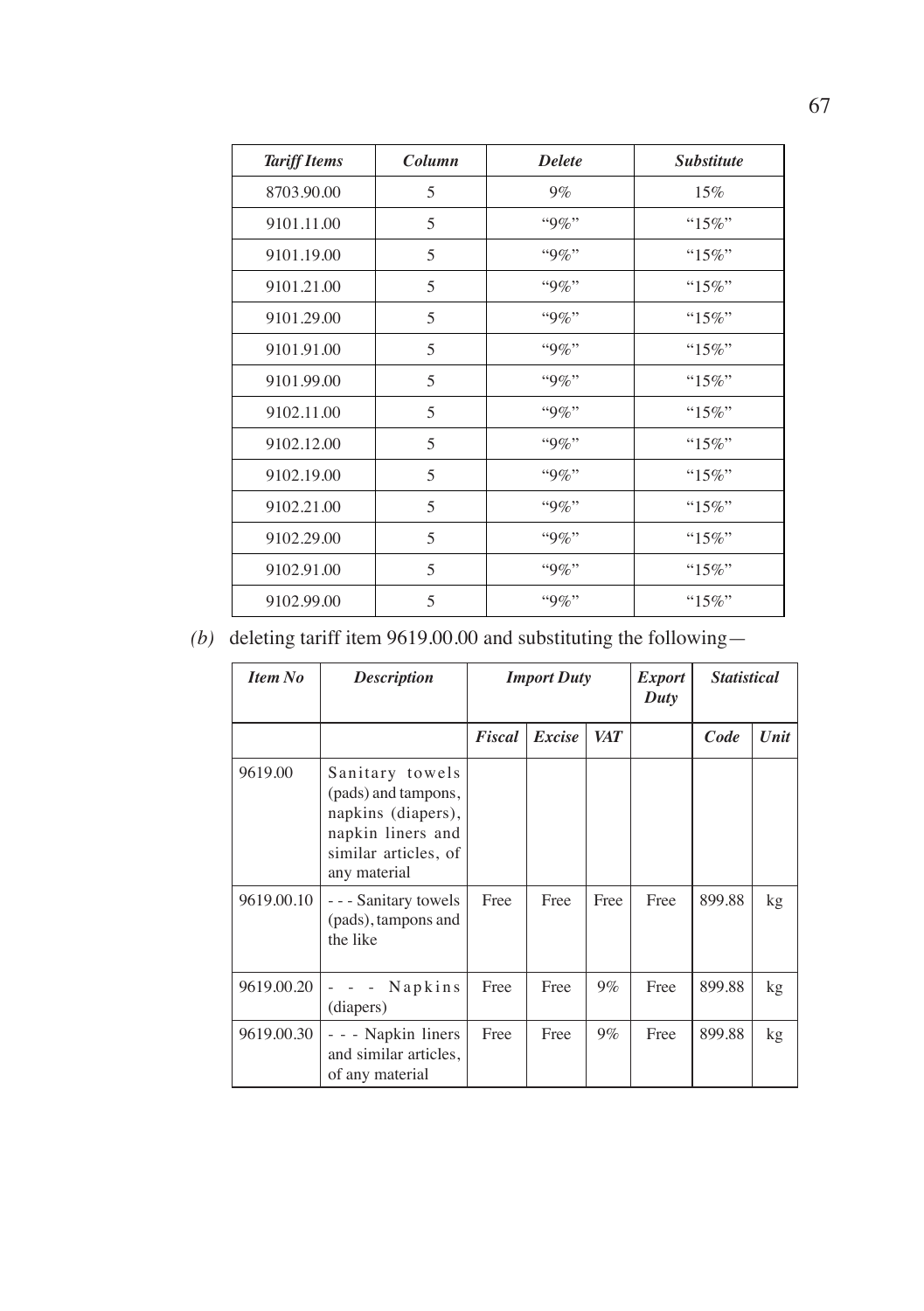*Office of the Attorney-General Suvavou House Suva*

*March 2022*

### **CUSTOMS TARIFF (REVISED BUDGET AMENDMENT) BILL 2022** ––––––––

### **EXPLANATORY NOTE**

*(This note is not part of the Bill and is intended only to indicate its general effect)*

### **1.0 BACKGROUND**

1.1 The Customs Tariff (Revised Budget Amendment) Bill 2022 (**'Bill'**) seeks to amend the Customs Tariff Act 1986 (**'Act'**) to address budgetary policy changes in the Revised 2021-2022 Budget.

#### **2.0 CLAUSES**

- 2.1 Clause 1 of the Bill provides for the short title and commencement. If passed by Parliament, the amending legislation will come into force on 25 March 2022, except for section 3 of this Act which comes into force on 1 April 2022.
- 2.2 Clauses 2 and 3 of the Bill amends Schedule 2 to the Act to provide for the following changes—
	- (i) reducing the fiscal duty on diesel from 40 cents per litre to 20 cents per litre and fiscal duty on unleaded petrol from 66 cents per litre to 46 cents per litre with effect from 25 March 2022;
	- (ii) reducing import duty on items such as lunch boxes and water bottles not manufactured locally, zip lock bags, meat patties, nuggets and wheelie bins with effect from 25 March 2022;
	- (iii) reducing the import Value Added Tax (VAT) on 21 essential everyday items such as sugar, flour, rice, canned fish, cooking oil, tea, powdered milk, liquid milk, baby milk, potatoes, onion, garlic, dhal, salt, sanitary pads, soap powder, soap, toilet paper, toothpaste, cooking gas and kerosene from 9% to free with effect from 1 April 2022; and
	- (iv) increasing the import VAT on 21 non-essential items such as alcohol, tobacco, textiles, clothing and footwear, perfumes, jewellery, watches, stereos and sound systems and other electrical machinery and equipment from 9% to 15% with effect from 1 April 2022.